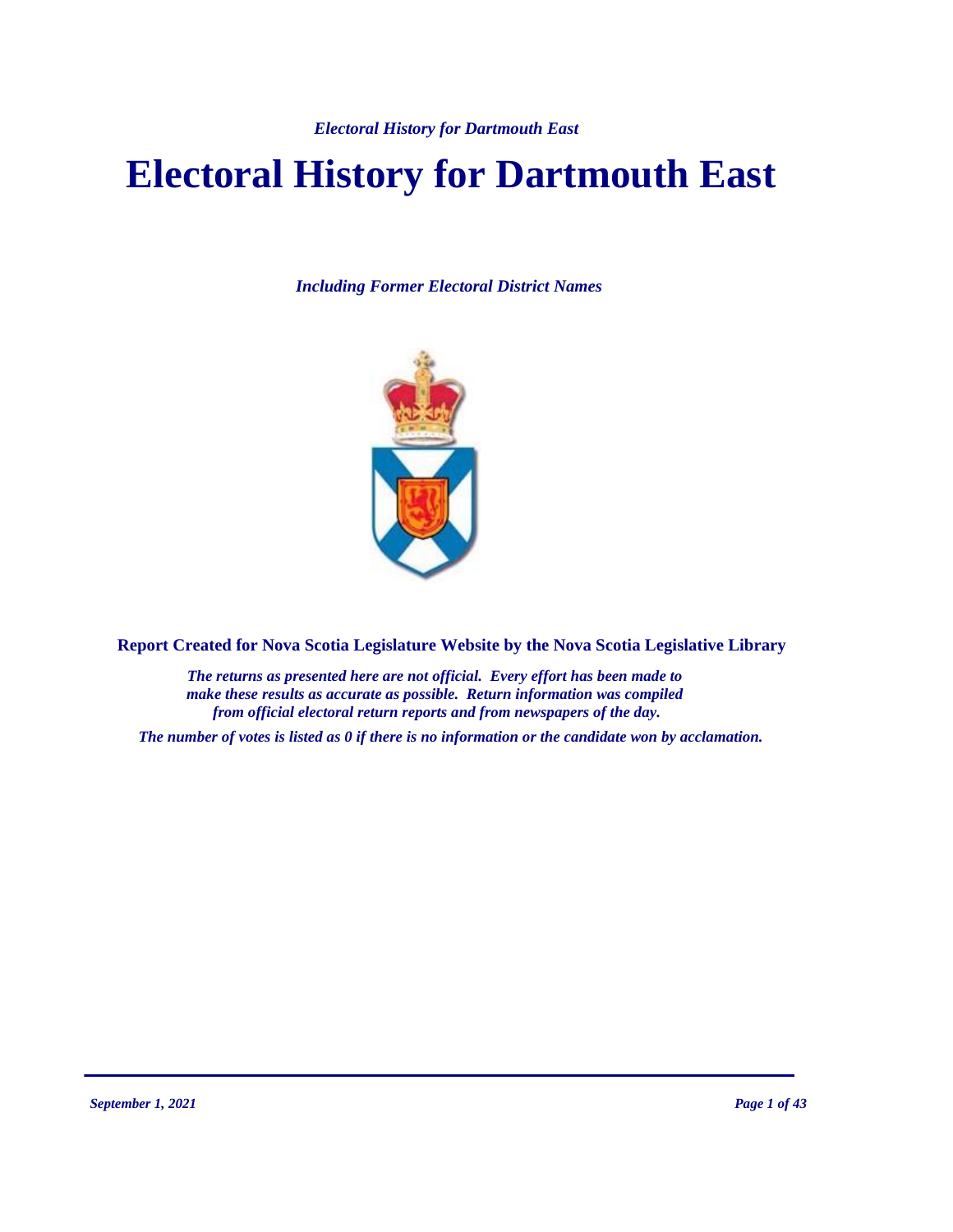### *Dartmouth East*

*In 1978, the House of Assembly Act was amended to provide for an increase in representation of six members. Dartmouth East was created.*

*In 2003, Dartmouth East lost a northern area to Waverley-Fall River and gained an area in Woodlawn (SNS 2002 c. 34).*

*In 2013, following the recommendations of the Electoral Boundaries Commission report, this district gained the Portobello area from Waverley-Fall River-Beaver Bank and lost a small area east of Bell Lake to Cole Harbour-Portland Valley as well as losing the area north of Main Street and east of Caledonia Road until Geovex Court to Preston-Dartmouth.*

| <b>Member Elected</b> | <b>Election Date</b>     | <b>Party Elected</b>            |
|-----------------------|--------------------------|---------------------------------|
| Halman, Timothy (Tim) | 17-Aug-2021              | <b>Progressive Conservative</b> |
|                       | (360)<br>Majority:       |                                 |
| <b>Candidate</b>      | Party                    | <b>Votes</b>                    |
| Halman, Timothy       | Progressive Conservative | 3260                            |
| Poultney, D'Arcy      | Liberal                  | 2900                            |
| Colbourne, Tyler J.   | New Democratic Party     | 1974                            |
| Adams, Sara           | Green Party              | 187                             |
| Bowie, Chris          | Atlantica                | 41                              |

#### **Halman, Timothy (Tim) 30-May-2017 Progressive Conservative**

|                  | (191)<br>Majority:              |              |
|------------------|---------------------------------|--------------|
| <i>Candidate</i> | <b>Party</b>                    | <b>Votes</b> |
| Halman, Timothy  | <b>Progressive Conservative</b> | 3309         |
| Burns, Edgar     | Liberal                         | 3118         |
| McEwen, Bill     | New Democratic Party            | 964          |
| Richey, Matthew  | <b>Green Party</b>              | 650          |

Bill McEwen dropped out of the race prior to the election. It was too late for his name to be removed from the ballot.

| Younger, Andrew G. | 08-Oct-2013                     | Liberal      |  |
|--------------------|---------------------------------|--------------|--|
|                    | (3540)<br>Majority:             |              |  |
| <b>Candidate</b>   | <b>Party</b>                    | <b>Votes</b> |  |
| Younger, Andrew G. | Liberal                         | 5469         |  |
| Stover, Deborah M. | New Democratic Party            | 1929         |  |
| MacDonell, Mike E. | <b>Progressive Conservative</b> | 1167         |  |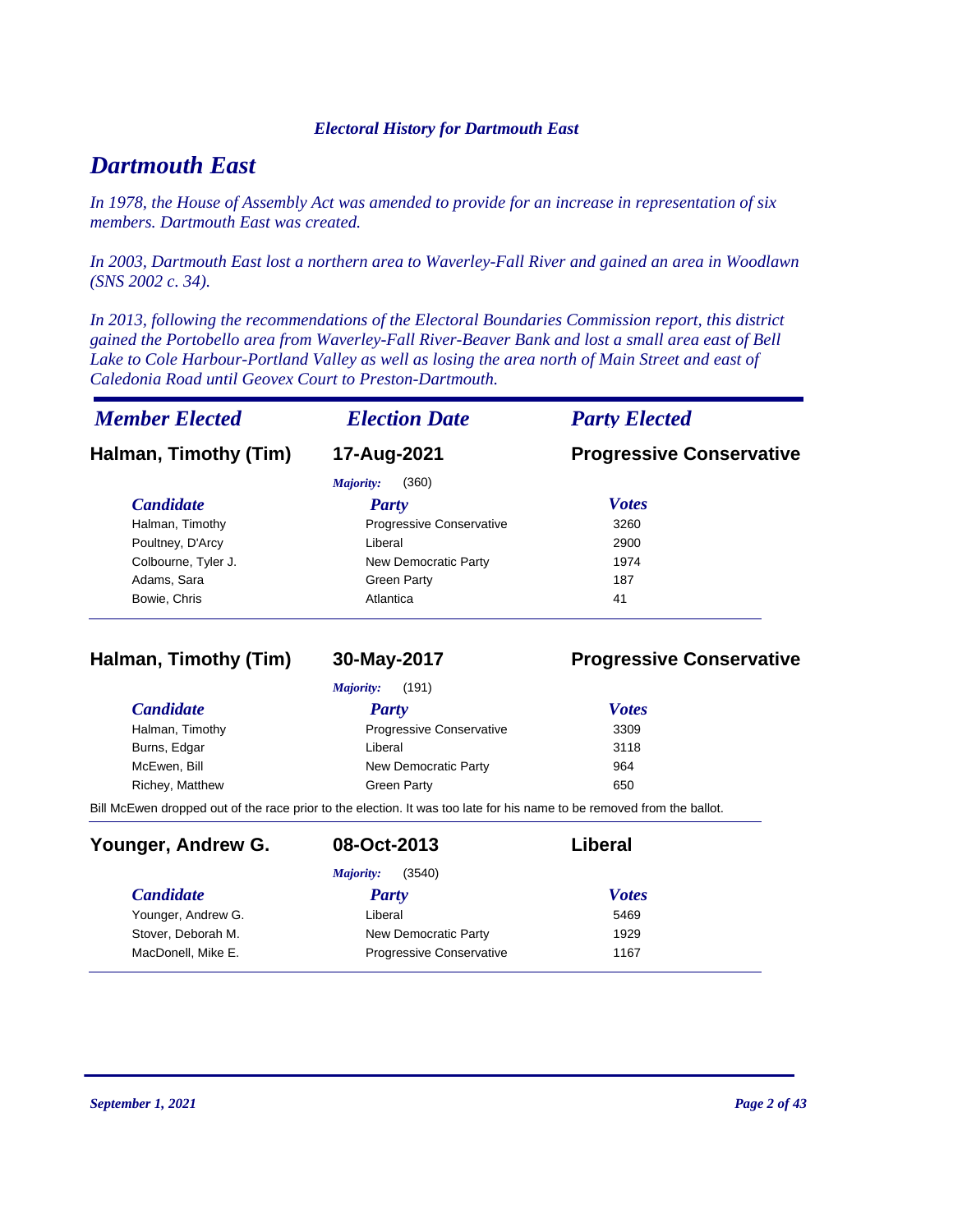| Younger, Andrew G. | 09-Jun-2009              | Liberal      |
|--------------------|--------------------------|--------------|
|                    | (225)<br>Majority:       |              |
| <b>Candidate</b>   | <b>Party</b>             | <b>Votes</b> |
| Younger, Andrew G. | Liberal                  | 4133         |
| Massey, Joan       | New Democratic Party     | 3908         |
| Thompson, Bert     | Progressive Conservative | 873          |
| Mukpo, Anna        | <b>Green Party</b>       | 184          |

### **Massey, Joan 13-Jun-2006 New Democratic Party**

|                   | (880)<br>Majority:       |              |  |
|-------------------|--------------------------|--------------|--|
| <b>Candidate</b>  | Party                    | <b>Votes</b> |  |
| Massey, Joan      | New Democratic Party     | 3822         |  |
| Cormier, Jim      | Progressive Conservative | 2942         |  |
| Devereaux, Tracey | Liberal                  | 1842         |  |
| Perry, Elizabeth  | Green Party              | 229          |  |

### **Massey, Joan 05-Aug-2003 New Democratic Party**

|                      | (156)<br>Majority:              |              |  |
|----------------------|---------------------------------|--------------|--|
| <b>Candidate</b>     | <b>Party</b>                    | <b>Votes</b> |  |
| Massey, Joan         | New Democratic Party            | 3272         |  |
| Degen, Terry         | <b>Progressive Conservative</b> | 3107         |  |
| Barlow, Debra        | Liberal                         | 2321         |  |
| St-Onge, Hugo        | Marijuana Party                 | 101          |  |
| Anderson, Scott      | Nova Scotia Party               | 98           |  |
| Theriault, Sebastien | Independent                     | 28           |  |
|                      |                                 |              |  |

#### **Smith, James Alexander (Jim) 27-Jul-1999 Liberal**

*Majority:* (265)

#### *Candidate Party Votes* Smith, James Alexander **Liberal** Liberal 2975 Degen, Terry **Progressive Conservative** 2710 Henderson, Heather New Democratic Party 2272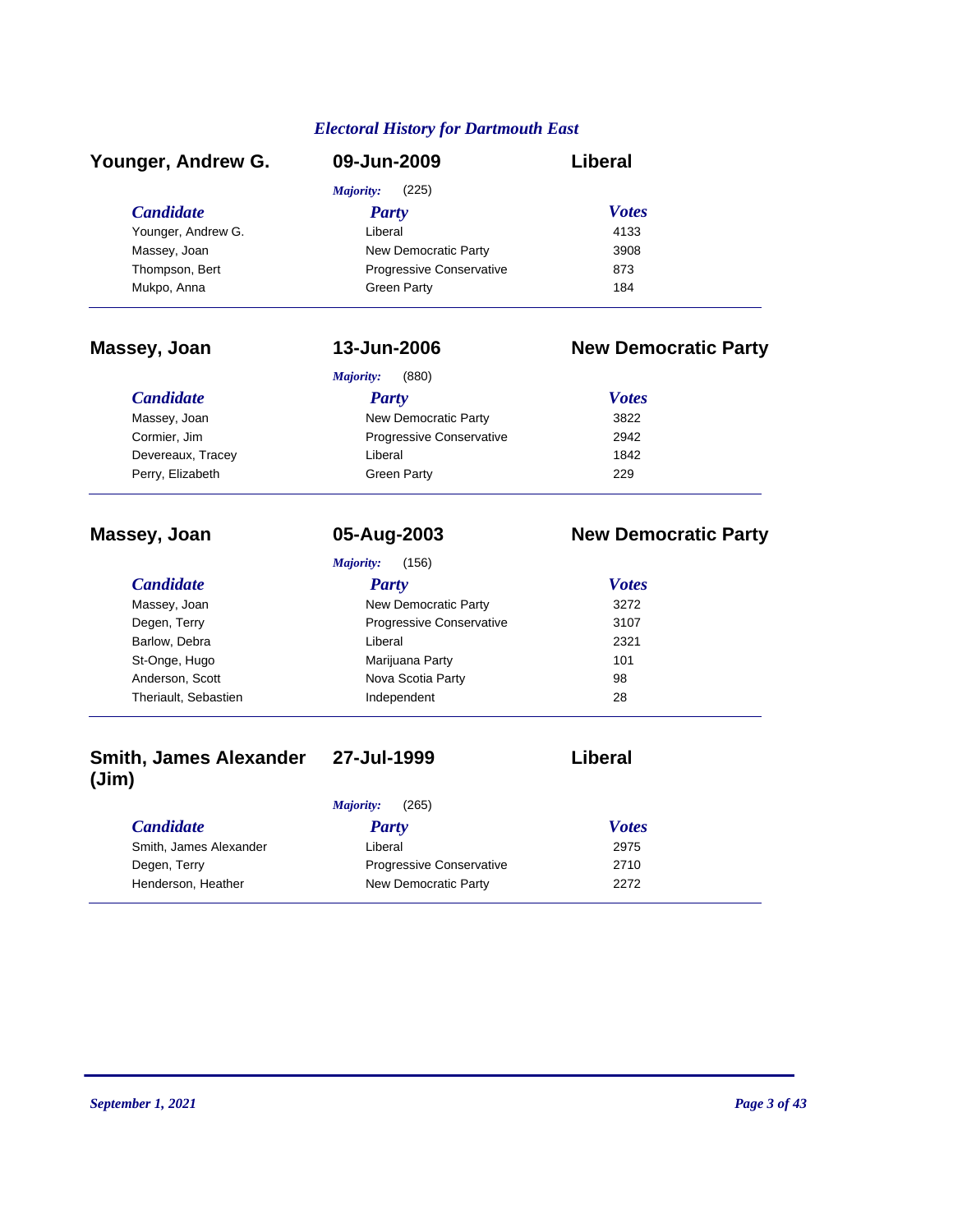| <b>Smith, James Alexander</b><br>(Jim) | 24-Mar-1998                              | Liberal        |
|----------------------------------------|------------------------------------------|----------------|
|                                        | (372)<br><b>Majority:</b>                |                |
| <b>Candidate</b>                       | <b>Party</b>                             | <b>Votes</b>   |
| Smith, James Alexander                 | Liberal                                  | 3326           |
| Huntington, Viola                      | New Democratic Party                     | 2954           |
| Hawley, Ralph                          | Progressive Conservative                 | 1849           |
| <b>Smith, James Alexander</b><br>(Jim) | 25-May-1993                              | Liberal        |
|                                        | Majority:<br>(2483)                      |                |
| <b>Candidate</b>                       | <b>Party</b>                             | <b>Votes</b>   |
| Smith, James Alexander                 | Liberal                                  | 4912           |
| Haliburton, Gwen                       | <b>Progressive Conservative</b>          | 2429           |
| Hertzman, Owen                         | New Democratic Party                     | 1504           |
| <b>Smith, James Alexander</b><br>(Jim) | 06-Sep-1988<br><b>Majority:</b><br>(253) | <b>Liberal</b> |
| <b>Candidate</b>                       | <b>Party</b>                             | <b>Votes</b>   |
| Smith, James Alexander                 | Liberal                                  | 5193           |
| Greenough, Jack                        | Progressive Conservative                 | 4940           |
| Vine, Maureen                          | New Democratic Party                     | 1950           |
| <b>Smith, James Alexander</b><br>(Jim) | 06-Nov-1984                              | Liberal        |
|                                        | (903)<br>Majority:                       |                |
| <b>Candidate</b>                       | <b>Party</b>                             | <b>Votes</b>   |
|                                        |                                          | 4004           |
| Smith, James Alexander                 | Liberal                                  |                |
| Weldon, Richard                        | Progressive Conservative                 | 3101           |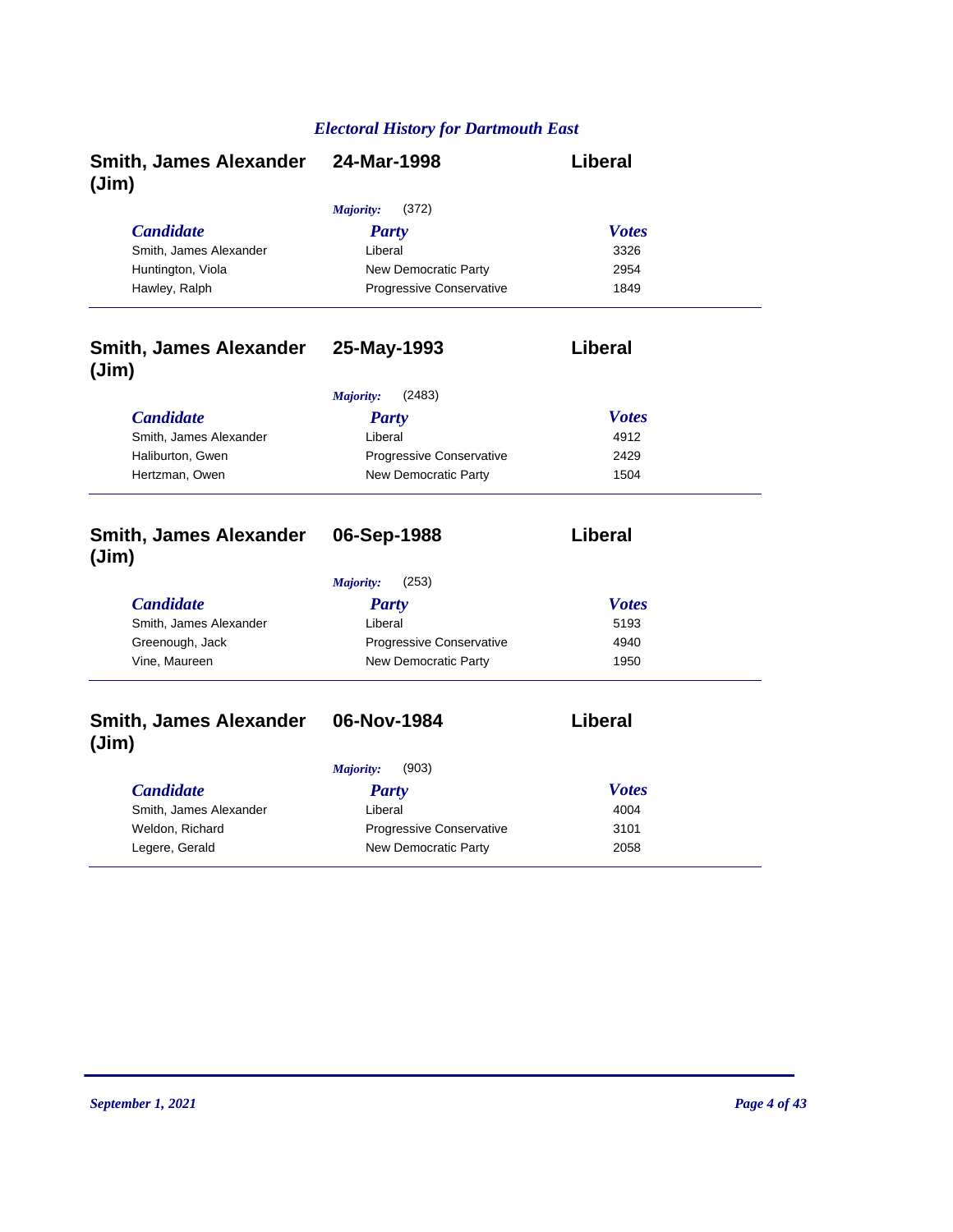| <b>Weldon, Richard</b><br>Laurence (Dick)        | 06-Oct-1981                     | <b>Progressive Conservative</b> |
|--------------------------------------------------|---------------------------------|---------------------------------|
|                                                  | (902)<br>Majority:              |                                 |
| <b>Candidate</b>                                 | <b>Party</b>                    | <b>Votes</b>                    |
| Weldon, Richard                                  | Progressive Conservative        | 4253                            |
| Smith, James Alexander                           | Liberal                         | 3351                            |
| Legere, Gerald                                   | New Democratic Party            | 2400                            |
| <b>Weldon, Richard</b><br><b>Laurence (Dick)</b> | 19-Sep-1978                     | <b>Progressive Conservative</b> |
|                                                  | (1610)<br>Majority:             |                                 |
| <b>Candidate</b>                                 | Party                           | <b>Votes</b>                    |
| Weldon, Richard                                  | <b>Progressive Conservative</b> | 5098                            |
| Hart, Barbara                                    | Liberal                         | 3488                            |

DesRochers, Gabriel **New Democratic Party** 1030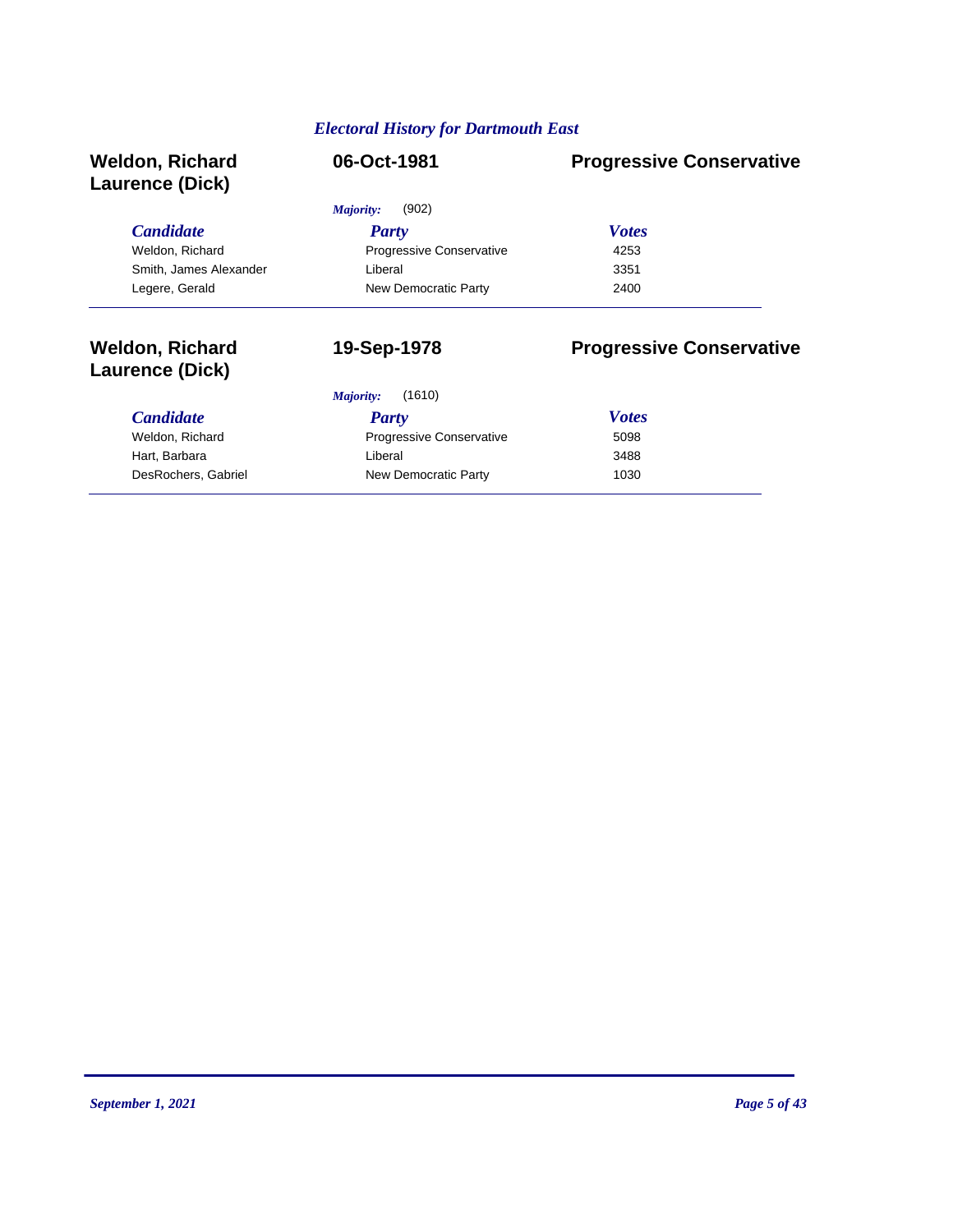*Electoral History for Waverley-Fall River-Beaver Bank*

# **Electoral History for Waverley-Fall River-Beaver Bank**

*Including Former Electoral District Names*



**Report Created for Nova Scotia Legislature Website by the Nova Scotia Legislative Library**

*The returns as presented here are not official. Every effort has been made to make these results as accurate as possible. Return information was compiled from official electoral return reports and from newspapers of the day.*

*The number of votes is listed as 0 if there is no information or the candidate won by acclamation.*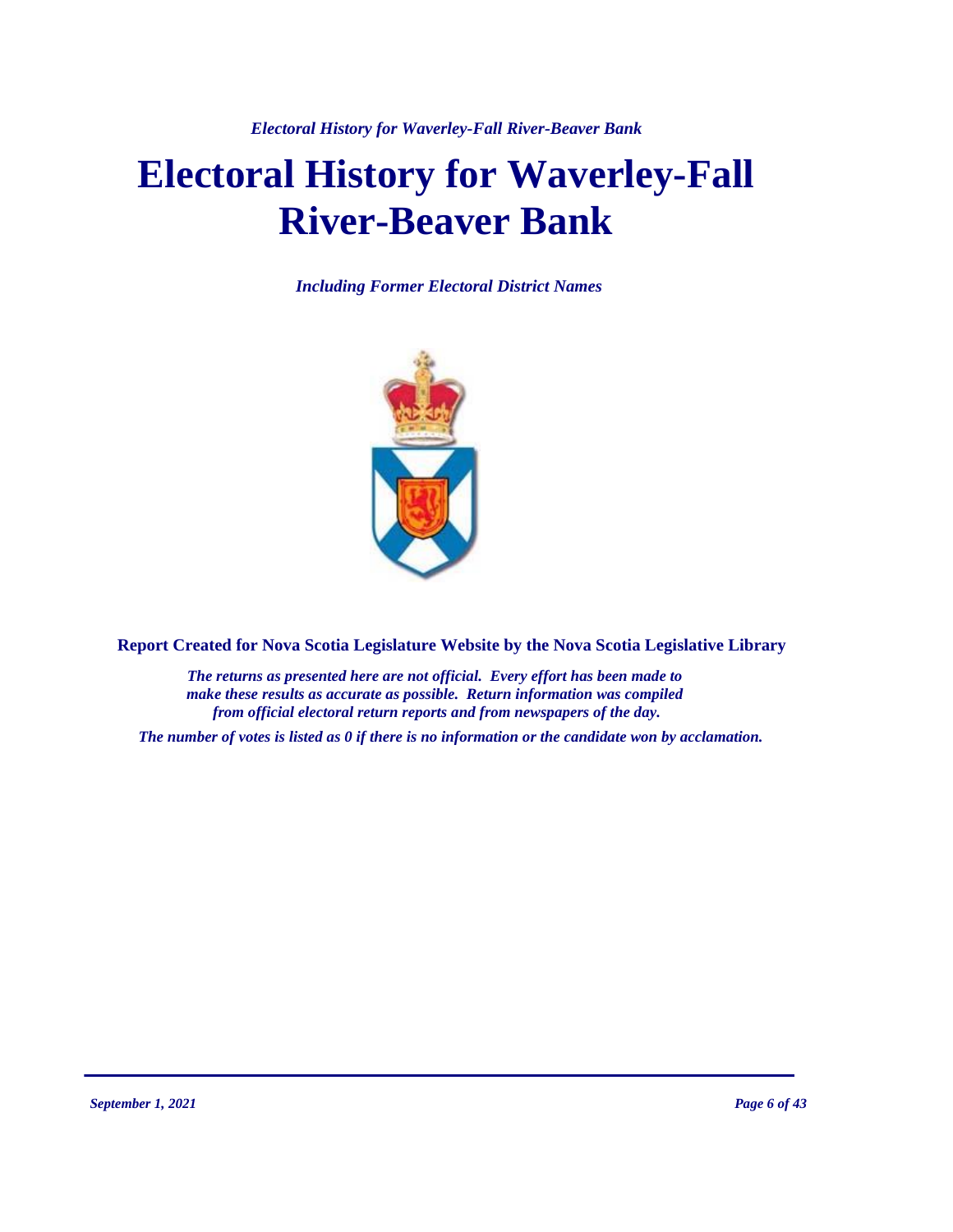#### *Electoral History for Waverley-Fall River-Beaver Bank*

### *Waverley-Fall River-Beaver Bank*

*Created by the 2002 Electoral Boundaries Commission from Bedford-Fall River and Sackville-Beaver Bank (SNS, 2002, c. 34). In 2021, Waverley-Fall River-Beaver Bank gained that portion of Beaver Bank in the former district of Sackville-Beaver Bank and Lakeview from Sackville-Cobequid.*

*In 2013, following the recommendations of the 2012 Electoral Boundaries Commission, this district lost a portion of Beaver Bank to the new constituency of Sackville and the Portobello area to Dartmouth East.*

*In 2021, the district gained Woodbine and surrounding areas from Sackville Beaver Bank.*

| <b>Member Elected</b>                  | <b>Election Date</b>      | <b>Party Elected</b>            |
|----------------------------------------|---------------------------|---------------------------------|
| <b>Wong, Brian Joseph</b>              | 17-Aug-2021               | <b>Progressive Conservative</b> |
|                                        | Majority:<br>(392)        |                                 |
| <b>Candidate</b>                       | <b>Party</b>              | <b>Votes</b>                    |
| Wong, Brian                            | Progressive Conservative  | 3938                            |
| Tuttle, Marni                          | Liberal                   | 3546                            |
| McCarron, Christina                    | New Democratic Party      | 1581                            |
| Edmonds, Anthony                       | <b>Green Party</b>        | 617                             |
| Whitford, Shawn                        | Atlantica                 | 71                              |
| Horne, William Horace<br>(Bill)        | 30-May-2017               | Liberal                         |
|                                        | Majority:<br>(65)         |                                 |
| <b>Candidate</b>                       | <b>Party</b>              | <b>Votes</b>                    |
| Horne, William Horace                  | Liberal                   | 3160                            |
| McNaughton, Dan                        | Progressive Conservative  | 3095                            |
| Sanipass, Trevor                       | New Democratic Party      | 1567                            |
| Edmonds, Anthony                       | <b>Green Party</b>        | 506                             |
| <b>Horne, William Horace</b><br>(Bill) | 08-Oct-2013               | Liberal                         |
|                                        | (948)<br><b>Majority:</b> |                                 |
| <b>Candidate</b>                       | <b>Party</b>              | <b>Votes</b>                    |
| Horne, William Horace                  | Liberal                   | 3588                            |
| Wong, Brian                            | Progressive Conservative  | 2640                            |
| Paris, Percy Alonzo                    | New Democratic Party      | 2098                            |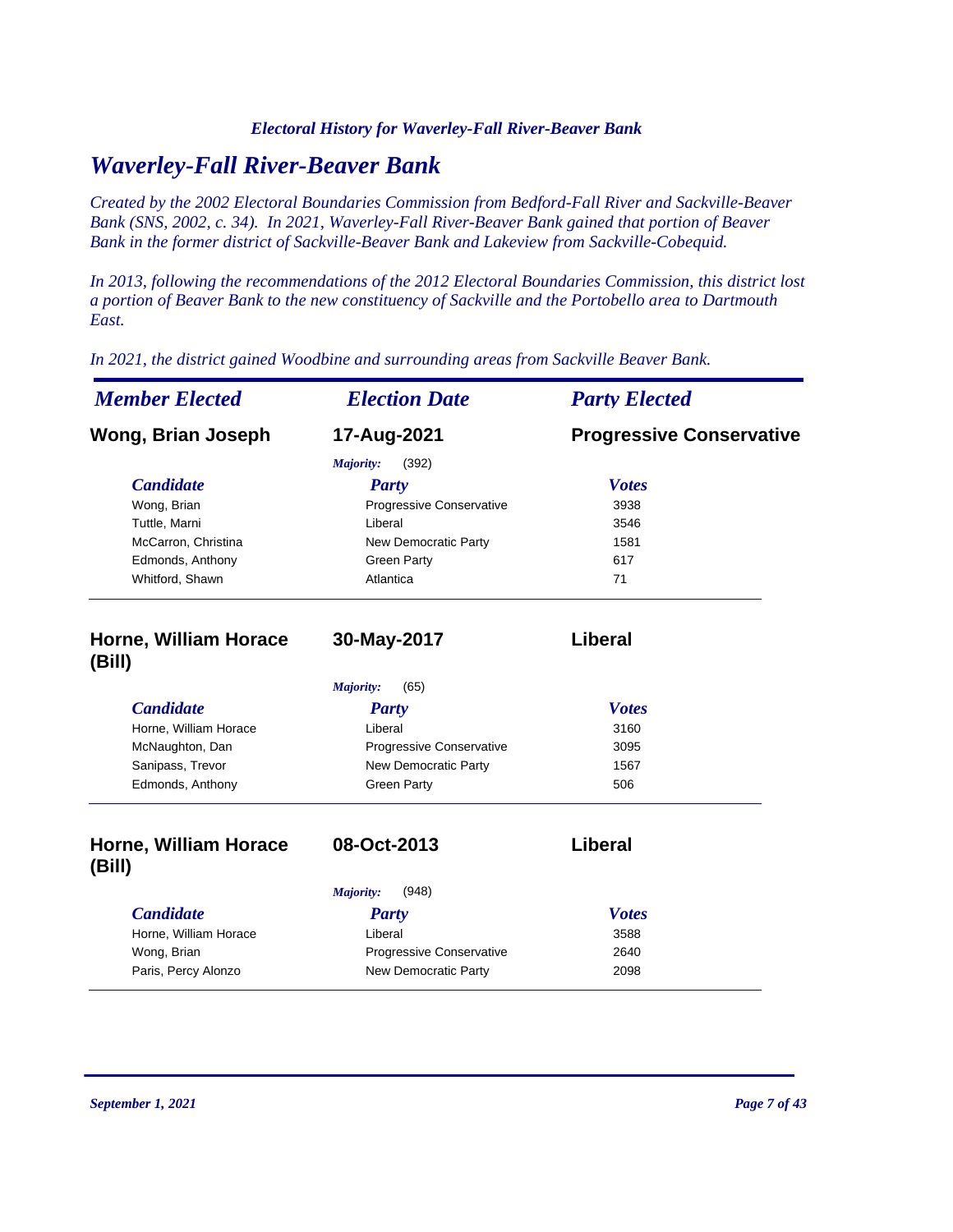#### *Electoral History for Waverley-Fall River-Beaver Bank*

| Paris, Percy Alonzo   | 09-Jun-2009              | <b>New Democratic Party</b> |
|-----------------------|--------------------------|-----------------------------|
|                       | Majority:<br>(2717)      |                             |
| <i>Candidate</i>      | Party                    | <b>Votes</b>                |
| Paris, Percy Alonzo   | New Democratic Party     | 5007                        |
| Horne, William Horace | Liberal                  | 2290                        |
| Hines, Gary Bryan     | Progressive Conservative | 1696                        |
| Loomer, Damon         | <b>Green Party</b>       | 199                         |

### **Paris, Percy Alonzo 13-Jun-2006 New Democratic Party**

| (507)<br>Majority:       |              |
|--------------------------|--------------|
| Party                    | <b>Votes</b> |
| New Democratic Party     | 3782         |
| Progressive Conservative | 3275         |
| Liberal                  | 909          |
| Green Party              | 186          |
|                          |              |

|                     | (363)<br>Majority:              |              |
|---------------------|---------------------------------|--------------|
| <b>Candidate</b>    | <b>Party</b>                    | <b>Votes</b> |
| Hines, Gary Bryan   | <b>Progressive Conservative</b> | 3141         |
| Paris, Percy Alonzo | New Democratic Party            | 2778         |
| Merrigan, David E.  | Liberal                         | 2240         |
| Sawyers, Heather    | Nova Scotia Party               | 94           |
| Neron, Alex         | Marijuana Party                 | 86           |

### **Hines, Gary Bryan 05-Aug-2003 Progressive Conservative**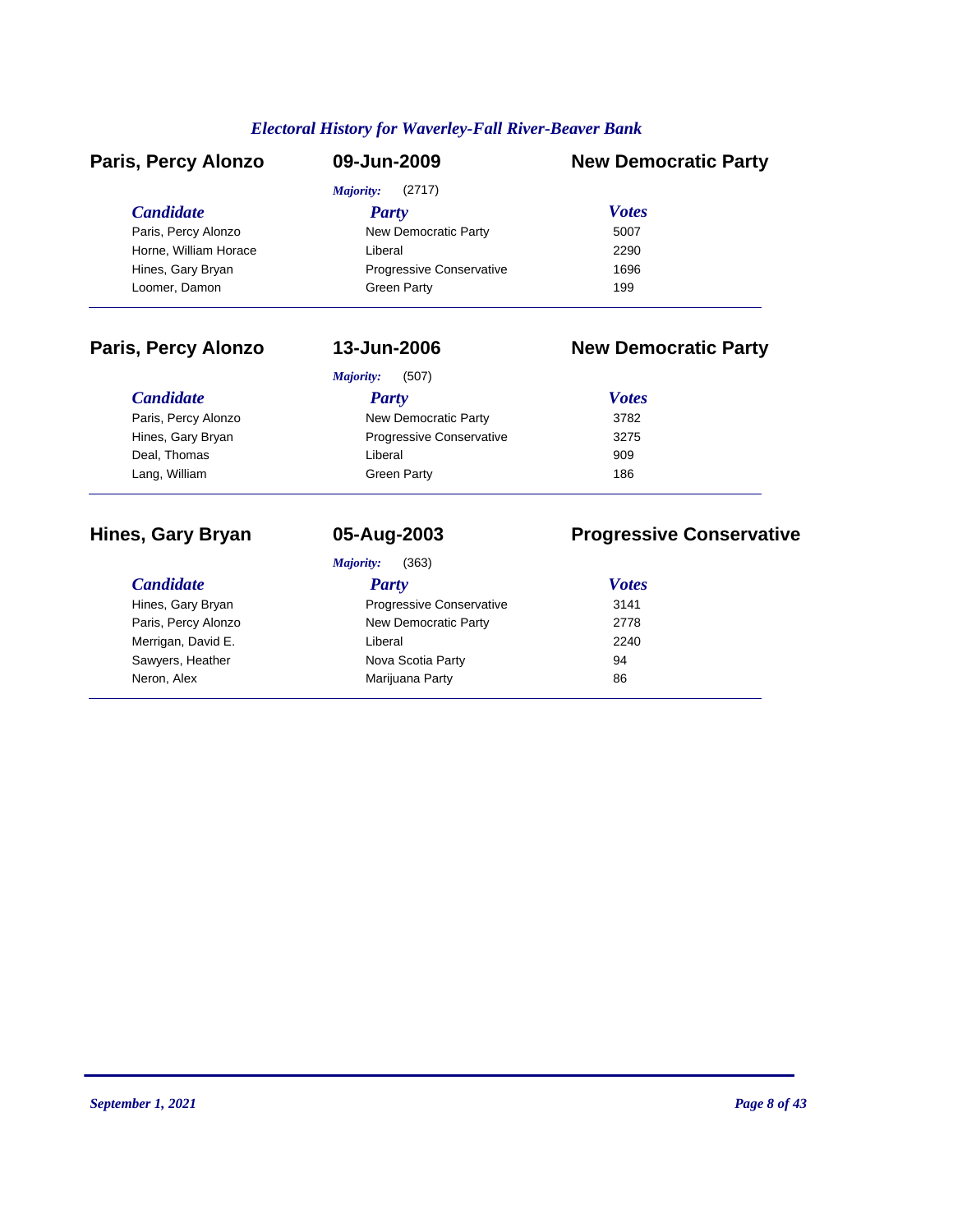# **Electoral History for Dartmouth North**

*Including Former Electoral District Names*



**Report Created for Nova Scotia Legislature Website by the Nova Scotia Legislative Library**

*The returns as presented here are not official. Every effort has been made to make these results as accurate as possible. Return information was compiled from official electoral return reports and from newspapers of the day.*

*The number of votes is listed as 0 if there is no information or the candidate won by acclamation.*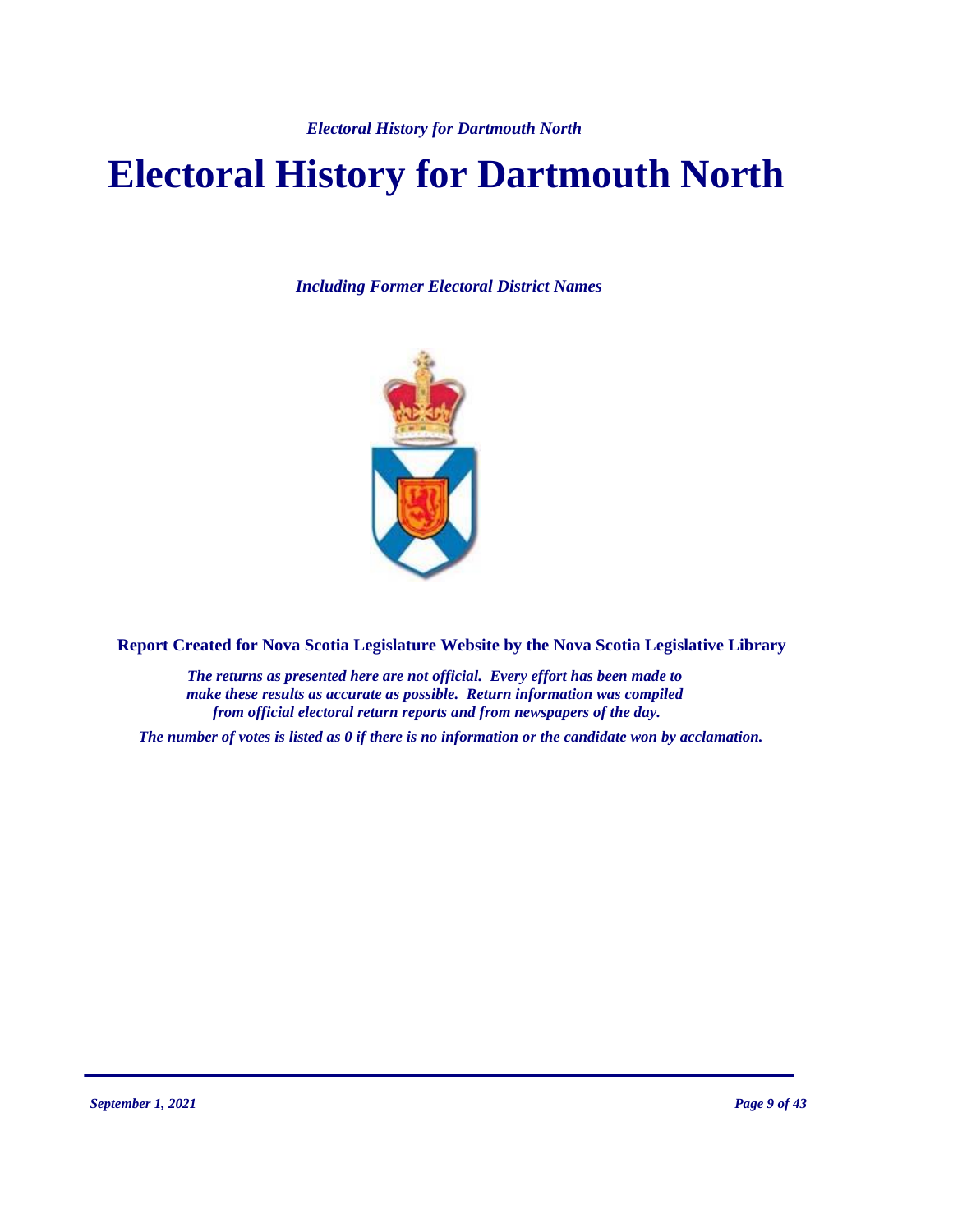### *Dartmouth North*

*In 1966, Halifax County-Dartmouth was divided into ten electoral districts including Dartmouth City North and Dartmouth City South. The "City" was removed from the district names in 1967 (SNS 1967, c. 46, s. 2).*

*In 2003, minor changes were made to Dartmouth North's northern boundary and it gained the area on its southern boundary along Lake Banook from Dartmouth South (SNS 2002, c. 34).*

| <b>Member Elected</b>  | <b>Election Date</b>     | <b>Party Elected</b>        |  |
|------------------------|--------------------------|-----------------------------|--|
| Leblanc, Susan         | 17-Aug-2021              | <b>New Democratic Party</b> |  |
|                        | Majority:<br>(1370)      |                             |  |
| <b>Candidate</b>       | Party                    | <b>Votes</b>                |  |
| Leblanc, Susan         | New Democratic Party     | 3731                        |  |
| Cooley, Pam            | Liberal                  | 2361                        |  |
| Coates, Lisa           | Progressive Conservative | 1278                        |  |
| Marshall, Carolyn      | <b>Green Party</b>       | 129                         |  |
| Leblanc, Susan         | 30-May-2017              | <b>New Democratic Party</b> |  |
|                        | Majority:<br>(329)       |                             |  |
| <b>Candidate</b>       | <b>Party</b>             | <b>Votes</b>                |  |
| Leblanc, Susan         | New Democratic Party     | 2771                        |  |
| Bernard, Joanne        | Liberal                  | 2442                        |  |
| Russell, Melanie L.    | Progressive Conservative | 1384                        |  |
| Colbourne, Tyler J.    | <b>Green Party</b>       | 318                         |  |
| Boyd, David F.         | Atlantica                | 126                         |  |
| <b>Bernard, Joanne</b> | 08-Oct-2013              | Liberal                     |  |
|                        | (933)<br>Majority:       |                             |  |
| <b>Candidate</b>       | <b>Party</b>             | <b>Votes</b>                |  |
| Bernard, Joanne        | Liberal                  | 2953                        |  |
| Estey, Steve           | New Democratic Party     | 2020                        |  |
| Brownlow, Séan G.      | Progressive Conservative | 1729                        |  |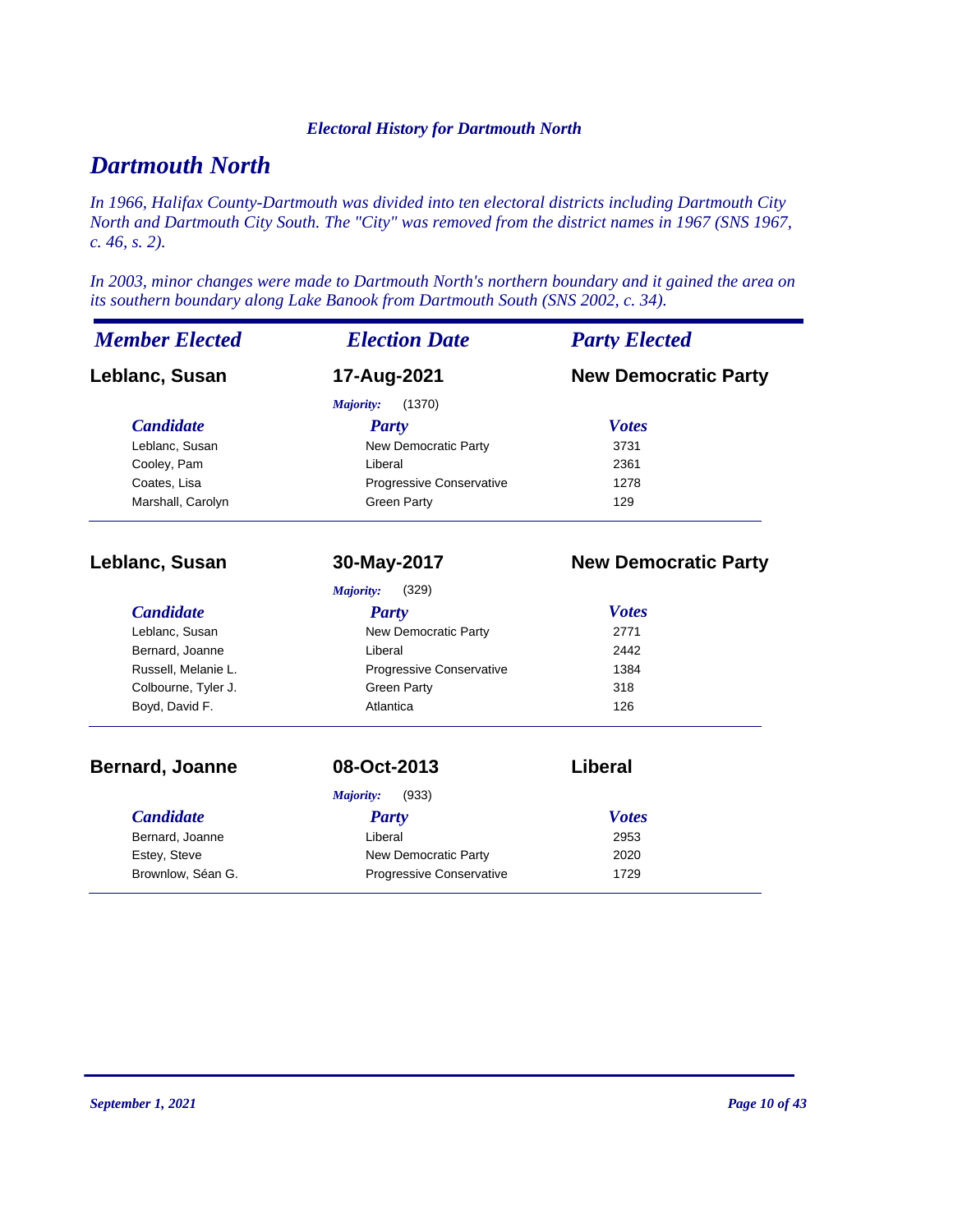| <b>Zinck, Trevor John</b> | 09-Jun-2009              | <b>New Democratic Party</b> |
|---------------------------|--------------------------|-----------------------------|
|                           | (1737)<br>Majority:      |                             |
| <b>Candidate</b>          | <b>Party</b>             | <b>Votes</b>                |
| Zinck, Trevor John        | New Democratic Party     | 4053                        |
| Smith, Jim                | Liberal                  | 2316                        |
| Losey, David              | Progressive Conservative | 568                         |
| Donaldson, Alex           | <b>Green Party</b>       | 205                         |

 $C$ *andidate* 

Zinck, Trevor John Myers, Troy Murray, lan Donaldson, Alex

#### **Zinck, Trevor John 13-Jun-2006 New Democratic Party**

*Majority:* (1519)

| <b>Votes</b> |
|--------------|
| 3384         |
| 1895         |
| 1365         |
| 227          |
|              |

## **Pye, Jerry 05-Aug-2003 New Democratic Party**

|                  | (1909)<br>Majority:      |              |
|------------------|--------------------------|--------------|
| <b>Candidate</b> | Party                    | <b>Votes</b> |
| Pye, Jerry       | New Democratic Party     | 3799         |
| MacKay, Jane     | Progressive Conservative | 1900         |
| Godin, Rosemary  | Liberal                  | 1300         |
| Gould, Pat       | Nova Scotia Party        | 86           |
| Roy, Marc-Andre  | Marijuana Party          | 75           |

#### *Candidate Party Votes Majority:* (1045) Pye, Jerry 3105 MacKay, Jane **Progressive Conservative** 2060 Cameron, Frank **Liberal** Liberal 1746 Livingstone, Susan Nova Scotia Party 145

#### *Candidate Party Votes Majority:* (449) Pye, Jerry **New Democratic Party** 3024 McCluskey, Gloria **McCluskey, Gloria** 2575 Brownlow, Mike **Progressive Conservative** 2003

*September 1, 2021 Page 11 of 43*

### **Pye, Jerry 27-Jul-1999 New Democratic Party**

### **Pye, Jerry 24-Mar-1998 New Democratic Party**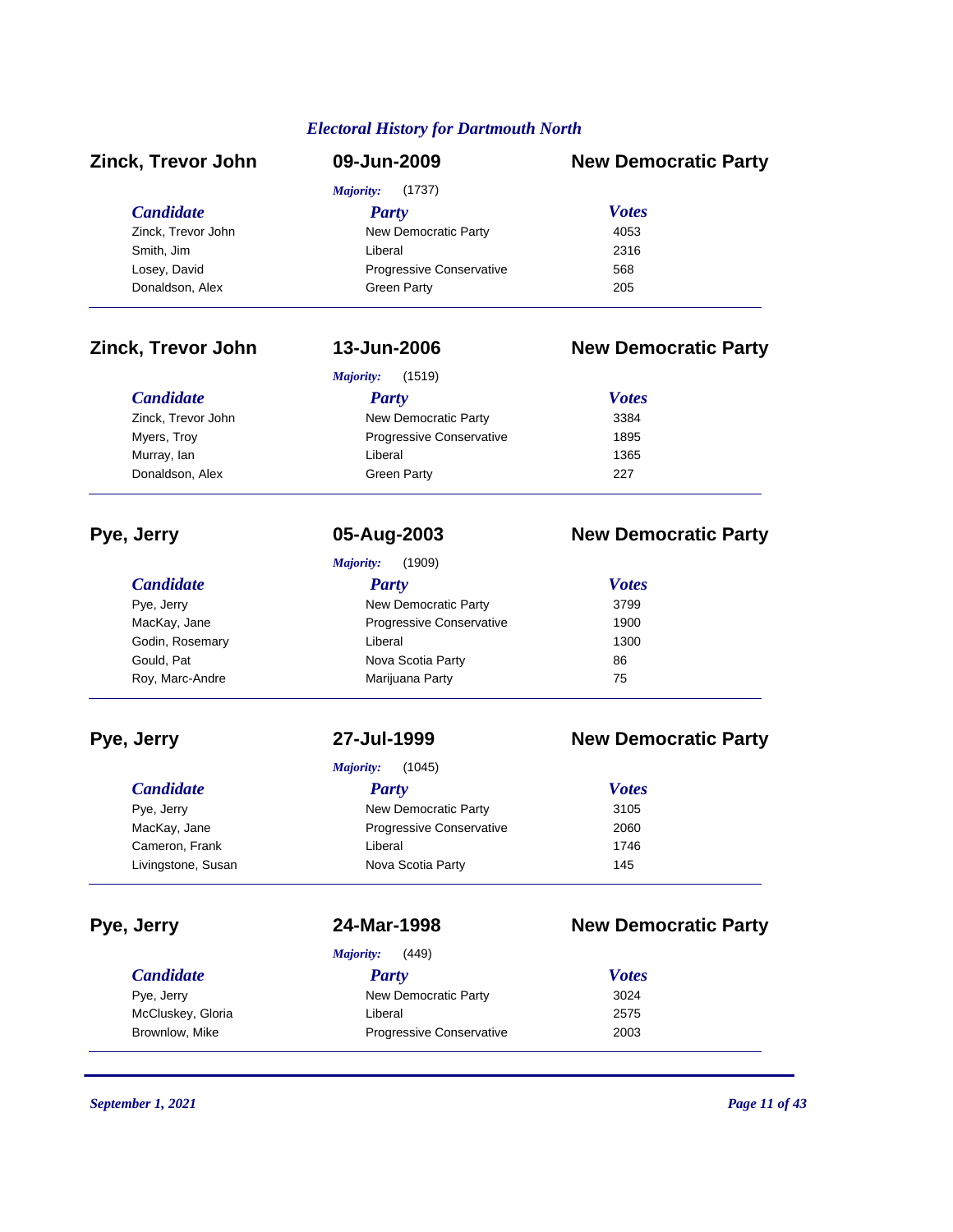| Jolly, Sandra Lynn<br>(Sandy)        | 25-May-1993                | Liberal                         |
|--------------------------------------|----------------------------|---------------------------------|
|                                      | Majority:<br>(423)         |                                 |
| <b>Candidate</b>                     | <b>Party</b>               | <b>Votes</b>                    |
| Jolly, Sandra (Sandy) Lynn           | Liberal                    | 3301                            |
| Pye, Jerry                           | New Democratic Party       | 2878                            |
| Brownlow, Mike                       | Progressive Conservative   | 2327                            |
| Poudrette, Monique                   | Natural Law Party          | 77                              |
| <b>Jolly, Sandra Lynn</b><br>(Sandy) | 06-Sep-1988                | Liberal                         |
|                                      | Majority:<br>(121)         |                                 |
| <b>Candidate</b>                     | <b>Party</b>               | <b>Votes</b>                    |
| Jolly, Sandra (Sandy) Lynn           | Liberal                    | 3510                            |
| Stirling, R. Laird                   | Progressive Conservative   | 3389                            |
| Thompson, Brenda                     | New Democratic Party       | 1239                            |
| Stirling, R. Laird                   | 06-Nov-1984                | <b>Progressive Conservative</b> |
|                                      | Majority:<br>(1050)        |                                 |
| <b>Candidate</b>                     | <b>Party</b>               | <b>Votes</b>                    |
| Stirling, R. Laird                   | Progressive Conservative   | 3200                            |
| Connolly, Pat                        | Liberal                    | 2150                            |
| Sanford, Chester                     | New Democratic Party       | 1938                            |
| Bugbee, Ron                          | Labour                     | 76                              |
| Stirling, R. Laird                   | 06-Oct-1981                | <b>Progressive Conservative</b> |
|                                      | (1506)<br>Majority:        |                                 |
| <b>Candidate</b>                     | <b>Party</b>               | <b>Votes</b>                    |
| Stirling, R. Laird                   | Progressive Conservative   | 3925                            |
| Valardo, Don                         | Liberal                    | 2419                            |
| Flannigan, Mark                      | New Democratic Party       | 2157                            |
| Stirling, R. Laird                   | 19-Sep-1978                | <b>Progressive Conservative</b> |
|                                      | (1634)<br><b>Majority:</b> |                                 |
| <b>Candidate</b>                     | <b>Party</b>               | <b>Votes</b>                    |
| Stirling, R. Laird                   | Progressive Conservative   | 4561                            |
| Bagnell, Glen Merlyn                 | Liberal                    | 2927                            |
| Rolls, Nick                          | New Democratic Party       | 1135                            |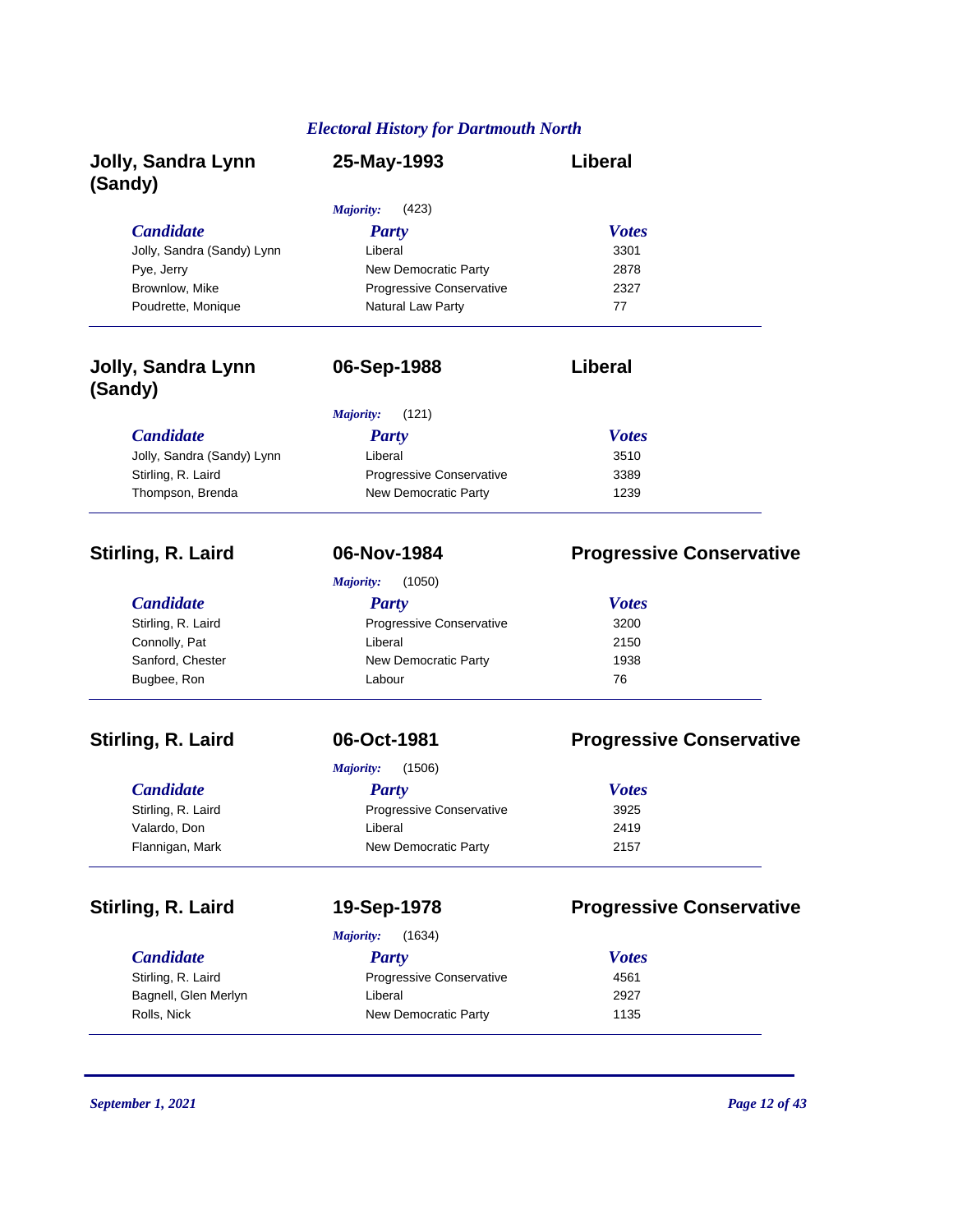| <b>Bagnell, Glen Merlyn</b> | 02-Apr-1974              | Liberal      |
|-----------------------------|--------------------------|--------------|
|                             | (2252)<br>Majority:      |              |
| <b>Candidate</b>            | <b>Party</b>             | <b>Votes</b> |
| Bagnell, Glen Merlyn        | Liberal                  | 7091         |
| Weldon, Richard             | Progressive Conservative | 4839         |
| Bouchard, Joseph            | New Democratic Party     | 1863         |

### **Bagnell, Glen Merlyn 13-Oct-1970 Liberal**

|                        | (1788)<br>Majority:             |              |
|------------------------|---------------------------------|--------------|
| <i>Candidate</i>       | Party                           | <b>Votes</b> |
| Bagnell, Glen Merlyn   | Liberal                         | 6614         |
| Wambolt, Gerald Graham | <b>Progressive Conservative</b> | 4826         |
| Dares, Percy W.        | New Democratic Party            | 750          |

### **Wambolt, Gerald Graham 26-Nov-1968 (By-election) Progressive Conservative**

| (76)<br>Majority:               |              |  |
|---------------------------------|--------------|--|
| Party                           | <b>Votes</b> |  |
| <b>Progressive Conservative</b> | 2853         |  |
| Liberal                         | 2777         |  |
|                                 |              |  |

### **Hart, Gordon Leavitt Shaw 30-May-1967 Liberal**

| <b>Candidate</b>          | <b>Party</b>                    | <b>Votes</b> |
|---------------------------|---------------------------------|--------------|
| Hart, Gordon Leavitt Shaw | Liberal                         | 4906         |
| Clarke, Charles           | <b>Progressive Conservative</b> | 4301         |
| Ronayne, Perry            | New Democratic Party            | 654          |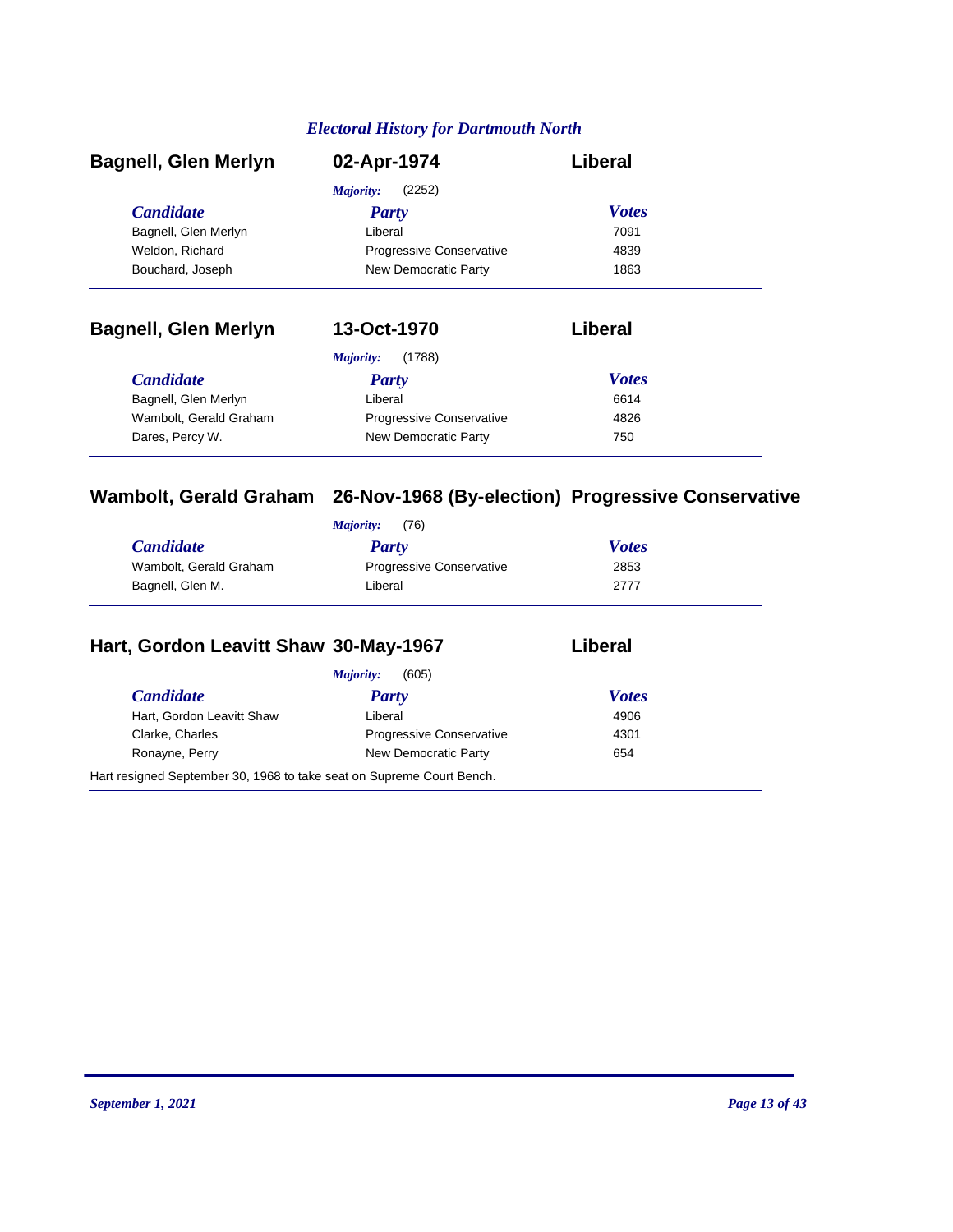# **Electoral History for Dartmouth South**

*Including Former Electoral District Names*



**Report Created for Nova Scotia Legislature Website by the Nova Scotia Legislative Library**

*The returns as presented here are not official. Every effort has been made to make these results as accurate as possible. Return information was compiled from official electoral return reports and from newspapers of the day.*

*The number of votes is listed as 0 if there is no information or the candidate won by acclamation.*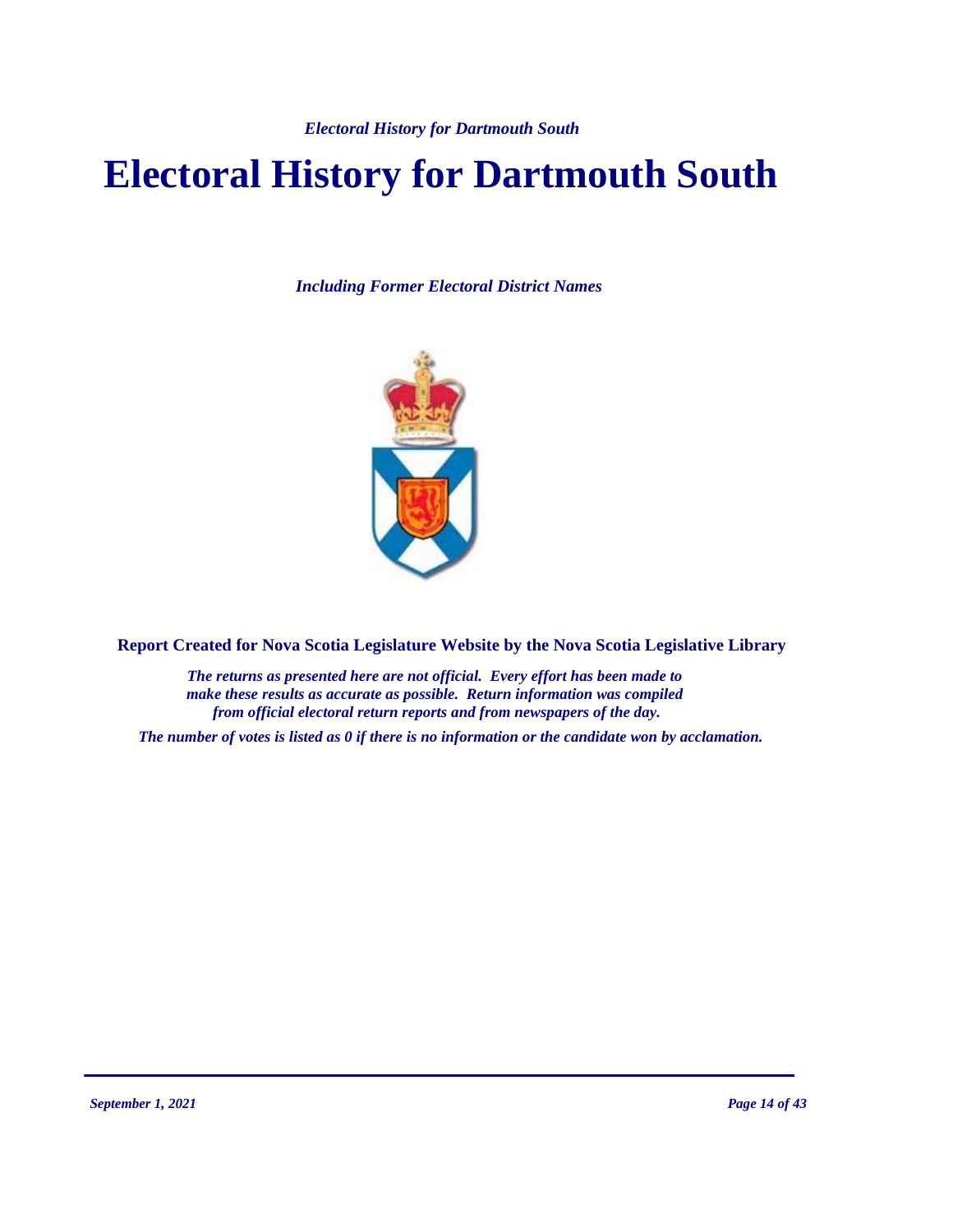### *Dartmouth South*

*In 1966, Halifax County-Dartmouth was divided into ten electoral districts including Dartmouth City North and Dartmouth City South. The "City" was removed from the district names in 1967 (SNS 1967, c. 46, s. 2).*

*In 2003, Dartmouth South was renamed Dartmouth South-Portland Valley (SNS 2002, c. 34).*

| <b>Member Elected</b>         | <b>Election Date</b>            | <b>Party Elected</b>            |
|-------------------------------|---------------------------------|---------------------------------|
| <b>Olive, Timothy (Tim)</b>   | 27-Jul-1999                     | <b>Progressive Conservative</b> |
|                               | Majority:<br>(645)              |                                 |
| <b>Candidate</b>              | <b>Party</b>                    | <b>Votes</b>                    |
| Olive, Timothy                | Progressive Conservative        | 3656                            |
| Chard, Donald                 | <b>New Democratic Party</b>     | 3011                            |
| Goodyer, Audrey               | Liberal                         | 2322                            |
| <b>Chard, Donald</b>          | 24-Mar-1998                     | <b>New Democratic Party</b>     |
|                               | Majority:<br>(512)              |                                 |
| <b>Candidate</b>              | <b>Party</b>                    | <b>Votes</b>                    |
| Chard, Donald                 | New Democratic Party            | 3676                            |
| Hetherington, Bruce           | Liberal                         | 3164                            |
| Billard, Alan                 | Progressive Conservative        | 2099                            |
| Savage, John Patrick          | 25-May-1993                     | <b>Liberal</b>                  |
|                               | Majority:<br>(1255)             |                                 |
| <b>Candidate</b>              | <b>Party</b>                    | <b>Votes</b>                    |
| Savage, John Patrick          | Liberal                         | 4346                            |
| May, Colin                    | <b>Progressive Conservative</b> | 3091                            |
| Chard, Donald                 | New Democratic Party            | 2221                            |
| Gillis, Alexander J.          | Natural Law Party               | 163                             |
| <b>Thornhill, Roland John</b> | 06-Sep-1988                     | <b>Progressive Conservative</b> |
|                               | (1462)<br>Majority:             |                                 |
| <b>Candidate</b>              | <b>Party</b>                    | <b>Votes</b>                    |
| Thornhill, Roland John        | Progressive Conservative        | 4449                            |
| Peters, Allan                 | Liberal                         | 2987                            |

Lamey, Joanne **New Democratic Party** 1963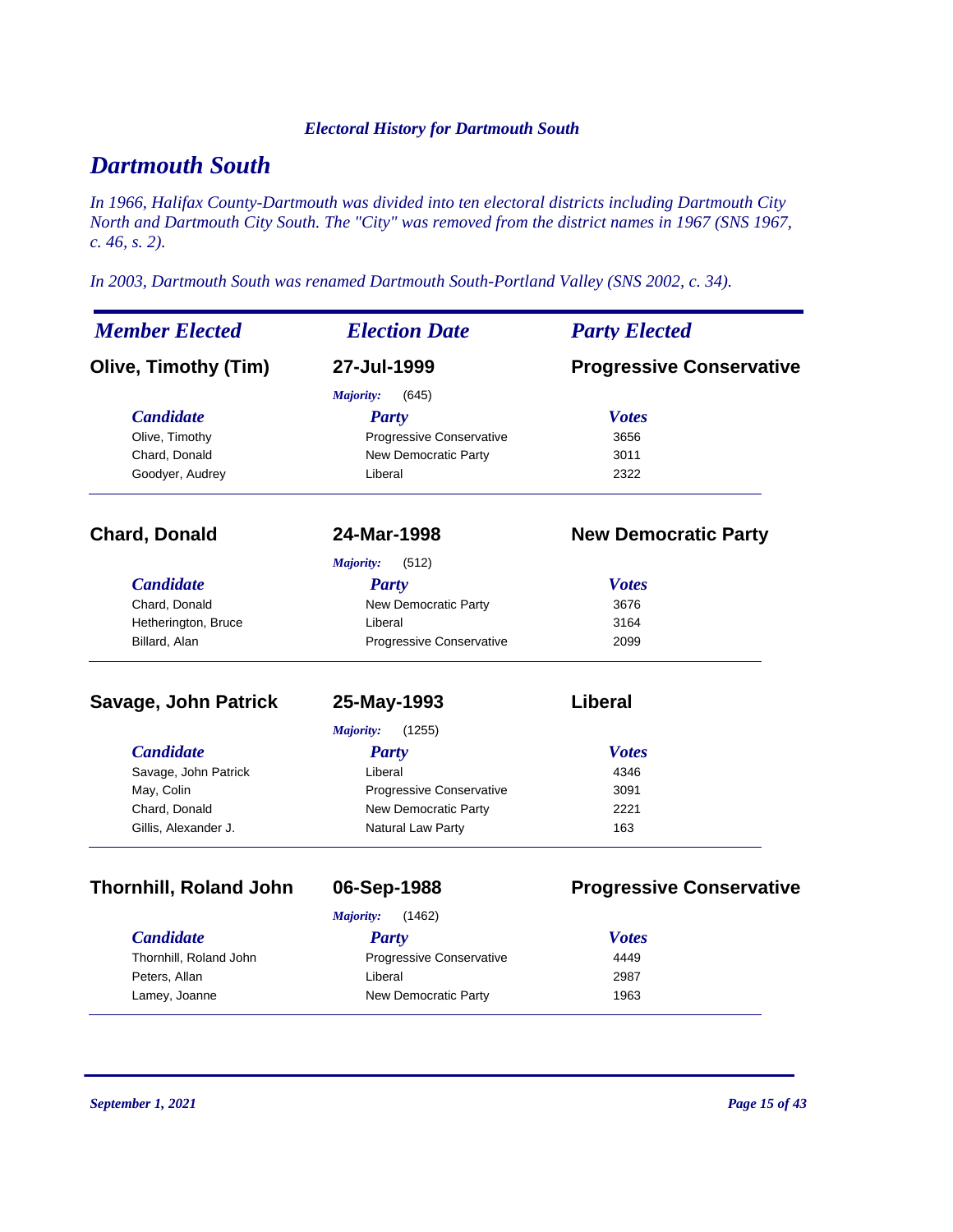| <b>Thornhill, Roland John</b> | 06-Nov-1984              | <b>Progressive Conservative</b> |
|-------------------------------|--------------------------|---------------------------------|
|                               | (2868)<br>Majority:      |                                 |
| <b>Candidate</b>              | <b>Party</b>             | <b>Votes</b>                    |
| Thornhill, Roland John        | Progressive Conservative | 4534                            |
| Walker, Don                   | Liberal                  | 1666                            |
| Lutley, Fred                  | New Democratic Party     | 1590                            |

### **Thornhill, Roland John 06-Oct-1981 Progressive Conservative**

|                        | (1752)<br>Majority:             |              |  |
|------------------------|---------------------------------|--------------|--|
| <b>Candidate</b>       | Party                           | <b>Votes</b> |  |
| Thornhill, Roland John | <b>Progressive Conservative</b> | 4215         |  |
| Chisholm, Will         | Liberal                         | 2463         |  |
| Bregante, John Lewis   | New Democratic Party            | 2327         |  |

### **Thornhill, Roland John 19-Sep-1978 Progressive Conservative**

*Majority:* (3165)

| <i>Candidate</i>       | Party                           | <b>Votes</b> |
|------------------------|---------------------------------|--------------|
| Thornhill, Roland John | <b>Progressive Conservative</b> | 5530         |
| Crawford, Norman       | Liberal                         | 2365         |
| Marshall, Mike         | New Democratic Party            | 1423         |

### **Thornhill, Roland John 02-Apr-1974 Progressive Conservative**

|                        | (620)<br>Majority:              |              |  |
|------------------------|---------------------------------|--------------|--|
| <b>Candidate</b>       | Party                           | <b>Votes</b> |  |
| Thornhill, Roland John | <b>Progressive Conservative</b> | 6491         |  |
| MacNutt, Donald Scott  | Liberal                         | 5871         |  |
| Dares, Norman H.       | New Democratic Party            | 908          |  |

| <b>MacNutt, Donald Scott</b><br>(Scott) | 13-Oct-1970                     | Liberal      |
|-----------------------------------------|---------------------------------|--------------|
|                                         | (91)<br>Majority:               |              |
| <b>Candidate</b>                        | Party                           | <b>Votes</b> |
| MacNutt, Donald Scott                   | Liberal                         | 5304         |
| Akerley, Irwin William                  | <b>Progressive Conservative</b> | 5213         |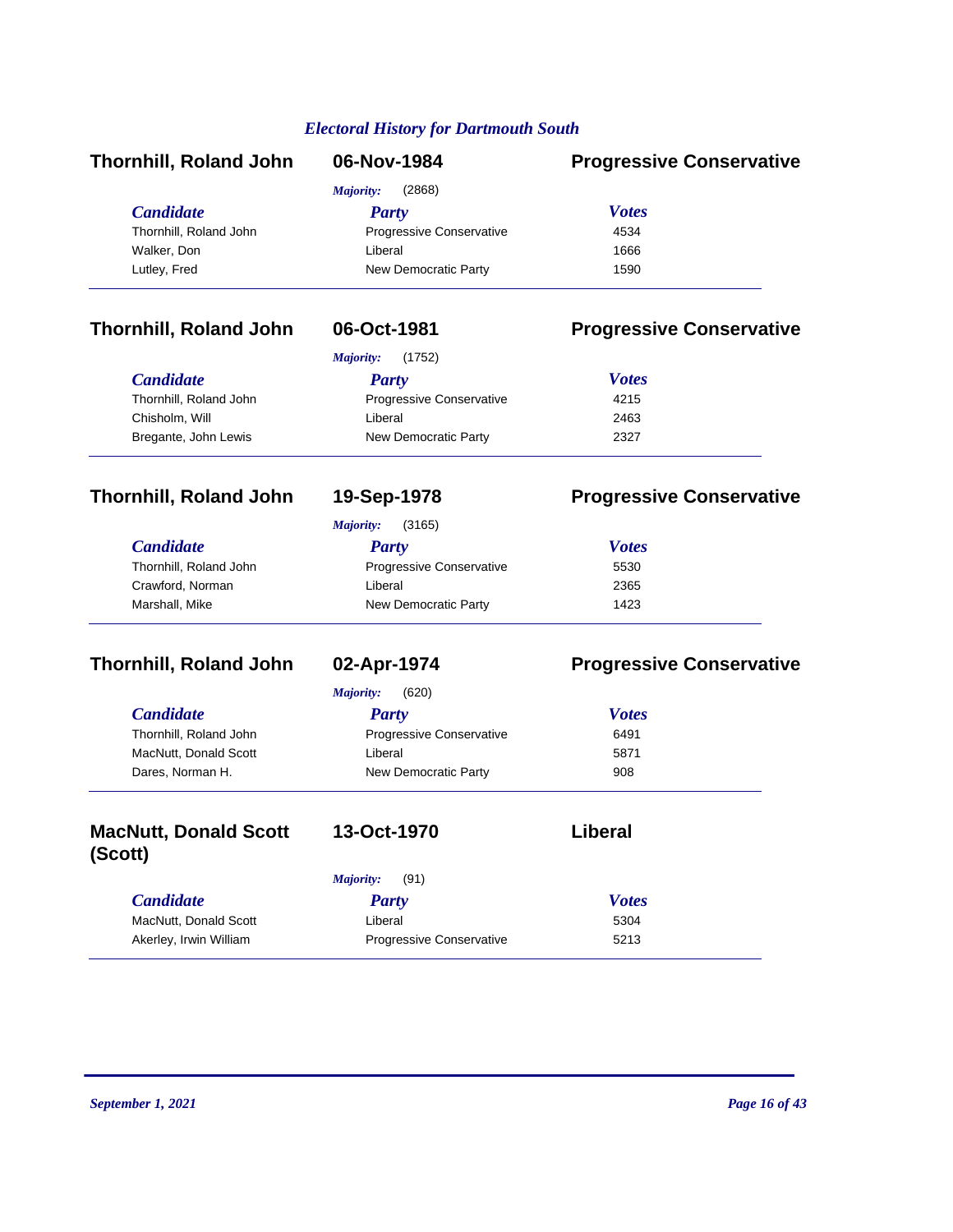| <b>Akerley, Irwin William</b><br>(Ake) | 30-May-1967                     | <b>Progressive Conservative</b> |
|----------------------------------------|---------------------------------|---------------------------------|
|                                        | (858)<br>Majority:              |                                 |
| <b>Candidate</b>                       | <b>Party</b>                    | <b>Votes</b>                    |
| Akerley, Irwin William                 | <b>Progressive Conservative</b> | 4552                            |
| Stubbs, Eileen                         | Liberal                         | 3694                            |
| Wallace, Bruce                         | New Democratic Party            | 791                             |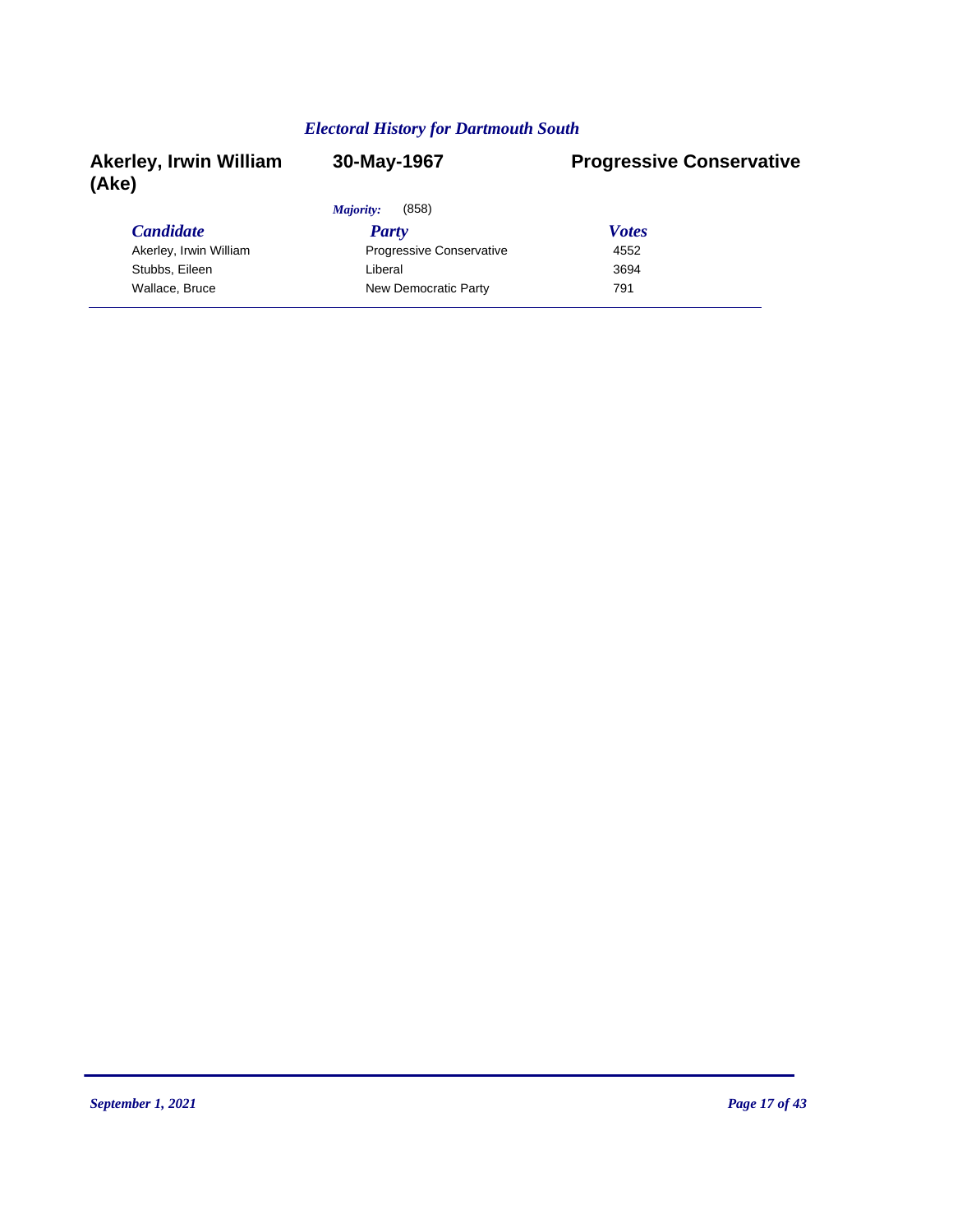*Electoral History for Halifax County-Dartmouth*

# **Electoral History for Halifax County-Dartmouth**

*Including Former Electoral District Names*



**Report Created for Nova Scotia Legislature Website by the Nova Scotia Legislative Library**

*The returns as presented here are not official. Every effort has been made to make these results as accurate as possible. Return information was compiled from official electoral return reports and from newspapers of the day.*

*The number of votes is listed as 0 if there is no information or the candidate won by acclamation.*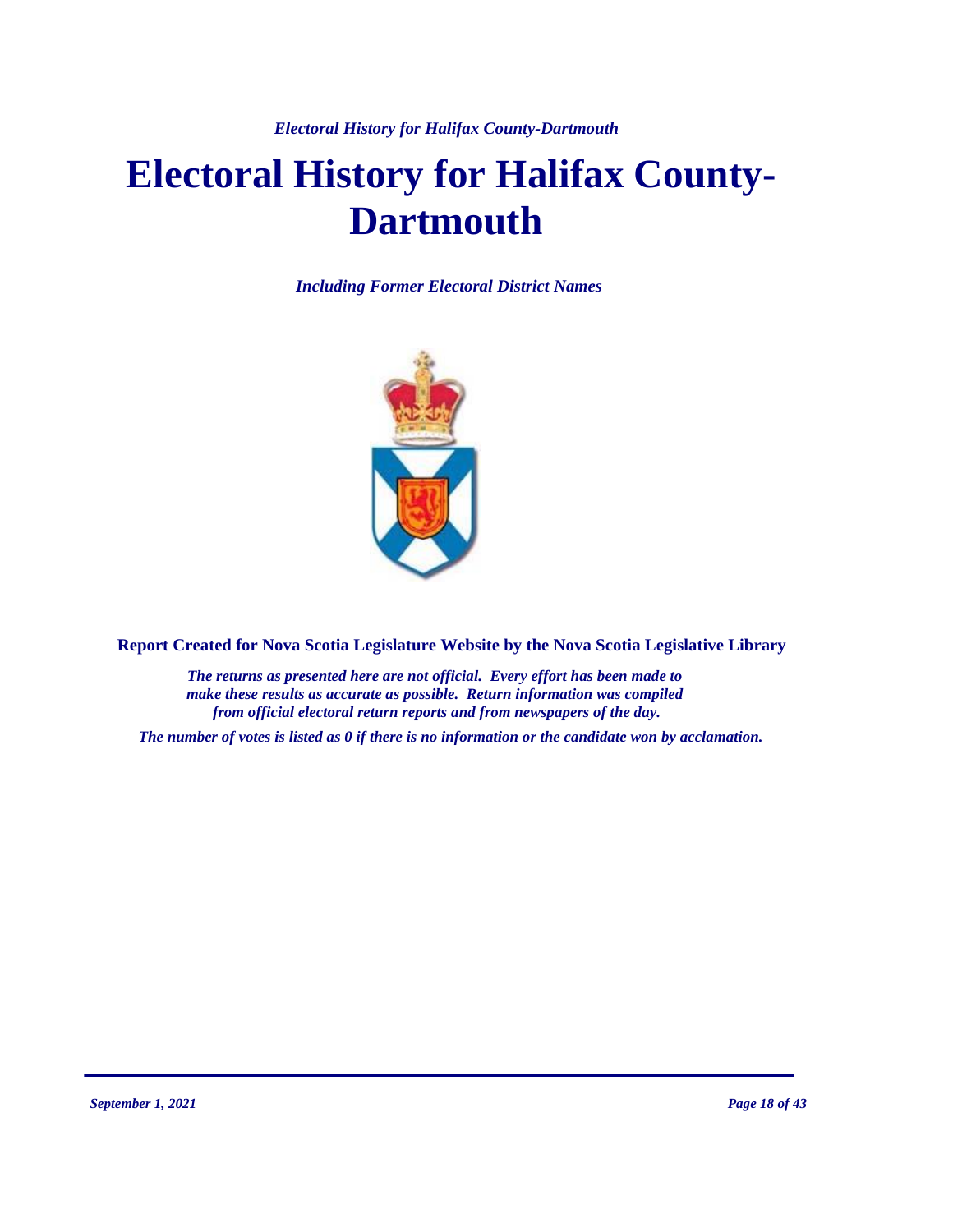#### *Electoral History for Halifax County-Dartmouth*

### *Halifax County-Dartmouth*

*Chapter 27 of the Statutes of Nova Scotia for 1955 created the electoral district of Halifax County-Dartmouth. It consisted of that portion of the County of Halifax contained in polling districts Thirteen, Fourteen, and Twenty-eight and the Town of Dartmouth.*

*In 1966, Halifax County-Dartmouth was divided into Dartmouth City North and Dartmouth City South. The names were changed in 1967 to Darmtmouth North ad Dartmouth South (SNS 1967, c. 46).*

| <b>Member Elected</b>                  | <b>Election Date</b>            | <b>Party Elected</b>            |
|----------------------------------------|---------------------------------|---------------------------------|
| <b>Akerley, Irwin William</b><br>(Ake) | 08-Oct-1963                     | <b>Progressive Conservative</b> |
|                                        | (1734)<br>Majority:             |                                 |
| <b>Candidate</b>                       | <b>Party</b>                    | <b>Votes</b>                    |
| Akerley, Irwin William                 | <b>Progressive Conservative</b> | 9884                            |
| Hart, Gordon Leavitt Shaw              | Liberal                         | 8150                            |
| Doyle, Edward B.                       | New Democratic Party            | 657                             |

#### **Hart, Gordon Leavitt Shaw 07-Jun-1960 Liberal**

| (605)<br>Majority:        |                                                      |              |  |
|---------------------------|------------------------------------------------------|--------------|--|
| <b>Candidate</b>          | <b>Party</b>                                         | <b>Votes</b> |  |
| Hart, Gordon Leavitt Shaw | Liberal                                              | 8258         |  |
| Ritcey, Murray            | <b>Progressive Conservative</b>                      | 7653         |  |
| Dares, Percy W.           | <b>CCF (Cooperative Commonwealth)</b><br>Federation) | 1864         |  |

#### **Stevens, Geoffrey W. 30-Oct-1956 Liberal**

#### *Candidate Party Votes Majority:* (465) Stevens, Geoffrey W. **Example 2018** Liberal 2276 Creighton, C. J. **Creighton, C. J.** Progressive Conservative 6811 CCF (Cooperative Commonwealth Yetman, Gerald 557 Federation)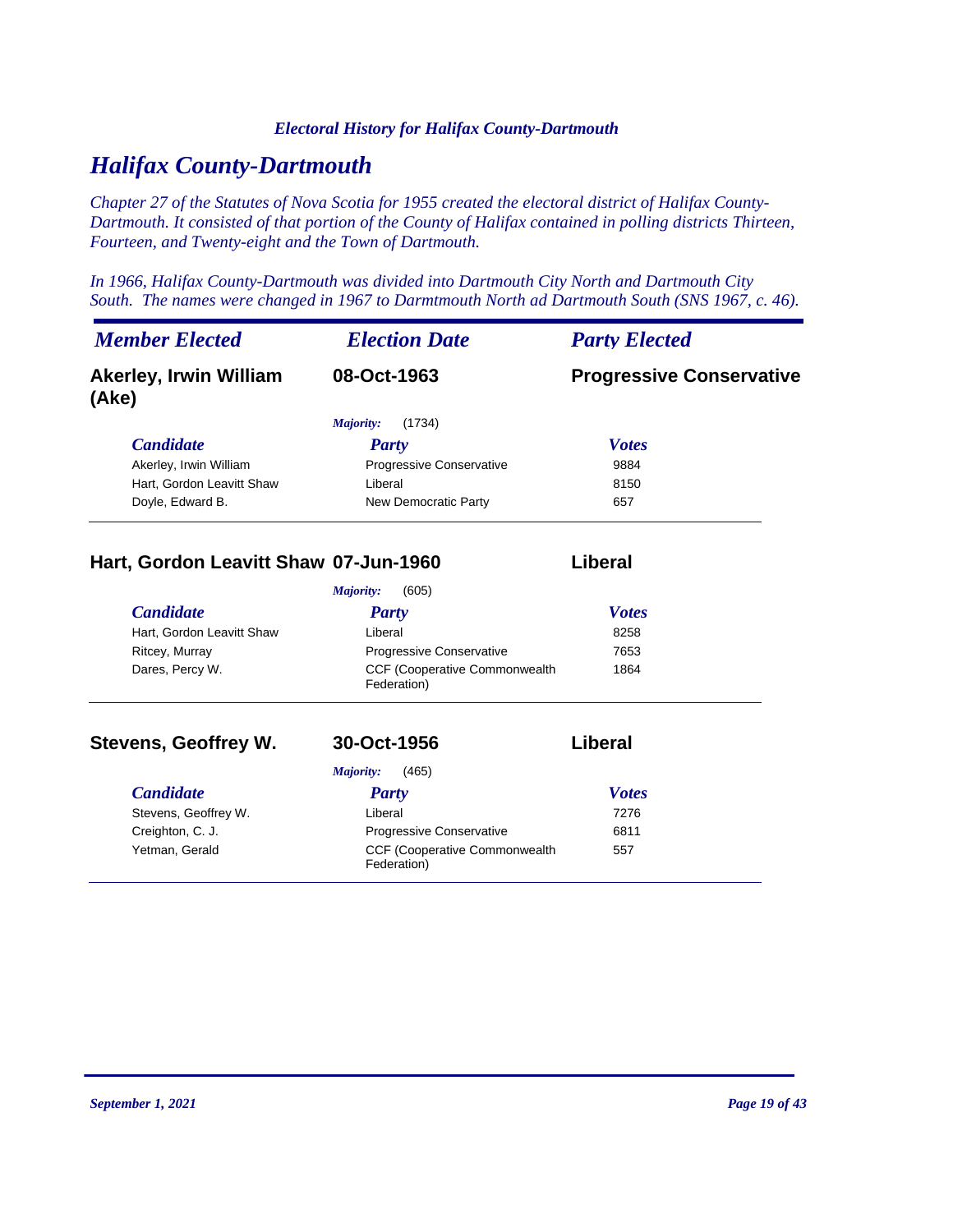*Electoral History for Halifax East*

# **Electoral History for Halifax East**

*Including Former Electoral District Names*



**Report Created for Nova Scotia Legislature Website by the Nova Scotia Legislative Library**

*The returns as presented here are not official. Every effort has been made to make these results as accurate as possible. Return information was compiled from official electoral return reports and from newspapers of the day.*

*The number of votes is listed as 0 if there is no information or the candidate won by acclamation.*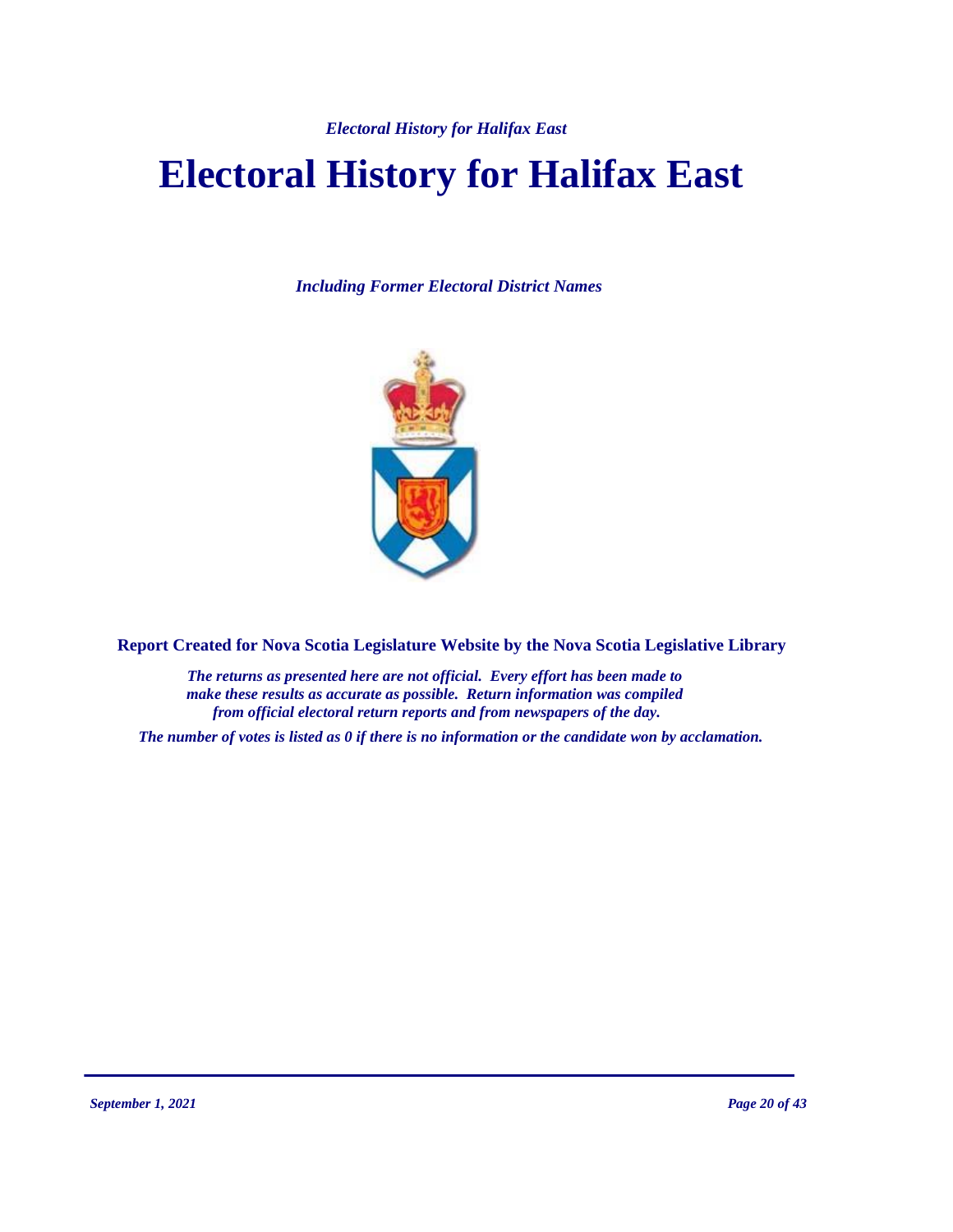#### *Electoral History for Halifax East*

### *Halifax East*

*Chapter 19 of the Statutes of Nova Scotia for 1932 divided the County of Halifax into five electoral districts: Halifax South, Halifax Centre, Halifax North, Halifax West, and Halifax East.*

*Chapter 46 of the Statutes of Nova Scotia for 1967 changed the name from Halifax East (renamed Halifax County East by SNS 1966, c. 34) to Halifax Eastern Shore. (SNS 1967, c. 46, s.2(10)).*

| <b>Member Elected</b>       | <b>Election Date</b>                                | <b>Party Elected</b>            |
|-----------------------------|-----------------------------------------------------|---------------------------------|
| <b>Gaetz, Nelson Edward</b> | 08-Oct-1963                                         | <b>Progressive Conservative</b> |
|                             | Majority:<br>(305)                                  |                                 |
| <b>Candidate</b>            | <b>Party</b>                                        | <b>Votes</b>                    |
| Gaetz, Nelson Edward        | Progressive Conservative                            | 3061                            |
| MacMillan, Duncan           | Liberal                                             | 2756                            |
| <b>MacMillan, Duncan</b>    | 07-Jun-1960                                         | Liberal                         |
|                             | (355)<br><b>Majority:</b>                           |                                 |
| <b>Candidate</b>            | <b>Party</b>                                        | <b>Votes</b>                    |
| MacMillan, Duncan           | Liberal                                             | 2787                            |
| Gaetz, Nelson Edward        | Progressive Conservative                            | 2432                            |
| Mason, Wallace              | CCF (Cooperative Commonwealth<br>Federation)        | 301                             |
| <b>MacMillan, Duncan</b>    | 30-Oct-1956                                         | <b>Liberal</b>                  |
|                             | (817)<br>Majority:                                  |                                 |
| <b>Candidate</b>            | <b>Party</b>                                        | <b>Votes</b>                    |
| MacMillan, Duncan           | Liberal                                             | 3015                            |
| Sangster, Reid Denton       | Progressive Conservative                            | 2198                            |
| <b>Stevens, Geoffrey W.</b> | 26-May-1953                                         | Liberal                         |
|                             | Majority:<br>(1240)                                 |                                 |
| <b>Candidate</b>            | <b>Party</b>                                        | <b>Votes</b>                    |
| Stevens, Geoffrey W.        | Liberal                                             | 8436                            |
| King, R.D.                  | Progressive Conservative                            | 7196                            |
| Power, Harper               | <b>CCF (Cooperative Commonwealth</b><br>Federation) | 964                             |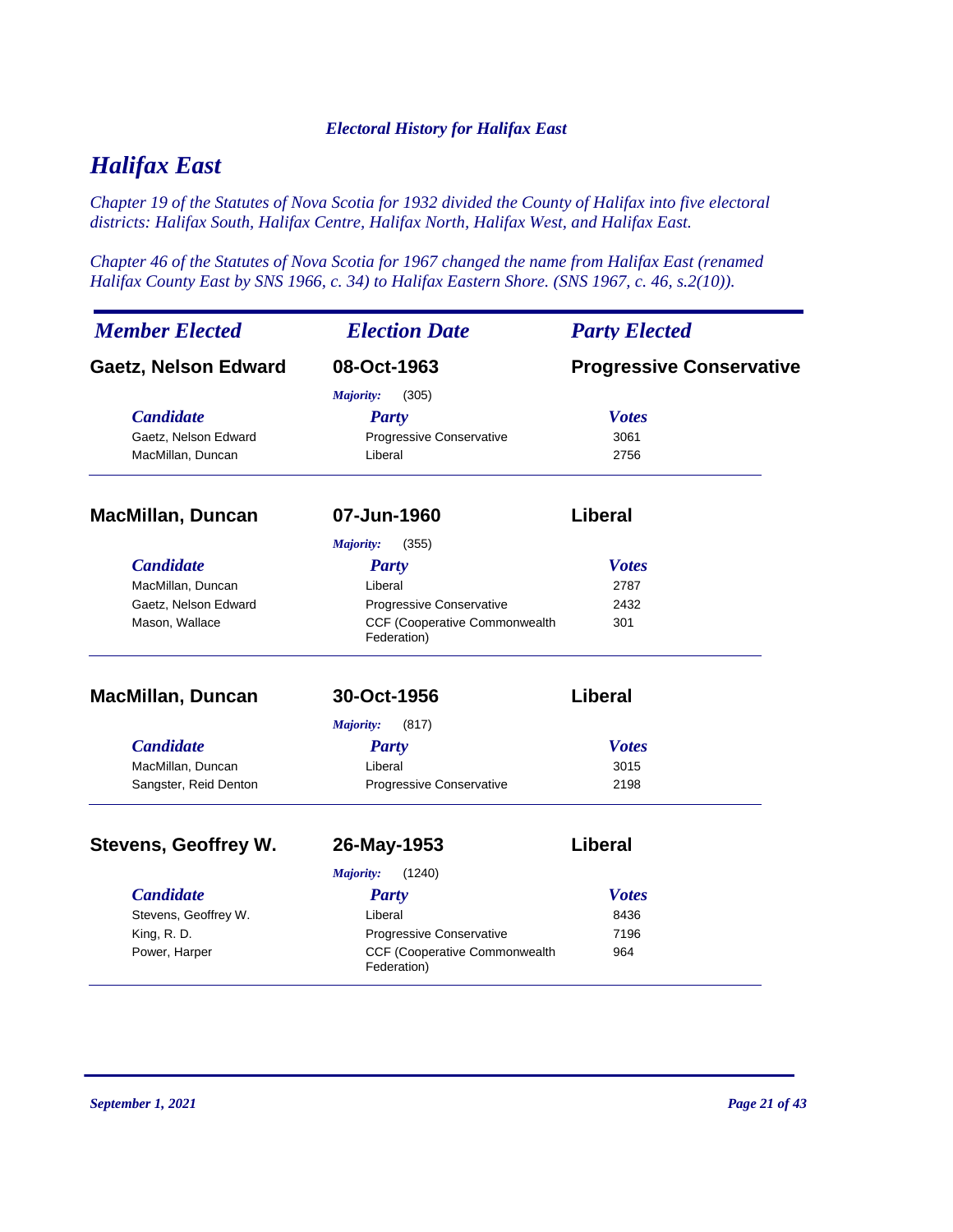#### *Electoral History for Halifax East*

| <b>Stevens, Geoffrey W.</b> | 09-Jun-1949                                         | <b>Liberal</b> |
|-----------------------------|-----------------------------------------------------|----------------|
|                             | (3429)<br>Majority:                                 |                |
| <b>Candidate</b>            | <b>Party</b>                                        | <b>Votes</b>   |
| Stevens, Geoffrey W.        | Liberal                                             | 7703           |
| Murray, R. Graham           | Progressive Conservative                            | 4274           |
| Mason, Wallace              | CCF (Cooperative Commonwealth<br>Federation)        | 2773           |
| <b>Stevens, Geoffrey W.</b> | 23-Oct-1945                                         | <b>Liberal</b> |
|                             | (3173)<br>Majority:                                 |                |
| <b>Candidate</b>            | <b>Party</b>                                        | <b>Votes</b>   |
| Stevens, Geoffrey W.        | Liberal                                             | 6206           |
| Mattatall, A. L.            | Progressive Conservative                            | 3033           |
| Russell, Cecil Clyde        | <b>CCF (Cooperative Commonwealth</b><br>Federation) | 2366           |
| <b>Stevens, Geoffrey W.</b> | 28-Oct-1941                                         | <b>Liberal</b> |
|                             | (1753)<br><b>Majority:</b>                          |                |
| <b>Candidate</b>            | <b>Party</b>                                        | <b>Votes</b>   |
| Stevens, Geoffrey W.        | Liberal                                             | 5094           |
| Murray, Norman Dudley       | Progressive Conservative                            | 3341           |
| <b>Stevens, Geoffrey W.</b> | 29-Jun-1937                                         | Liberal        |
|                             | (528)<br><b>Majority:</b>                           |                |
| <b>Candidate</b>            | <b>Party</b>                                        | <b>Votes</b>   |
| Stevens, Geoffrey W.        | Liberal                                             | 6082           |
| Fraser, Josiah Frederick    | Progressive Conservative                            | 5554           |
| <b>Stevens, Geoffrey W.</b> | 22-Aug-1933                                         | Liberal        |
|                             | Majority:<br>(678)                                  |                |
| <b>Candidate</b>            | <b>Party</b>                                        | <b>Votes</b>   |
| Stevens, Geoffrey W.        | Liberal                                             | 6273           |
| Fraser, Josiah Frederick    | <b>Liberal Conservative</b>                         | 5595           |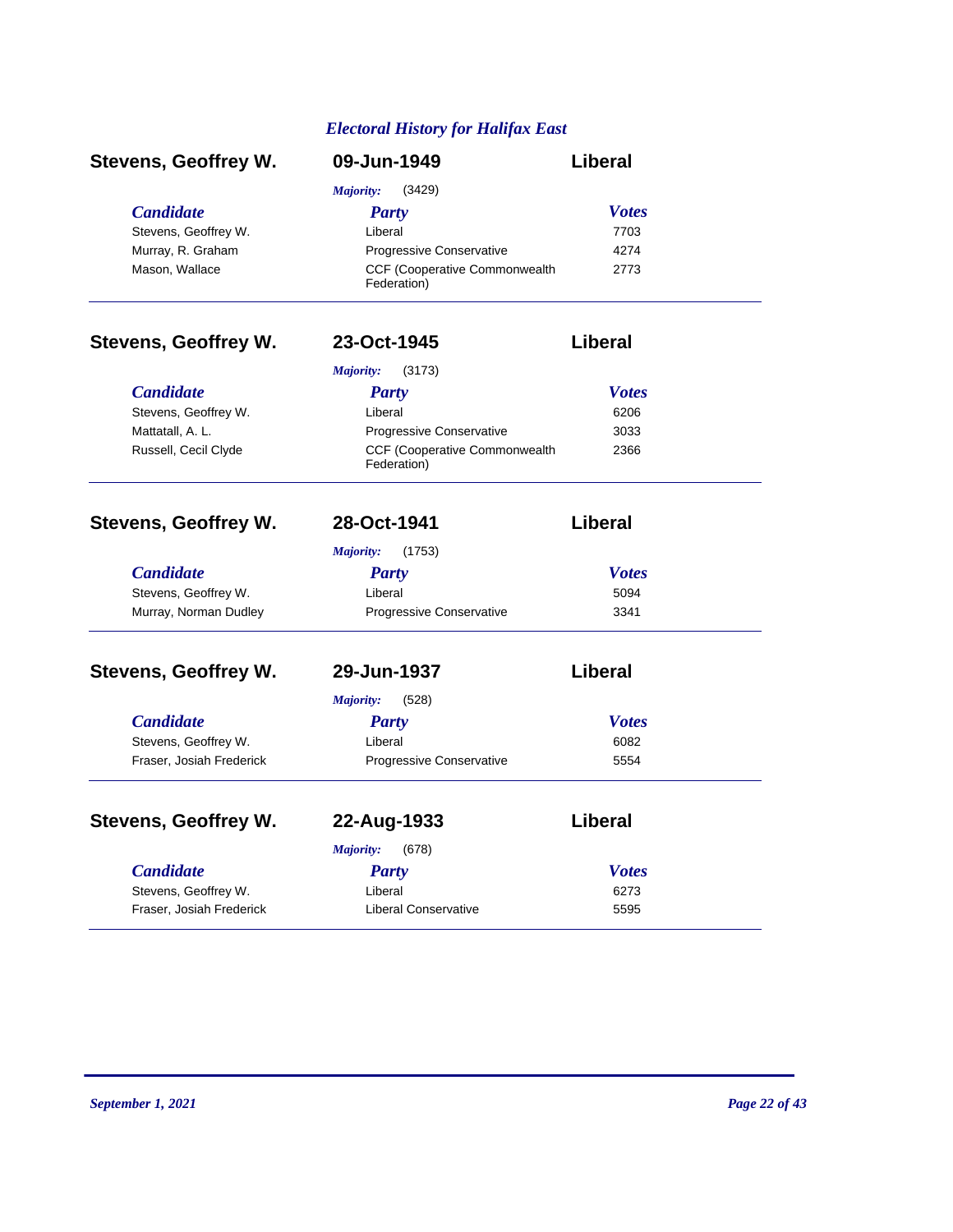# **Electoral History for Halifax County**

*Including Former Electoral District Names*



**Report Created for Nova Scotia Legislature Website by the Nova Scotia Legislative Library**

*The returns as presented here are not official. Every effort has been made to make these results as accurate as possible. Return information was compiled from official electoral return reports and from newspapers of the day.*

*The number of votes is listed as 0 if there is no information or the candidate won by acclamation.*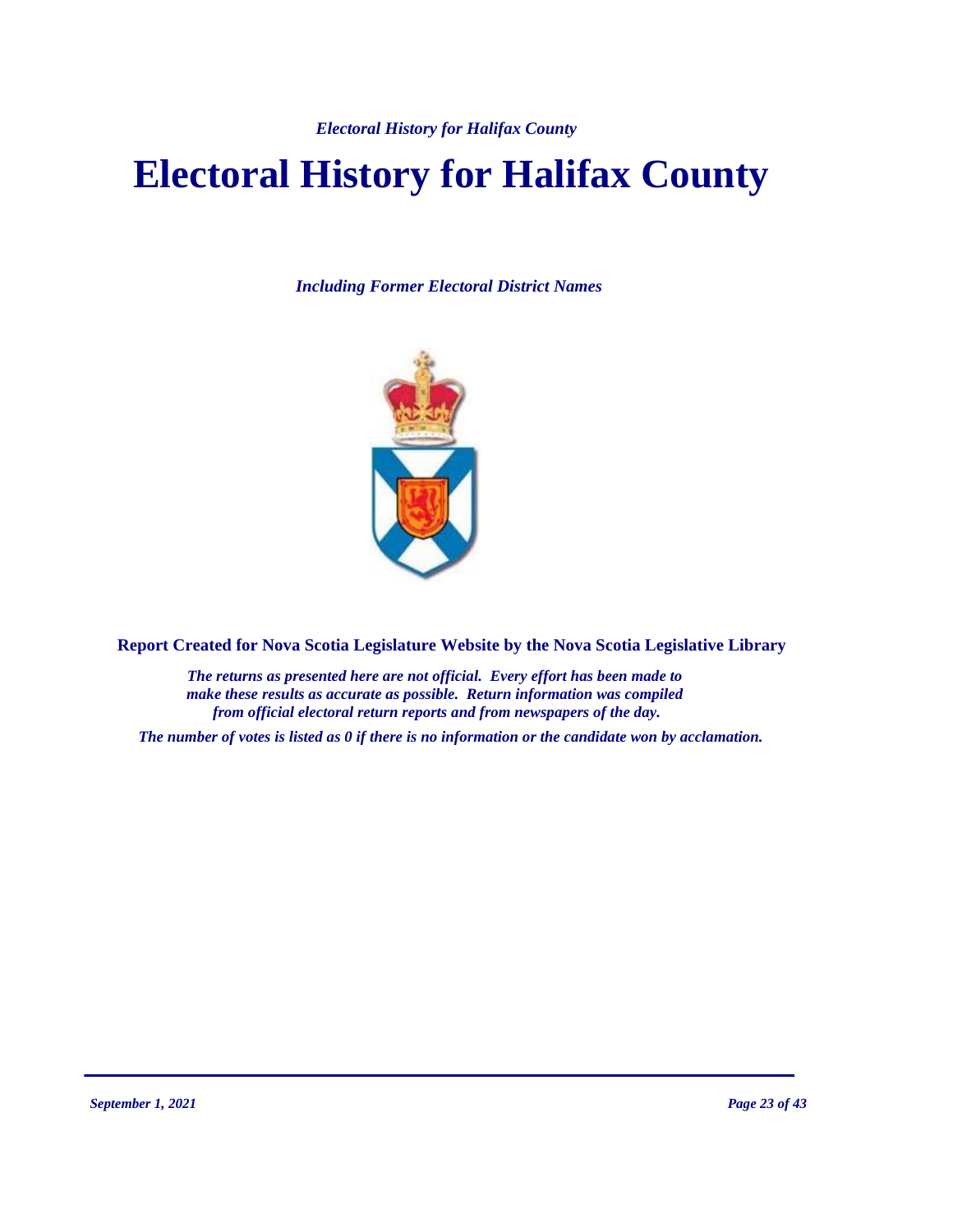### *Halifax County*

*Chapter 19 of the Statutes of Nova Scotia for 1932 divided the County of Halifax into five electoral districts: Halifax South, Halifax Centre, Halifax North, Halifax West, and Halifax East.*

| <b>Member Elected</b>                                                        | <b>Election Date</b>                           | <b>Party Elected</b>        |
|------------------------------------------------------------------------------|------------------------------------------------|-----------------------------|
| <b>Murphy, George Henry</b>                                                  | 21-Jan-1930 (By-election) Liberal Conservative |                             |
|                                                                              | (5128)<br>Majority:                            |                             |
| <b>Candidate</b>                                                             | Party                                          | <b>Votes</b>                |
| Murphy, George Henry                                                         | Liberal Conservative                           | 17954                       |
| Finn, Robert Emmett                                                          | Liberal                                        | 12826                       |
| <b>Morton, Angus</b><br><b>MacDonald</b>                                     | 01-Oct-1928                                    | <b>Liberal Conservative</b> |
|                                                                              | Majority:<br>(191)                             |                             |
| <b>Candidate</b>                                                             | <b>Party</b>                                   | <b>Votes</b>                |
| Mahoney, John Francis                                                        | <b>Liberal Conservative</b>                    | 11589                       |
| Isnor, Gordon B.                                                             | Liberal                                        | 11357                       |
| Fraser, Josiah Frederick                                                     | <b>Liberal Conservative</b>                    | 11298                       |
| Morton, Angus MacDonald                                                      | <b>Liberal Conservative</b>                    | 11273                       |
| Cragg, Edward Joseph                                                         | Liberal                                        | 11215                       |
| Bligh, Frederick P.                                                          | <b>Liberal Conservative</b>                    | 11082                       |
| Walker, John Archibald                                                       | <b>Liberal Conservative</b>                    | 11076                       |
| Byrne, Thomas J.                                                             | Liberal                                        | 10939                       |
| Russell, Bernard W.                                                          | Liberal                                        | 10855                       |
| Kennedy, William J.                                                          | Liberal                                        | 10591                       |
| Mahoney, died September 2, 1929. Cragg resigned to contest federal election. |                                                |                             |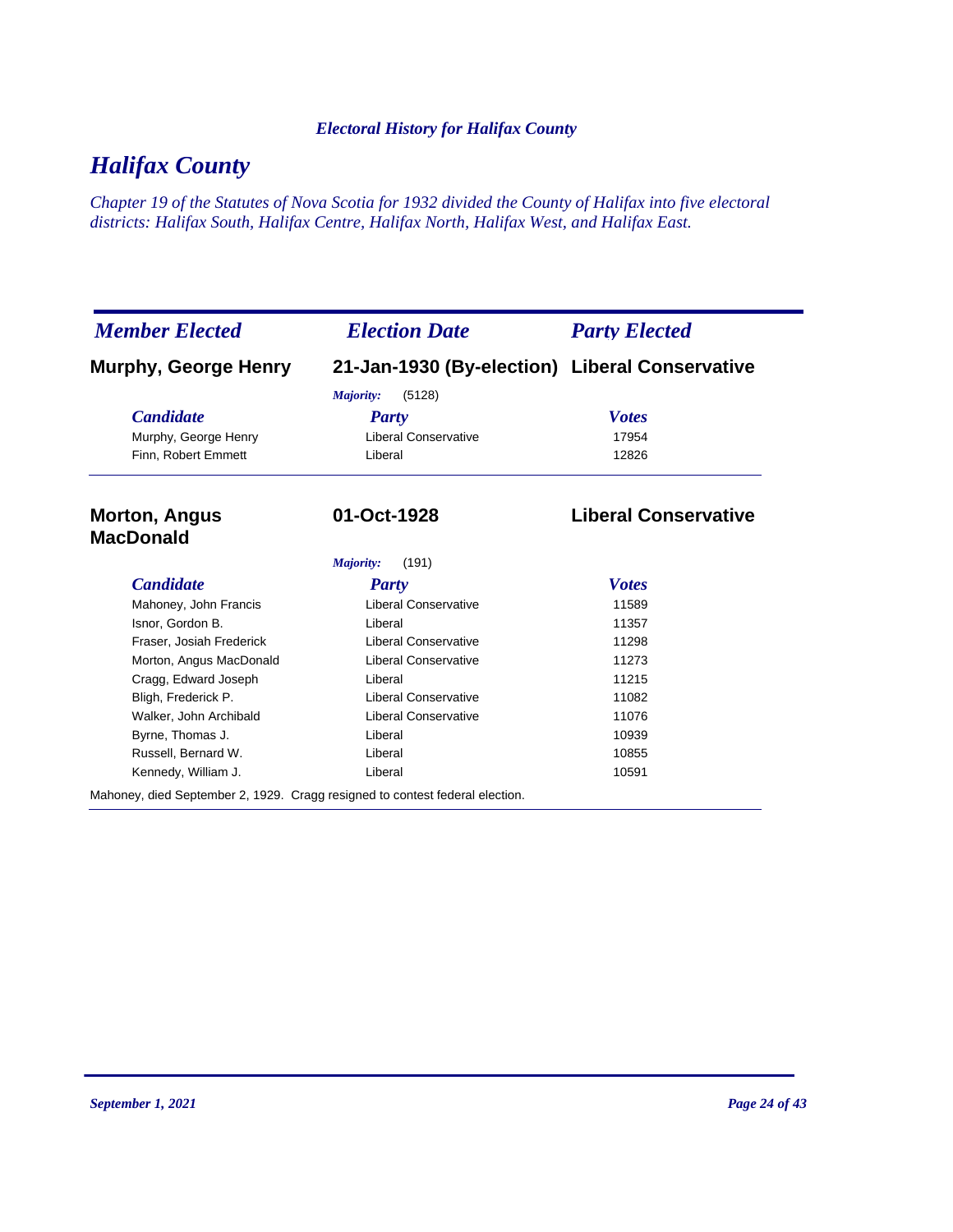#### **Mahoney, John Francis 01-Oct-1928 Liberal Conservative**

| Majority:<br>(507)       |                      |              |  |
|--------------------------|----------------------|--------------|--|
| <i>Candidate</i>         | Party                | <b>Votes</b> |  |
| Mahoney, John Francis    | Liberal Conservative | 11589        |  |
| Isnor, Gordon B.         | Liberal              | 11357        |  |
| Fraser, Josiah Frederick | Liberal Conservative | 11298        |  |
| Morton, Angus MacDonald  | Liberal Conservative | 11273        |  |
| Cragg, Edward Joseph     | I iberal             | 11215        |  |
| Bligh, Frederick P.      | Liberal Conservative | 11082        |  |
| Walker, John Archibald   | Liberal Conservative | 11076        |  |
| Byrne, Thomas J.         | Liberal              | 10939        |  |
| Russell, Bernard W.      | I iberal             | 10855        |  |
| Kennedy, William J.      | I iberal             | 10591        |  |

Mahoney, died September 2, 1929. Cragg resigned to contest federal election.

#### **Isnor, Gordon B. 01-Oct-1928 Liberal**

|                          | (275)<br>Majority:   |              |
|--------------------------|----------------------|--------------|
| <b>Candidate</b>         | Party                | <b>Votes</b> |
| Mahoney, John Francis    | Liberal Conservative | 11589        |
| Isnor, Gordon B.         | I iberal             | 11357        |
| Fraser, Josiah Frederick | Liberal Conservative | 11298        |
| Morton, Angus MacDonald  | Liberal Conservative | 11273        |
| Cragg, Edward Joseph     | I iberal             | 11215        |
| Bligh, Frederick P.      | Liberal Conservative | 11082        |
| Walker, John Archibald   | Liberal Conservative | 11076        |
| Byrne, Thomas J.         | I iberal             | 10939        |
| Russell, Bernard W.      | Liberal              | 10855        |
| Kennedy, William J.      | Liberal              | 10591        |

Mahoney, died September 2, 1929. Cragg resigned to contest federal election.

### **Fraser, Josiah Frederick 01-Oct-1928 Liberal Conservative**

| (216)<br>Majority:       |                      |              |  |
|--------------------------|----------------------|--------------|--|
| <b>Candidate</b>         | Party                | <b>Votes</b> |  |
| Mahoney, John Francis    | Liberal Conservative | 11589        |  |
| Isnor, Gordon B.         | Liberal              | 11357        |  |
| Fraser, Josiah Frederick | Liberal Conservative | 11298        |  |
| Morton, Angus MacDonald  | Liberal Conservative | 11273        |  |
| Cragg, Edward Joseph     | Liberal              | 11215        |  |
| Bligh, Frederick P.      | Liberal Conservative | 11082        |  |
| Walker, John Archibald   | Liberal Conservative | 11076        |  |
| Byrne, Thomas J.         | Liberal              | 10939        |  |
| Russell, Bernard W.      | Liberal              | 10855        |  |
| Kennedy, William J.      | Liberal              | 10591        |  |

Mahoney, died September 2, 1929. Cragg resigned to contest federal election.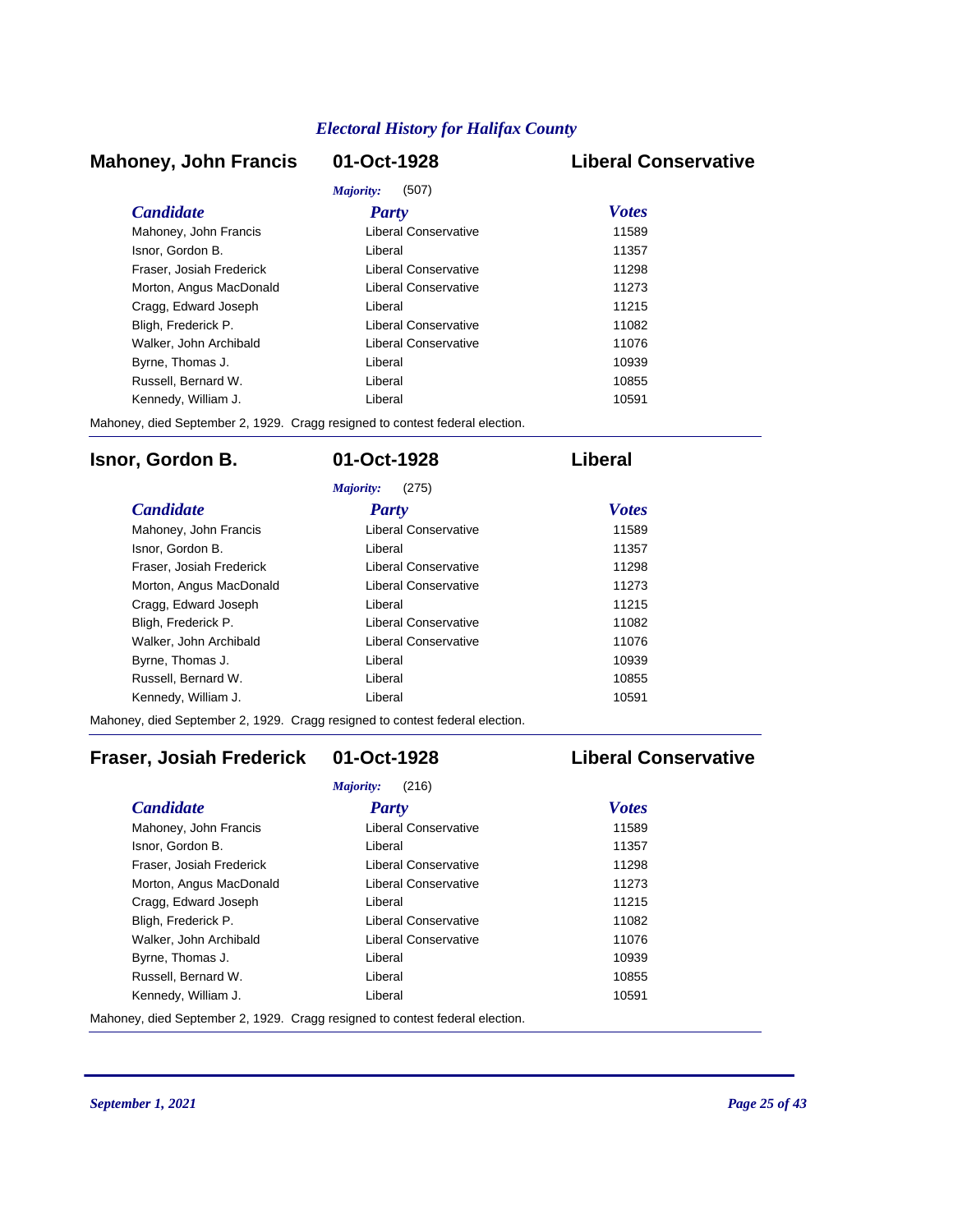#### *Candidate Party Votes* **Cragg, Edward Joseph 01-Oct-1928 Liberal** *Majority:* (133) Mahoney, John Francis **Liberal Conservative** 11589 Isnor, Gordon B. Liberal 11357 Fraser, Josiah Frederick Liberal Conservative 11298 Morton, Angus MacDonald **Liberal Conservative** 11273 Cragg, Edward Joseph Liberal 11215 Bligh, Frederick P. Liberal Conservative 11082 Walker, John Archibald **Liberal Conservative** 11076 Byrne, Thomas J. Christian Liberal Liberal Christian Museum and the 10939 Russell, Bernard W. Liberal 10855 Kennedy, William J. Christian Liberal Liberal Christian Museum of the 10591

Mahoney, died September 2, 1929. Cragg resigned to contest federal election.

#### **Walker, John Archibald 01-Aug-1925 (By-election) Liberal Conservative**

|                            | (Acclamation)<br>Maiority: |              |
|----------------------------|----------------------------|--------------|
| <i>Candidate</i>           | Party                      | <b>Votes</b> |
| Walker, John Archibald     | Liberal Conservative       |              |
| Walker won by acclamation. |                            |              |

#### *Candidate Party Votes* **Walker, John Archibald 25-Jun-1925 Liberal Conservative** *Majority:* (7388) Fraser, Josiah Frederick Liberal Conservative 15985 Montgomerie, Alexander **Liberal Conservative** 15952 Mahoney, John Francis **Liberal Conservative** 15899 Walker, John Archibald **Liberal Conservative** 15679 Piercey, William Drysdale **Liberal Conservative** 15672 Murphy, John **Base Communist Communist Communist Communist Communist Communist Communist Communist Communist Communist Communist Communist Communist Communist Communist Communist Communist Communist Communist Communist Com** MacDougall, John G. Christian Muslim Liberal Christian Muslim Bacher 8256 Douglas, John Brown **Digest Example 2018** Liberal *T905* 7905 Bauld, Henry Gibson Liberal 7900 O'Hearn, Walter Joseph Aloysius Liberal Liberal 27872 Mosher, Walter **Contract Contract Contract Contract Contract Contract Contract Contract Contract Contract Contract Contract Contract Contract Contract Contract Contract Contract Contract Contract Contract Contract Contract** Daw, Robert 280 and 200 km control and 200 km control and 200 km control and 200 km control and 200 km control and 200 km control and 200 km control and 200 km control and 200 km control and 200 km control and 200 km contr Breen, Alban L. Labour 392

Walker was appointed Minister of Natural Resources and Provincial Development, July 16, 1925. He was re-elected August 1, 1925.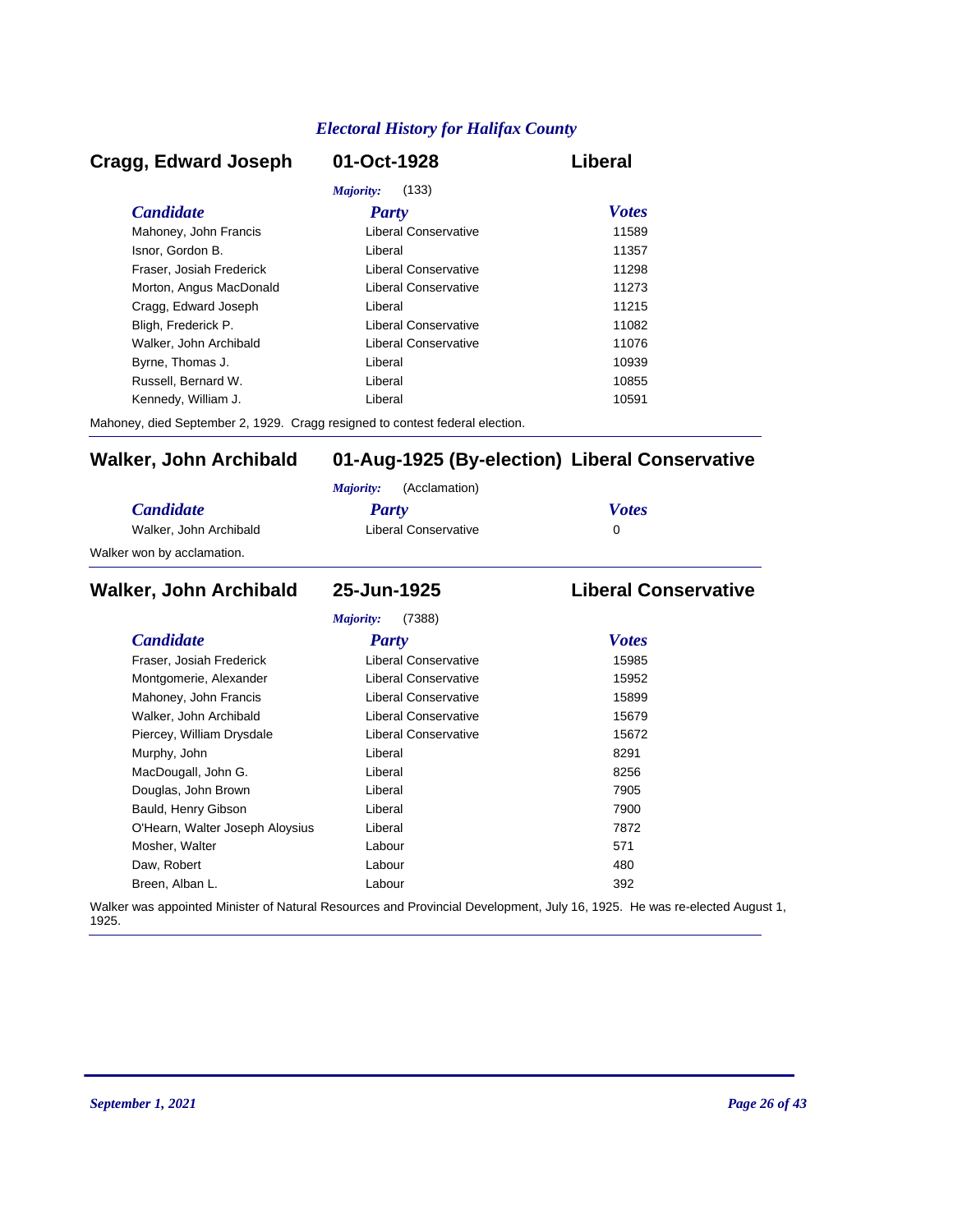#### **Piercey, William Drysdale 25-Jun-1925 Liberal Conservative**

| Majority:<br>(7381)             |                             |              |  |  |
|---------------------------------|-----------------------------|--------------|--|--|
| <b>Candidate</b>                | <b>Party</b>                | <b>Votes</b> |  |  |
| Fraser, Josiah Frederick        | Liberal Conservative        | 15985        |  |  |
| Montgomerie, Alexander          | <b>Liberal Conservative</b> | 15952        |  |  |
| Mahoney, John Francis           | Liberal Conservative        | 15899        |  |  |
| Walker, John Archibald          | <b>Liberal Conservative</b> | 15679        |  |  |
| Piercey, William Drysdale       | Liberal Conservative        | 15672        |  |  |
| Murphy, John                    | Liberal                     | 8291         |  |  |
| MacDougall, John G.             | Liberal                     | 8256         |  |  |
| Douglas, John Brown             | Liberal                     | 7905         |  |  |
| Bauld, Henry Gibson             | Liberal                     | 7900         |  |  |
| O'Hearn, Walter Joseph Aloysius | Liberal                     | 7872         |  |  |
| Mosher, Walter                  | Labour                      | 571          |  |  |
| Daw, Robert                     | Labour                      | 480          |  |  |
| Breen, Alban L.                 | Labour                      | 392          |  |  |

Walker was appointed Minister of Natural Resources and Provincial Development, July 16, 1925. He was re-elected August 1, 1925.

### **Montgomerie, Alexander 25-Jun-1925 Liberal Conservative**

#### *Majority:* (7661)

| <b>Candidate</b>                | Party                       | <b>Votes</b> |
|---------------------------------|-----------------------------|--------------|
| Fraser, Josiah Frederick        | Liberal Conservative        | 15985        |
| Montgomerie, Alexander          | Liberal Conservative        | 15952        |
| Mahoney, John Francis           | Liberal Conservative        | 15899        |
| Walker, John Archibald          | <b>Liberal Conservative</b> | 15679        |
| Piercey, William Drysdale       | Liberal Conservative        | 15672        |
| Murphy, John                    | Liberal                     | 8291         |
| MacDougall, John G.             | Liberal                     | 8256         |
| Douglas, John Brown             | Liberal                     | 7905         |
| Bauld, Henry Gibson             | Liberal                     | 7900         |
| O'Hearn, Walter Joseph Aloysius | Liberal                     | 7872         |
| Mosher, Walter                  | Labour                      | 571          |
| Daw, Robert                     | Labour                      | 480          |
| Breen, Alban L.                 | Labour                      | 392          |

Walker was appointed Minister of Natural Resources and Provincial Development, July 16, 1925. He was re-elected August 1, 1925.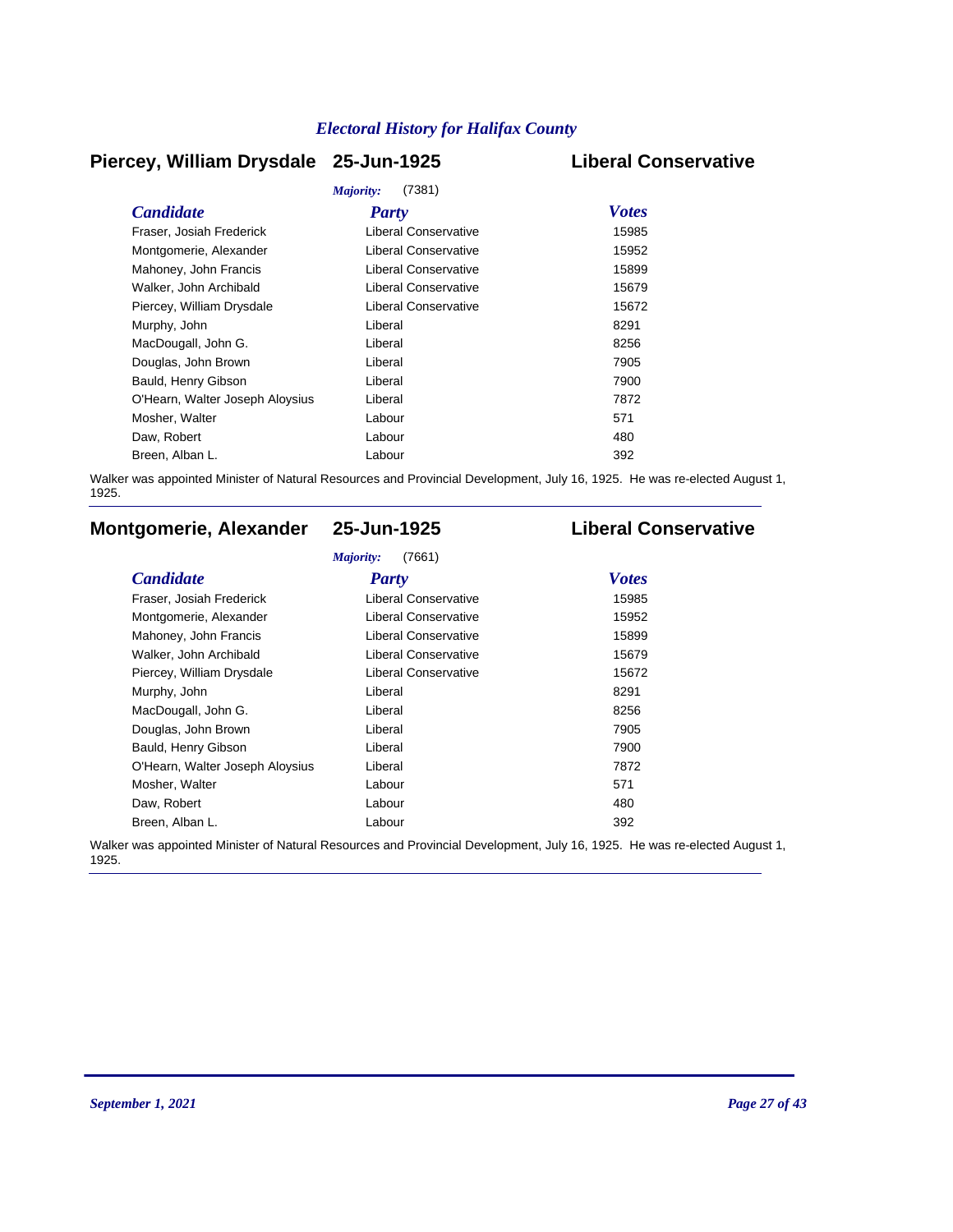#### **Mahoney, John Francis 25-Jun-1925 Liberal Conservative**

### *Majority:* (7608)

| <i>Majority:</i><br>(7608)  |              |  |  |
|-----------------------------|--------------|--|--|
| <b>Party</b>                | <b>Votes</b> |  |  |
| Liberal Conservative        | 15985        |  |  |
| <b>Liberal Conservative</b> | 15952        |  |  |
| Liberal Conservative        | 15899        |  |  |
| Liberal Conservative        | 15679        |  |  |
| Liberal Conservative        | 15672        |  |  |
| Liberal                     | 8291         |  |  |
| Liberal                     | 8256         |  |  |
| Liberal                     | 7905         |  |  |
| Liberal                     | 7900         |  |  |
| Liberal                     | 7872         |  |  |
| Labour                      | 571          |  |  |
| Labour                      | 480          |  |  |
| Labour                      | 392          |  |  |
|                             |              |  |  |

Walker was appointed Minister of Natural Resources and Provincial Development, July 16, 1925. He was re-elected August 1, 1925.

### **Fraser, Josiah Frederick 25-Jun-1925 Liberal Conservative**

| <b>Candidate</b>                | <b>Party</b>                | <b>Votes</b> |
|---------------------------------|-----------------------------|--------------|
| Fraser, Josiah Frederick        | Liberal Conservative        | 15985        |
| Montgomerie, Alexander          | <b>Liberal Conservative</b> | 15952        |
| Mahoney, John Francis           | Liberal Conservative        | 15899        |
| Walker, John Archibald          | Liberal Conservative        | 15679        |
| Piercey, William Drysdale       | <b>Liberal Conservative</b> | 15672        |
| Murphy, John                    | Liberal                     | 8291         |
| MacDougall, John G.             | Liberal                     | 8256         |
| Douglas, John Brown             | Liberal                     | 7905         |
| Bauld, Henry Gibson             | Liberal                     | 7900         |
| O'Hearn, Walter Joseph Aloysius | Liberal                     | 7872         |
| Mosher, Walter                  | Labour                      | 571          |
| Daw, Robert                     | Labour                      | 480          |
| Breen, Alban L.                 | Labour                      | 392          |

Walker was appointed Minister of Natural Resources and Provincial Development, July 16, 1925. He was re-elected August 1, 1925.

#### **O'Hearn, Walter Joseph 16-Jan-1923 (By-election) Liberal Aloysius**

|                                 | (Acclamation)<br>Majority: |              |
|---------------------------------|----------------------------|--------------|
| <i>Candidate</i>                | Party                      | <b>Votes</b> |
| O'Hearn, Walter Joseph Aloysius | Liberal                    |              |
| O'Hearn won by acclamation.     |                            |              |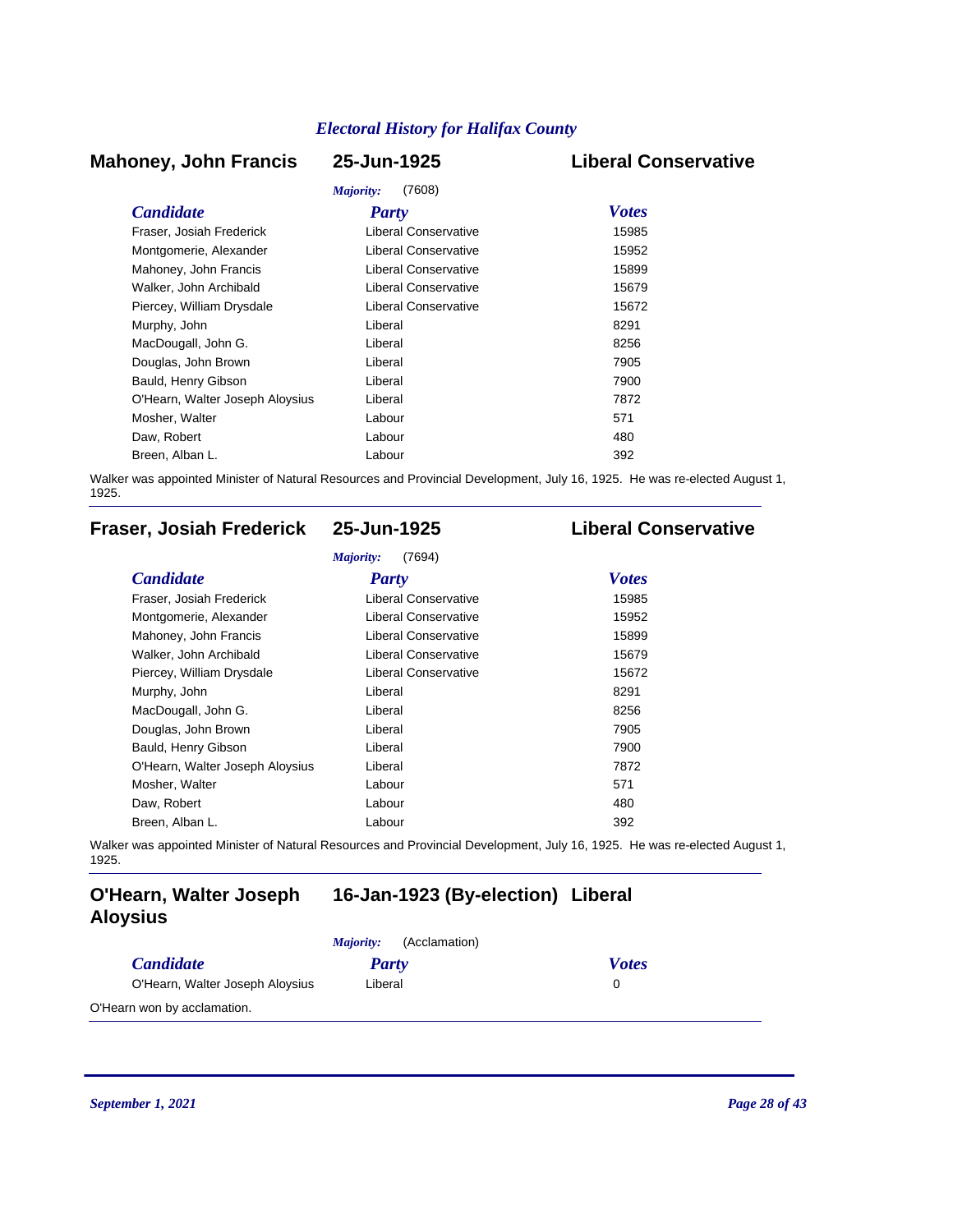### **Finn, Robert Emmett 27-Jul-1920 Liberal**

| (2240)<br>Majority:   |                             |              |
|-----------------------|-----------------------------|--------------|
| <i>Candidate</i>      | <b>Party</b>                | <b>Votes</b> |
| Bauld, Henry Gibson   | Liberal                     | 6554         |
| Finn, Robert Emmett   | Liberal                     | 6285         |
| Douglas, John Brown   | Liberal                     | 6057         |
| Burris, Adam Dunlap   | Liberal                     | 5936         |
| Connolly, John Lane   | Liberal                     | 5817         |
| Archibald, John B.    | Liberal Conservative        | 4045         |
| Brenton, Robert A.    | <b>Liberal Conservative</b> | 3860         |
| Stevens, Frederick W. | Liberal Conservative        | 3642         |
| Gillis, Francis A.    | Liberal Conservative        | 3595         |
| Wallace, Joseph S.    | Farmers' Party              | 3409         |
| McDonald, Ronald A.   | Labour                      | 3369         |
| Healy, Patrick J.     | Labour                      | 3336         |
| Power, Edward L.      | Liberal Conservative        | 3236         |
| Kuhn, Peter McN       | <b>Farmers' Party</b>       | 3165         |
| McKenzie, Joseph H.   | Labour                      | 3157         |
|                       |                             |              |

Finn resigned to contest the federal by-election of December 4, 1922. He was replaced by Walter J. O'Hearn

### **Douglas, John Brown 27-Jul-1920 Liberal**

| <b>Candidate</b>      | Party                       | <b>Votes</b> |
|-----------------------|-----------------------------|--------------|
| Bauld, Henry Gibson   | Liberal                     | 6554         |
| Finn, Robert Emmett   | Liberal                     | 6285         |
| Douglas, John Brown   | Liberal                     | 6057         |
| Burris, Adam Dunlap   | Liberal                     | 5936         |
| Connolly, John Lane   | Liberal                     | 5817         |
| Archibald, John B.    | <b>Liberal Conservative</b> | 4045         |
| Brenton, Robert A.    | <b>Liberal Conservative</b> | 3860         |
| Stevens, Frederick W. | <b>Liberal Conservative</b> | 3642         |
| Gillis, Francis A.    | <b>Liberal Conservative</b> | 3595         |
| Wallace, Joseph S.    | <b>Farmers' Party</b>       | 3409         |
| McDonald, Ronald A.   | Labour                      | 3369         |
| Healy, Patrick J.     | Labour                      | 3336         |
| Power, Edward L.      | <b>Liberal Conservative</b> | 3236         |
| Kuhn, Peter McN       | Farmers' Party              | 3165         |
| McKenzie, Joseph H.   | Labour                      | 3157         |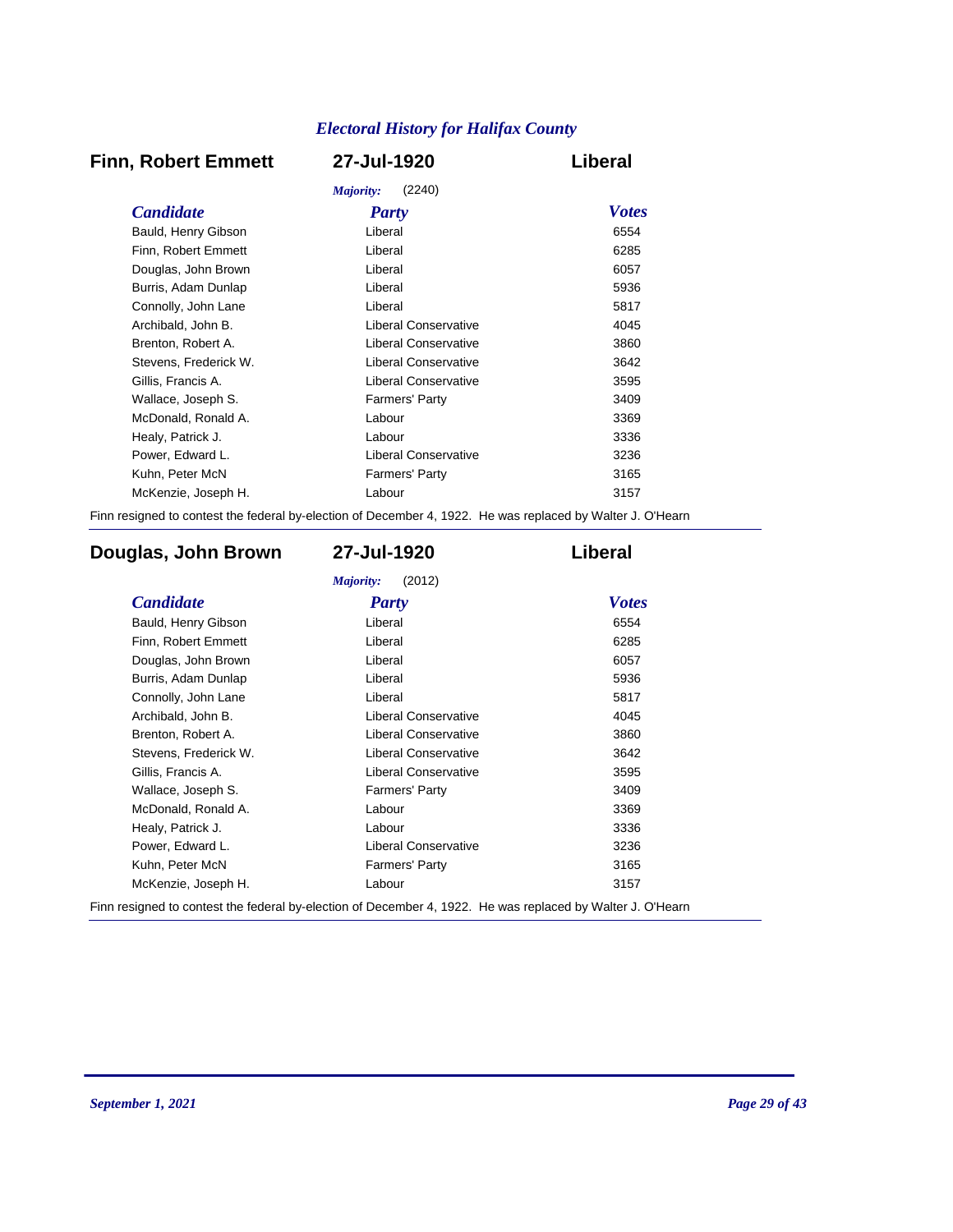### **Connolly, John Lane 27-Jul-1920 Liberal**

| Majority:<br>(1772)   |                             |              |  |
|-----------------------|-----------------------------|--------------|--|
| <b>Candidate</b>      | Party                       | <b>Votes</b> |  |
| Bauld, Henry Gibson   | Liberal                     | 6554         |  |
| Finn, Robert Emmett   | Liberal                     | 6285         |  |
| Douglas, John Brown   | Liberal                     | 6057         |  |
| Burris, Adam Dunlap   | Liberal                     | 5936         |  |
| Connolly, John Lane   | Liberal                     | 5817         |  |
| Archibald, John B.    | Liberal Conservative        | 4045         |  |
| Brenton, Robert A.    | <b>Liberal Conservative</b> | 3860         |  |
| Stevens, Frederick W. | Liberal Conservative        | 3642         |  |
| Gillis, Francis A.    | Liberal Conservative        | 3595         |  |
| Wallace, Joseph S.    | <b>Farmers' Party</b>       | 3409         |  |
| McDonald, Ronald A.   | Labour                      | 3369         |  |
| Healy, Patrick J.     | Labour                      | 3336         |  |
| Power, Edward L.      | <b>Liberal Conservative</b> | 3236         |  |
| Kuhn, Peter McN       | <b>Farmers' Party</b>       | 3165         |  |
| McKenzie, Joseph H.   | Labour                      | 3157         |  |
|                       |                             |              |  |

Finn resigned to contest the federal by-election of December 4, 1922. He was replaced by Walter J. O'Hearn

### **Burris, Adam Dunlap 27-Jul-1920 Liberal**

| <b>Candidate</b>      | <b>Party</b>                | <b>Votes</b> |
|-----------------------|-----------------------------|--------------|
| Bauld, Henry Gibson   | Liberal                     | 6554         |
| Finn, Robert Emmett   | Liberal                     | 6285         |
| Douglas, John Brown   | Liberal                     | 6057         |
| Burris, Adam Dunlap   | Liberal                     | 5936         |
| Connolly, John Lane   | Liberal                     | 5817         |
| Archibald, John B.    | Liberal Conservative        | 4045         |
| Brenton, Robert A.    | <b>Liberal Conservative</b> | 3860         |
| Stevens, Frederick W. | <b>Liberal Conservative</b> | 3642         |
| Gillis, Francis A.    | <b>Liberal Conservative</b> | 3595         |
| Wallace, Joseph S.    | <b>Farmers' Party</b>       | 3409         |
| McDonald, Ronald A.   | Labour                      | 3369         |
| Healy, Patrick J.     | Labour                      | 3336         |
| Power, Edward L.      | <b>Liberal Conservative</b> | 3236         |
| Kuhn, Peter McN       | <b>Farmers' Party</b>       | 3165         |
| McKenzie, Joseph H.   | Labour                      | 3157         |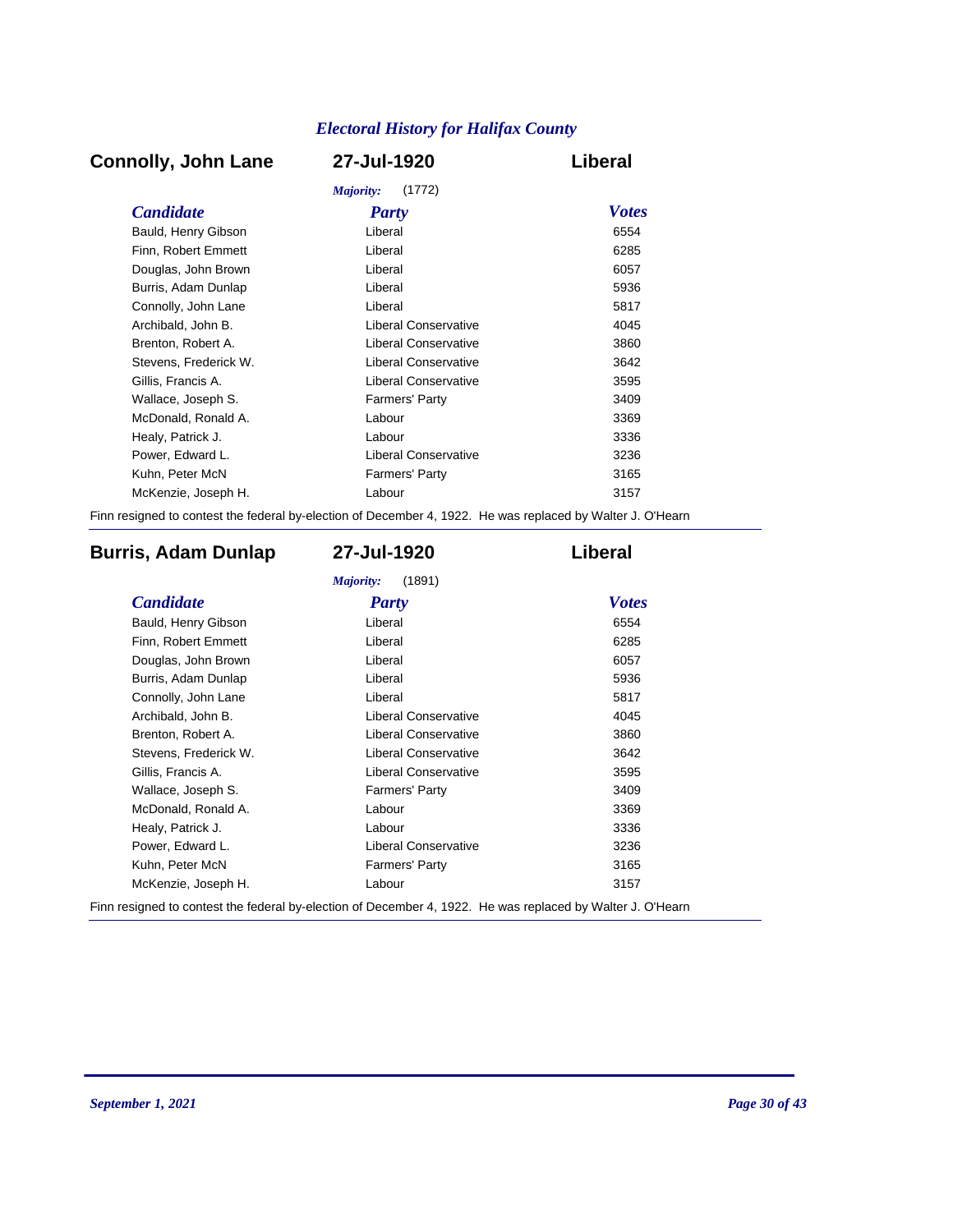### **Bauld, Henry Gibson 27-Jul-1920 Liberal**

|                       | (2509)<br>Majority:   |              |
|-----------------------|-----------------------|--------------|
| <b>Candidate</b>      | <b>Party</b>          | <b>Votes</b> |
| Bauld, Henry Gibson   | Liberal               | 6554         |
| Finn, Robert Emmett   | Liberal               | 6285         |
| Douglas, John Brown   | Liberal               | 6057         |
| Burris, Adam Dunlap   | Liberal               | 5936         |
| Connolly, John Lane   | Liberal               | 5817         |
| Archibald, John B.    | Liberal Conservative  | 4045         |
| Brenton, Robert A.    | Liberal Conservative  | 3860         |
| Stevens. Frederick W. | Liberal Conservative  | 3642         |
| Gillis, Francis A.    | Liberal Conservative  | 3595         |
| Wallace, Joseph S.    | <b>Farmers' Party</b> | 3409         |
| McDonald, Ronald A.   | Labour                | 3369         |
| Healy, Patrick J.     | Labour                | 3336         |
| Power, Edward L.      | Liberal Conservative  | 3236         |
| Kuhn, Peter McN       | <b>Farmers' Party</b> | 3165         |
| McKenzie, Joseph H.   | Labour                | 3157         |
|                       |                       |              |

Finn resigned to contest the federal by-election of December 4, 1922. He was replaced by Walter J. O'Hearn

### **McInnes, Hector 20-Jun-1916 Liberal Conservative**

*Majority:* (348)

| <b>Candidate</b>         | Party                       | <b>Votes</b> |
|--------------------------|-----------------------------|--------------|
| Bauld, Henry Gibson      | Liberal                     | 6855         |
| McInnes, Hector          | Liberal Conservative        | 6735         |
| Finn, Robert Emmett      | Liberal                     | 6703         |
| Faulkner, George Everett | Liberal                     | 6606         |
| Connolly, John Lane      | Liberal                     | 6545         |
| Regan, John W.           | <b>Liberal Conservative</b> | 6387         |
| Quinn, Felix P.          | Liberal Conservative        | 6370         |
| Douglas, John Brown      | Liberal                     | 6359         |
| Williams, E. F.          | Liberal Conservative        | 6266         |
| Bligh, F. P.             | <b>Liberal Conservative</b> | 6213         |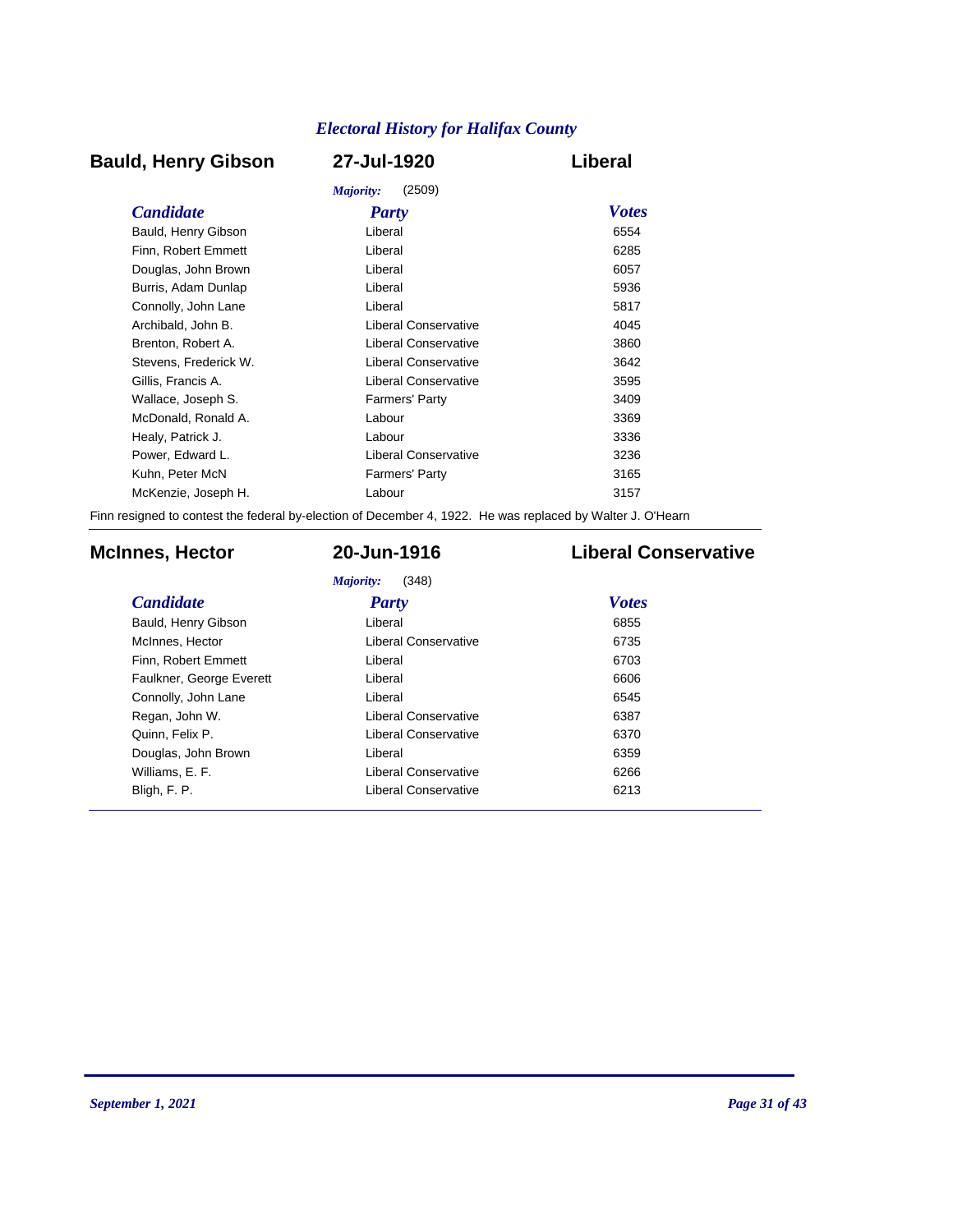#### **Finn, Robert Emmett 20-Jun-1916 Liberal**

| Majority:<br>(316)       |                      |              |
|--------------------------|----------------------|--------------|
| <i>Candidate</i>         | Party                | <b>Votes</b> |
| Bauld, Henry Gibson      | Liberal              | 6855         |
| McInnes, Hector          | Liberal Conservative | 6735         |
| Finn, Robert Emmett      | Liberal              | 6703         |
| Faulkner, George Everett | Liberal              | 6606         |
| Connolly, John Lane      | Liberal              | 6545         |
| Regan, John W.           | Liberal Conservative | 6387         |
| Quinn, Felix P.          | Liberal Conservative | 6370         |
| Douglas, John Brown      | Liberal              | 6359         |
| Williams, E. F.          | Liberal Conservative | 6266         |
| Bligh, F. P.             | Liberal Conservative | 6213         |

### **Faulkner, George Everett 20-Jun-1916 Liberal**

| (219)<br>Majority:       |                      |              |
|--------------------------|----------------------|--------------|
| <b>Candidate</b>         | Party                | <b>Votes</b> |
| Bauld, Henry Gibson      | Liberal              | 6855         |
| McInnes, Hector          | Liberal Conservative | 6735         |
| Finn. Robert Emmett      | Liberal              | 6703         |
| Faulkner, George Everett | Liberal              | 6606         |
| Connolly, John Lane      | Liberal              | 6545         |
| Regan, John W.           | Liberal Conservative | 6387         |
| Quinn, Felix P.          | Liberal Conservative | 6370         |
| Douglas, John Brown      | Liberal              | 6359         |
| Williams, E. F.          | Liberal Conservative | 6266         |
| Bligh, F. P.             | Liberal Conservative | 6213         |

### **Connolly, John Lane 20-Jun-1916 Liberal**

# *Majority:* (158)

| <i>Majority:</i><br>(158) |                      |              |
|---------------------------|----------------------|--------------|
| <b>Candidate</b>          | Party                | <b>Votes</b> |
| Bauld, Henry Gibson       | Liberal              | 6855         |
| McInnes, Hector           | Liberal Conservative | 6735         |
| Finn. Robert Emmett       | Liberal              | 6703         |
| Faulkner, George Everett  | Liberal              | 6606         |
| Connolly, John Lane       | Liberal              | 6545         |
| Regan, John W.            | Liberal Conservative | 6387         |
| Quinn, Felix P.           | Liberal Conservative | 6370         |
| Douglas, John Brown       | Liberal              | 6359         |
| Williams, E. F.           | Liberal Conservative | 6266         |
| Bligh, F. P.              | Liberal Conservative | 6213         |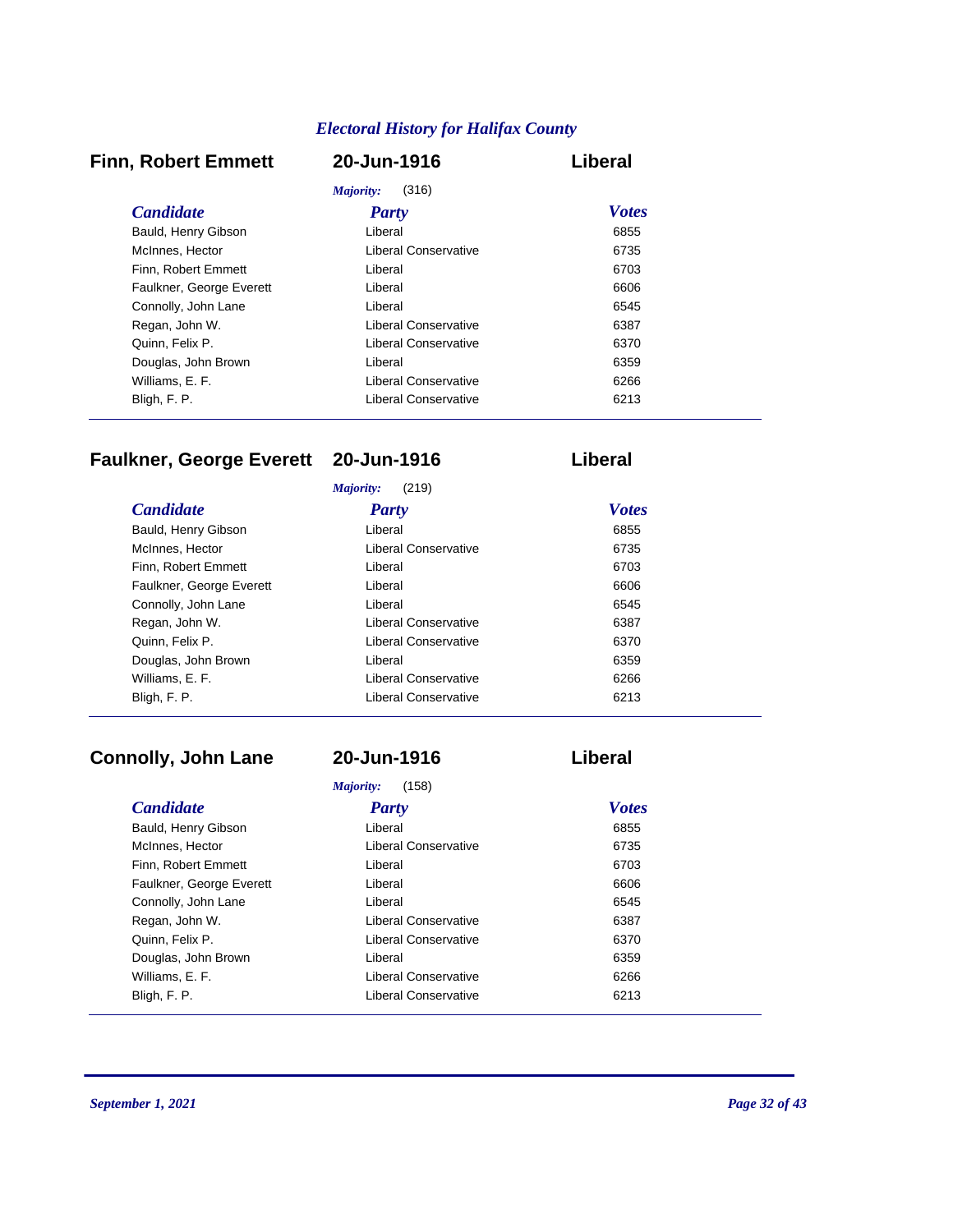### **Bauld, Henry Gibson 20-Jun-1916 Liberal**

| Majority:<br>(468)       |                      |              |
|--------------------------|----------------------|--------------|
| <i>Candidate</i>         | Party                | <b>Votes</b> |
| Bauld, Henry Gibson      | Liberal              | 6855         |
| McInnes, Hector          | Liberal Conservative | 6735         |
| Finn, Robert Emmett      | Liberal              | 6703         |
| Faulkner, George Everett | Liberal              | 6606         |
| Connolly, John Lane      | Liberal              | 6545         |
| Regan, John W.           | Liberal Conservative | 6387         |
| Quinn, Felix P.          | Liberal Conservative | 6370         |
| Douglas, John Brown      | Liberal              | 6359         |
| Williams, E. F.          | Liberal Conservative | 6266         |
| Bligh, F. P.             | Liberal Conservative | 6213         |

### **Logan, Fulton Johnson 14-Jun-1911 Liberal**

|                          | (955)<br>Majority:          |              |
|--------------------------|-----------------------------|--------------|
| <b>Candidate</b>         | <b>Party</b>                | <b>Votes</b> |
| Logan, Fulton Johnson    | Liberal                     | 6142         |
| Faulkner, George Everett | Liberal                     | 6120         |
| Finn, Robert Emmett      | Liberal                     | 5836         |
| Bligh, F. P.             | Liberal Conservative        | 5187         |
| Smith, Nelson R.         | Liberal Conservative        | 4825         |
| O'Mullin, J. C.          | <b>Liberal Conservative</b> | 3937         |
| Joy, John T.             | Labour                      | 2575         |

### **Finn, Robert Emmett 14-Jun-1911 Liberal**

*Majority:* (649)

| <b>Candidate</b>         | <b>Party</b>                | <b>Votes</b> |
|--------------------------|-----------------------------|--------------|
| Logan, Fulton Johnson    | Liberal                     | 6142         |
| Faulkner, George Everett | Liberal                     | 6120         |
| Finn, Robert Emmett      | Liberal                     | 5836         |
| Bligh, F. P.             | Liberal Conservative        | 5187         |
| Smith, Nelson R.         | <b>Liberal Conservative</b> | 4825         |
| O'Mullin, J. C.          | Liberal Conservative        | 3937         |
| Joy, John T.             | Labour                      | 2575         |
|                          |                             |              |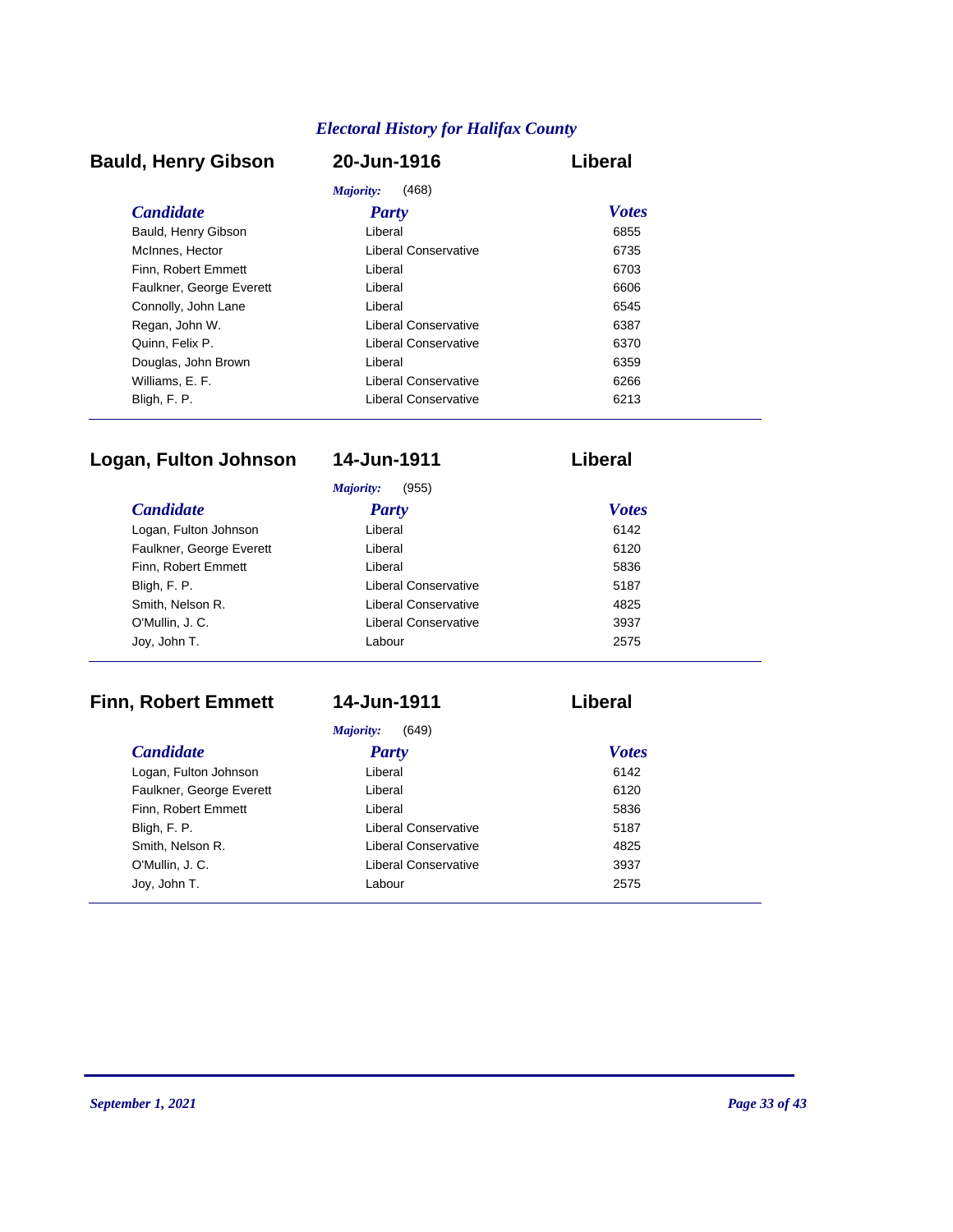| <b>Faulkner, George Everett</b> | 14-Jun-1911          | Liberal      |
|---------------------------------|----------------------|--------------|
|                                 | Majority:<br>(933)   |              |
| <b>Candidate</b>                | <b>Party</b>         | <b>Votes</b> |
| Logan, Fulton Johnson           | Liberal              | 6142         |
| Faulkner, George Everett        | Liberal              | 6120         |
| Finn. Robert Emmett             | Liberal              | 5836         |
| Bligh, F. P.                    | Liberal Conservative | 5187         |
| Smith, Nelson R.                | Liberal Conservative | 4825         |
| O'Mullin, J.C.                  | Liberal Conservative | 3937         |
| Joy, John T.                    | Labour               | 2575         |

| <b>McPherson, David</b>  | 20-Jun-1906                 | Liberal      |  |
|--------------------------|-----------------------------|--------------|--|
|                          | Majority:<br>(1127)         |              |  |
| <i>Candidate</i>         | <b>Party</b>                | <b>Votes</b> |  |
| McPherson, David         | Liberal                     | 5550         |  |
| Faulkner, George Everett | Liberal                     | 5475         |  |
| Finn, Robert Emmett      | Liberal                     | 5372         |  |
| Campbell, G. M.          | Liberal Conservative        | 4423         |  |
| Sedgewick, W. M.         | Liberal Conservative        | 4093         |  |
| O'Connor, W. F.          | <b>Liberal Conservative</b> | 3943         |  |

| <b>Finn, Robert Emmett</b> | 20-Jun-1906          | Liberal      |  |
|----------------------------|----------------------|--------------|--|
|                            | Majority:<br>(949)   |              |  |
| <b>Candidate</b>           | <b>Party</b>         | <b>Votes</b> |  |
| McPherson, David           | Liberal              | 5550         |  |
| Faulkner, George Everett   | Liberal              | 5475         |  |
| Finn, Robert Emmett        | Liberal              | 5372         |  |
| Campbell, G. M.            | Liberal Conservative | 4423         |  |
| Sedgewick, W. M.           | Liberal Conservative | 4093         |  |
| O'Connor, W. F.            | Liberal Conservative | 3943         |  |

### **Faulkner, George Everett 20-Jun-1906 Liberal**

| (1052)<br>Majority:      |                      |              |
|--------------------------|----------------------|--------------|
| <b>Candidate</b>         | <b>Party</b>         | <b>Votes</b> |
| McPherson, David         | Liberal              | 5550         |
| Faulkner, George Everett | Liberal              | 5475         |
| Finn, Robert Emmett      | Liberal              | 5372         |
| Campbell, G. M.          | Liberal Conservative | 4423         |
| Sedgewick, W. M.         | Liberal Conservative | 4093         |
| O'Connor, W. F.          | Liberal Conservative | 3943         |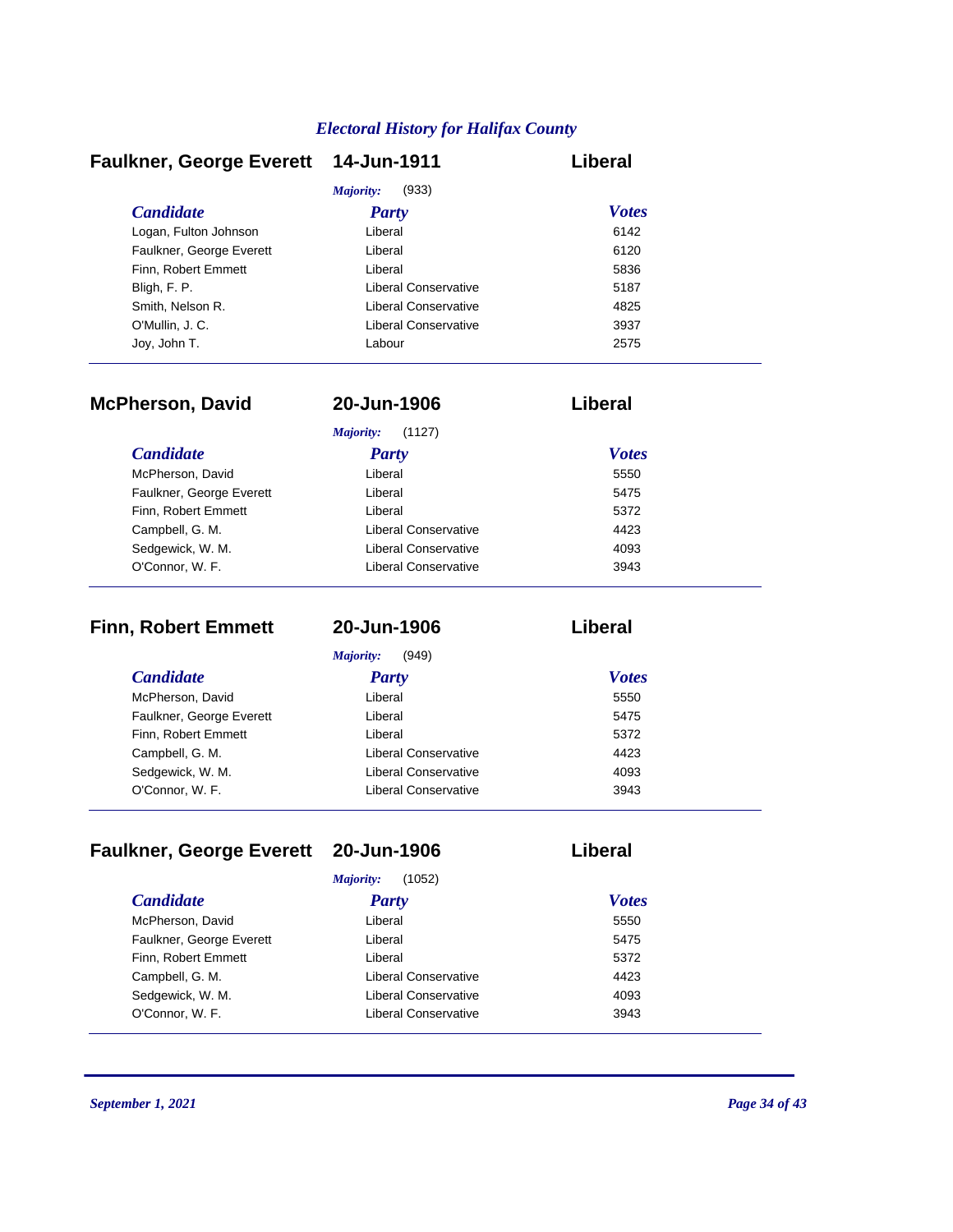| <b>Mitchell, George</b> | 02-Oct-1901          | Liberal      |
|-------------------------|----------------------|--------------|
|                         | (248)<br>Majority:   |              |
| <b>Candidate</b>        | <b>Party</b>         | <b>Votes</b> |
| McPherson, David        | Liberal              | 5049         |
| Mitchell, George        | Liberal              | 4955         |
| Keefe, Michael Edwin    | Liberal              | 4840         |
| Crosby, Adam B.         | Liberal Conservative | 4707         |
| Campbell, G. M.         | Liberal Conservative | 4487         |
| Stewart, J. J.          | Liberal Conservative | 4185         |

| <b>McPherson, David</b> | 02-Oct-1901          | Liberal      |
|-------------------------|----------------------|--------------|
|                         | Majority:<br>(342)   |              |
| <b>Candidate</b>        | Party                | <b>Votes</b> |
| McPherson, David        | Liberal              | 5049         |
| Mitchell, George        | Liberal              | 4955         |
| Keefe, Michael Edwin    | Liberal              | 4840         |
| Crosby, Adam B.         | Liberal Conservative | 4707         |
| Campbell, G. M.         | Liberal Conservative | 4487         |
| Stewart, J. J.          | Liberal Conservative | 4185         |

| Keefe, Michael Edwin | 02-Oct-1901          | Liberal      |
|----------------------|----------------------|--------------|
|                      | Majority:<br>(133)   |              |
| <i>Candidate</i>     | <b>Party</b>         | <b>Votes</b> |
| McPherson, David     | Liberal              | 5049         |
| Mitchell, George     | Liberal              | 4955         |
| Keefe, Michael Edwin | Liberal              | 4840         |
| Crosby, Adam B.      | Liberal Conservative | 4707         |
| Campbell, G. M.      | Liberal Conservative | 4487         |
| Stewart, J. J.       | Liberal Conservative | 4185         |

### **Keefe, Michael Edwin 12-Dec-1900 (By-election) Liberal**

|                      | (544)<br>Majority:   |              |
|----------------------|----------------------|--------------|
| <i>Candidate</i>     | Party                | <b>Votes</b> |
| Keefe, Michael Edwin | Liberal              | 4400         |
| Crosby, Adam B.      | Liberal Conservative | 3856         |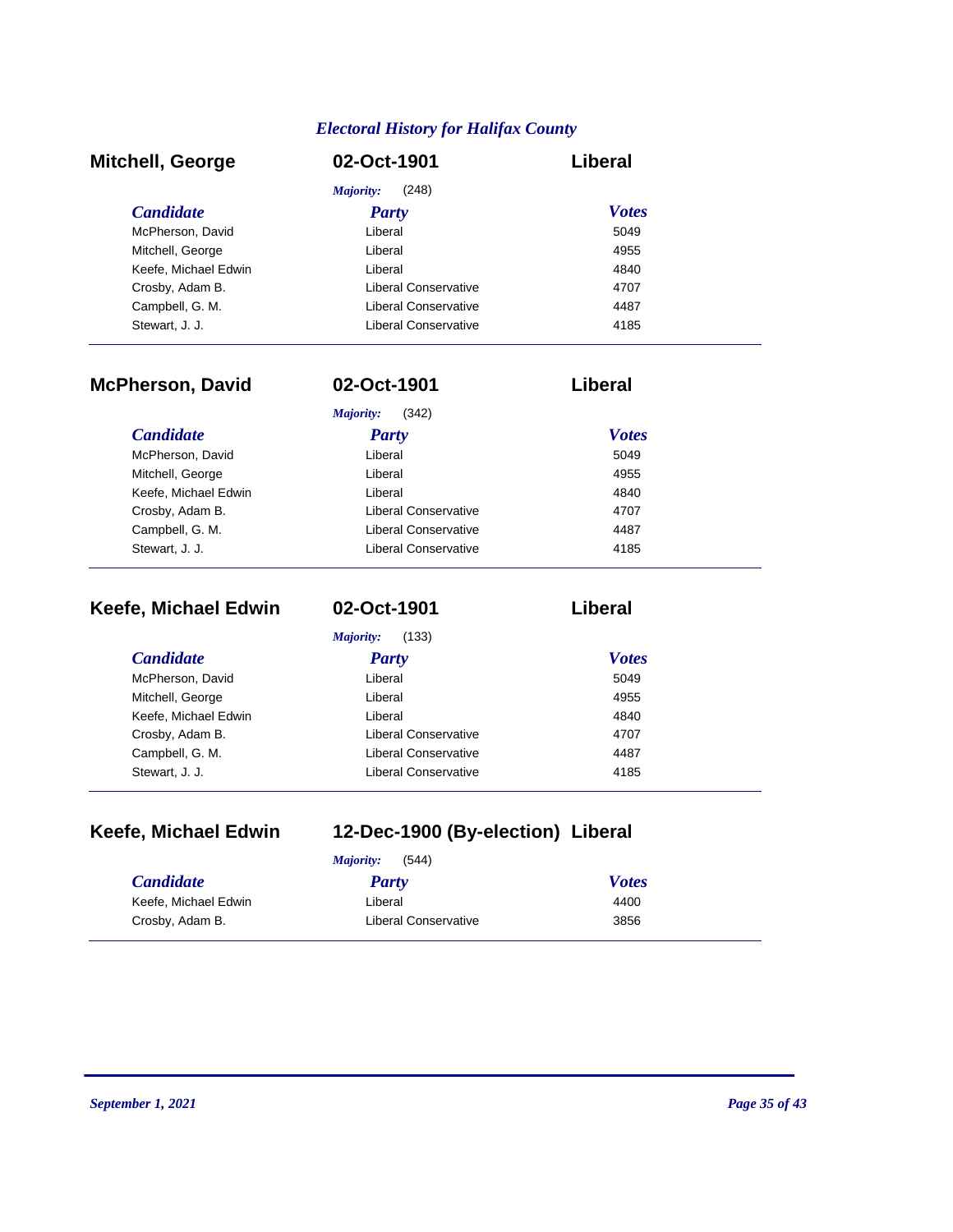| Wallace, William Bernard 20-Apr-1897 |                      | Liberal      |
|--------------------------------------|----------------------|--------------|
|                                      | (347)<br>Majority:   |              |
| <b>Candidate</b>                     | Party                | <b>Votes</b> |
| Mitchell, George                     | Liberal              | 5312         |
| McPherson, David                     | Liberal              | 5307         |
| Wallace, William Bernard             | Liberal              | 5101         |
| Foster, Miner T.                     | Liberal Conservative | 4754         |
| Stairs. John Fitzwilliam             | Liberal Conservative | 4563         |
| Walsh, T. W.                         | Liberal Conservative | 4350         |

Wallace resigned to contest the federal general election of November 7, 1900. He was replaced by Michael Keefe.

| <b>Mitchell, George</b>  | 20-Apr-1897          | Liberal      |
|--------------------------|----------------------|--------------|
|                          | (558)<br>Majority:   |              |
| <b>Candidate</b>         | <b>Party</b>         | <b>Votes</b> |
| Mitchell, George         | Liberal              | 5312         |
| McPherson, David         | Liberal              | 5307         |
| Wallace, William Bernard | Liberal              | 5101         |
| Foster, Miner T.         | Liberal Conservative | 4754         |
| Stairs, John Fitzwilliam | Liberal Conservative | 4563         |
| Walsh, T. W.             | Liberal Conservative | 4350         |

Wallace resigned to contest the federal general election of November 7, 1900. He was replaced by Michael Keefe.

| <b>McPherson, David</b>  | 20-Apr-1897          | Liberal      |
|--------------------------|----------------------|--------------|
|                          | (553)<br>Majority:   |              |
| <i>Candidate</i>         | Party                | <b>Votes</b> |
| Mitchell, George         | Liberal              | 5312         |
| McPherson, David         | Liberal              | 5307         |
| Wallace, William Bernard | Liberal              | 5101         |
| Foster, Miner T.         | Liberal Conservative | 4754         |
| Stairs, John Fitzwilliam | Liberal Conservative | 4563         |
| Walsh, T. W.             | Liberal Conservative | 4350         |

Wallace resigned to contest the federal general election of November 7, 1900. He was replaced by Michael Keefe.

### **Wallace, William Bernard 15-Aug-1896 (By-election) Liberal**

| (Acclamation)<br>Majority:  |         |              |
|-----------------------------|---------|--------------|
| <i>Candidate</i>            | Party   | <b>Votes</b> |
| Wallace, William Bernard    | Liberal |              |
| Wallace won by acclamation. |         |              |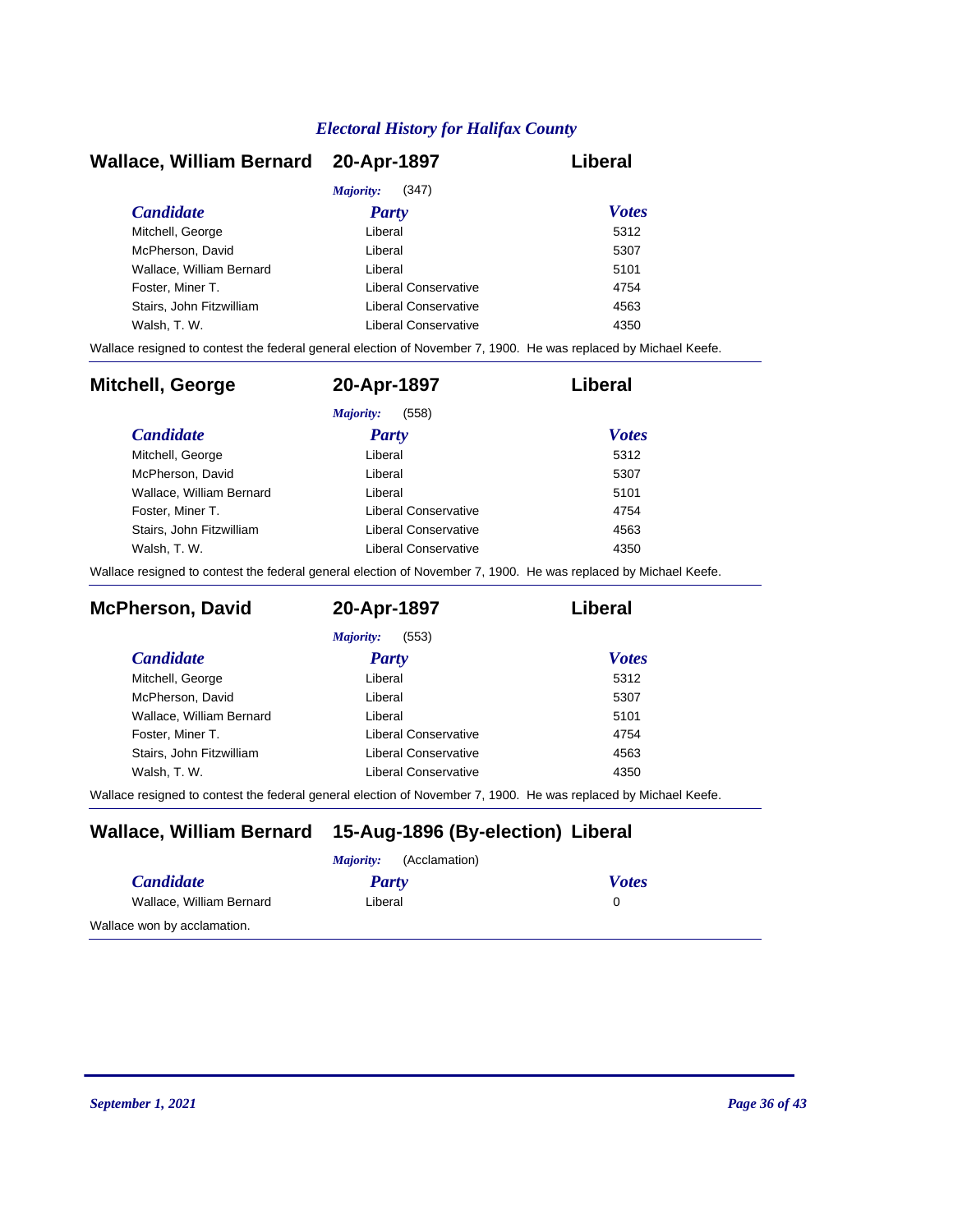| Roche, William            | 15-Mar-1894          | Liberal      |
|---------------------------|----------------------|--------------|
|                           | (245)<br>Majority:   |              |
| <i>Candidate</i>          | <b>Party</b>         | <b>Votes</b> |
| Fielding, William Stevens | Liberal              | 4795         |
| Roche, William            | Liberal              | 4651         |
| Black, William Anderson   | Liberal Conservative | 4570         |
| Morrow, James             | Liberal Conservative | 4406         |
| Power, Michael Joseph     | Liberal              | 4373         |
| Walsh, T. W.              | Liberal Conservative | 4019         |

Fielding resigned to contest the federal by-election of August 5, 1896. He was replaced by William Wallace.

| Fielding, William Stevens 15-Mar-1894 |                      | Liberal      |
|---------------------------------------|----------------------|--------------|
|                                       | (389)<br>Majority:   |              |
| <i>Candidate</i>                      | Party                | <b>Votes</b> |
| Fielding, William Stevens             | Liberal              | 4795         |
| Roche, William                        | Liberal              | 4651         |
| Black, William Anderson               | Liberal Conservative | 4570         |
| Morrow, James                         | Liberal Conservative | 4406         |
| Power, Michael Joseph                 | Liberal              | 4373         |
| Walsh, T. W.                          | Liberal Conservative | 4019         |
|                                       |                      |              |

Fielding resigned to contest the federal by-election of August 5, 1896. He was replaced by William Wallace.

### **Black, William Anderson 15-Mar-1894 Liberal Conservative**

| Liberal              | 4795 |                              |
|----------------------|------|------------------------------|
| Liberal              | 4651 |                              |
| Liberal Conservative | 4570 |                              |
| Liberal Conservative | 4406 |                              |
| Liberal              | 4373 |                              |
| Liberal Conservative | 4019 |                              |
|                      |      | <b>Votes</b><br><b>Party</b> |

Fielding resigned to contest the federal by-election of August 5, 1896. He was replaced by William Wallace.

| Roche, William            | 21-May-1890          | Liberal      |
|---------------------------|----------------------|--------------|
|                           | (609)<br>Majority:   |              |
| <i>Candidate</i>          | <b>Party</b>         | <b>Votes</b> |
| Fielding, William Stevens | Liberal              | 5036         |
| Roche, William            | Liberal              | 4828         |
| Power, Michael Joseph     | Liberal              | 4752         |
| Henry, H. McD             | Liberal Conservative | 4219         |
| O'Mullin, P               | Liberal Conservative | 3946         |
| Stewart, J. J.            | Liberal Conservative | 3928         |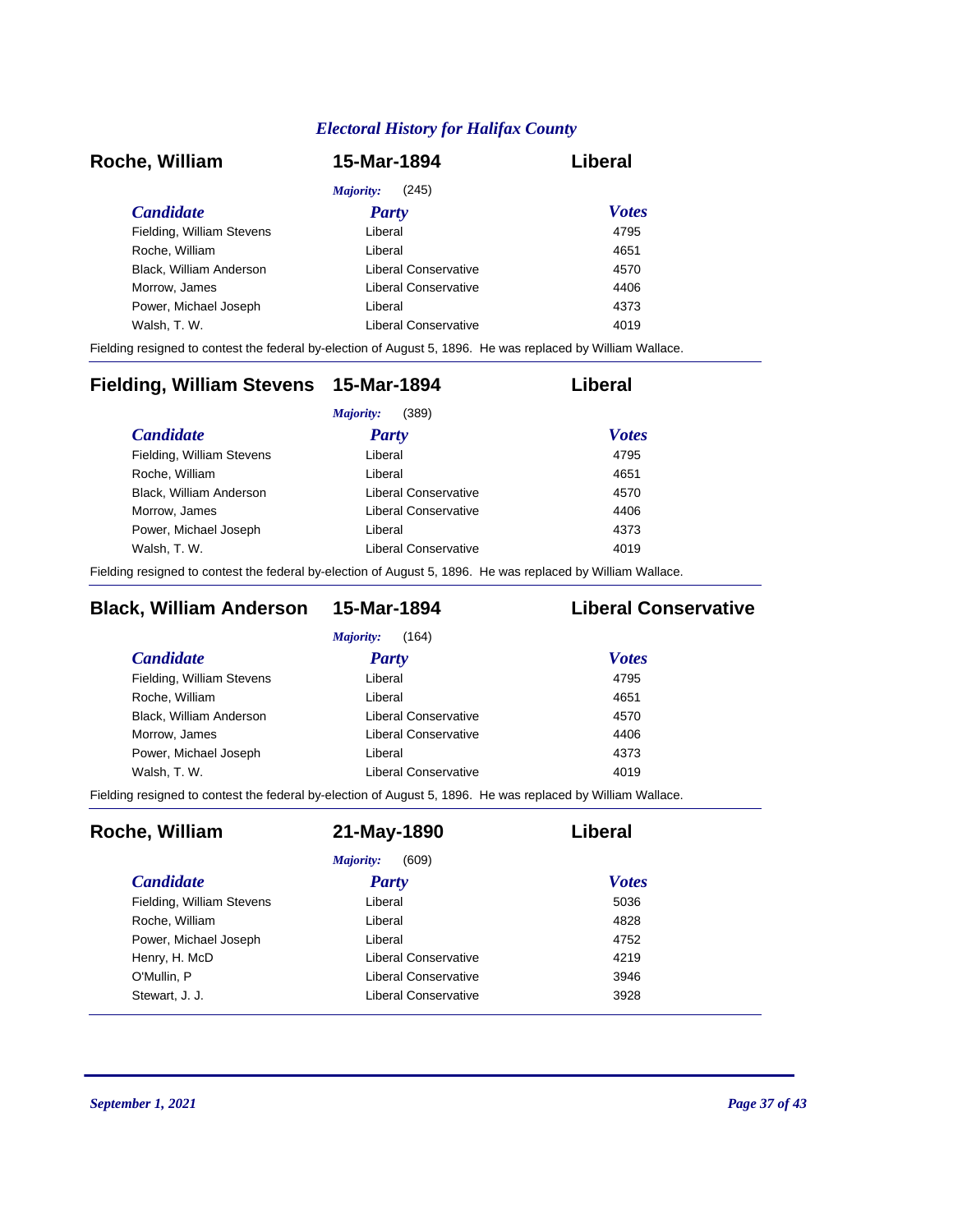| Power, Michael Joseph     | 21-May-1890          | Liberal      |
|---------------------------|----------------------|--------------|
|                           | (533)<br>Majority:   |              |
| <b>Candidate</b>          | <b>Party</b>         | <b>Votes</b> |
| Fielding, William Stevens | Liberal              | 5036         |
| Roche, William            | Liberal              | 4828         |
| Power, Michael Joseph     | Liberal              | 4752         |
| Henry, H. McD             | Liberal Conservative | 4219         |
| O'Mullin, P               | Liberal Conservative | 3946         |
| Stewart, J. J.            | Liberal Conservative | 3928         |

### **Fielding, William Stevens 21-May-1890 Liberal**

|                           | (817)<br>Majority:   |              |
|---------------------------|----------------------|--------------|
| <b>Candidate</b>          | <b>Party</b>         | <b>Votes</b> |
| Fielding, William Stevens | Liberal              | 5036         |
| Roche, William            | Liberal              | 4828         |
| Power, Michael Joseph     | Liberal              | 4752         |
| Henry, H. McD             | Liberal Conservative | 4219         |
| O'Mullin, P               | Liberal Conservative | 3946         |
| Stewart, J. J.            | Liberal Conservative | 3928         |

| Roche, William            | 15-Jun-1886          | Liberal      |
|---------------------------|----------------------|--------------|
|                           | (950)<br>Majority:   |              |
| <i>Candidate</i>          | <b>Party</b>         | <b>Votes</b> |
| Fielding, William Stevens | Liberal              | 4042         |
| Roche, William            | Liberal              | 3931         |
| Power, Michael Joseph     | Liberal              | 3822         |
| Harrington, William D.    | Liberal Conservative | 2981         |
| Lyons, J. N.              | Liberal Conservative | 2866         |
| Payzant, John Y           | Liberal Conservative | 2816         |

| Power, Michael Joseph     | 15-Jun-1886                 | Liberal      |
|---------------------------|-----------------------------|--------------|
|                           | Majority:<br>(841)          |              |
| <i>Candidate</i>          | <b>Party</b>                | <b>Votes</b> |
| Fielding, William Stevens | Liberal                     | 4042         |
| Roche, William            | Liberal                     | 3931         |
| Power, Michael Joseph     | Liberal                     | 3822         |
| Harrington, William D.    | Liberal Conservative        | 2981         |
| Lyons, J. N.              | <b>Liberal Conservative</b> | 2866         |
| Payzant, John Y           | Liberal Conservative        | 2816         |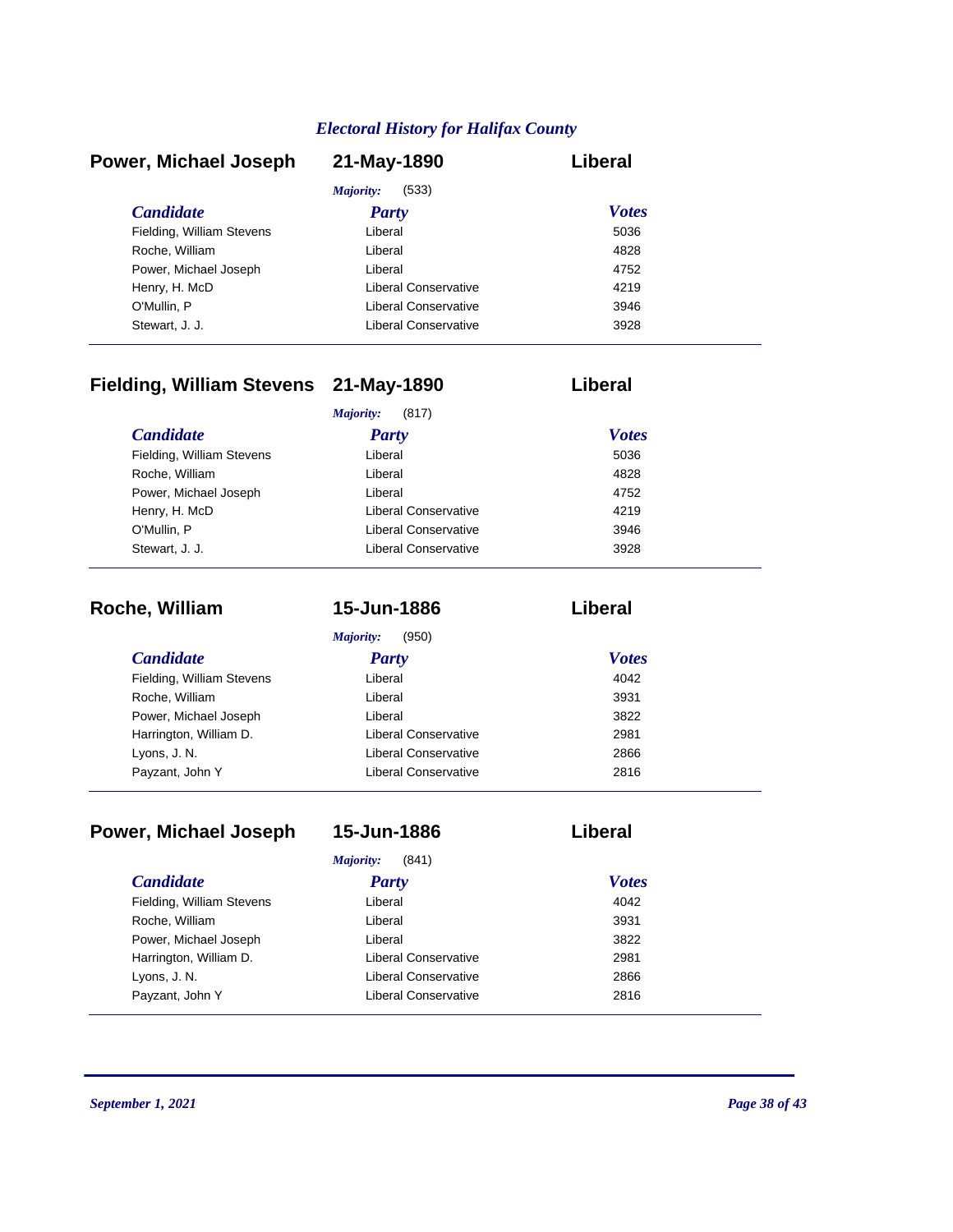| Fielding, William Stevens 15-Jun-1886 |                      | Liberal      |
|---------------------------------------|----------------------|--------------|
|                                       | (1061)<br>Majority:  |              |
| <b>Candidate</b>                      | <b>Party</b>         | <b>Votes</b> |
| Fielding, William Stevens             | Liberal              | 4042         |
| Roche, William                        | Liberal              | 3931         |
| Power, Michael Joseph                 | Liberal              | 3822         |
| Harrington, William D.                | Liberal Conservative | 2981         |
| Lyons, J. N.                          | Liberal Conservative | 2866         |
| Payzant, John Y                       | Liberal Conservative | 2816         |

### **Fielding, William Stevens 20-Aug-1884 (By-election) Liberal**

| <i>Candidate</i>          | Party                | <b>Votes</b> |
|---------------------------|----------------------|--------------|
| Fielding, William Stevens | Liberal              | 2355         |
| Payzant, John Y           | Liberal Conservative | 2316         |

#### **Power, Michael Joseph 20-Jun-1882 Liberal**

*Majority:* (37)

| <b>Candidate</b>          | <b>Party</b>                | <b>Votes</b> |
|---------------------------|-----------------------------|--------------|
| Harrington, William D.    | <b>Liberal Conservative</b> | 2737         |
| Power, Michael Joseph     | Liberal                     | 2591         |
| Fielding, William Stevens | Liberal                     | 2554         |
| Foster, J. G.             | Liberal                     | 2543         |
| Pugh, John                | Liberal Conservative        | 2508         |
| Parsons, J. F. L.         | <b>Liberal Conservative</b> | 2475         |

Fielding seat declared vacant. He was appointed Provincial Secretary. He was re-elected August 20, 1884.

### **Harrington, William D. 20-Jun-1882 Liberal Conservative**

# *Majority:* (146)

| <b>Candidate</b>          | <b>Party</b>                | <b>Votes</b> |
|---------------------------|-----------------------------|--------------|
| Harrington, William D.    | <b>Liberal Conservative</b> | 2737         |
| Power, Michael Joseph     | Liberal                     | 2591         |
| Fielding, William Stevens | Liberal                     | 2554         |
| Foster, J. G.             | Liberal                     | 2543         |
| Pugh, John                | <b>Liberal Conservative</b> | 2508         |
| Parsons, J. F. L.         | <b>Liberal Conservative</b> | 2475         |

Fielding seat declared vacant. He was appointed Provincial Secretary. He was re-elected August 20, 1884.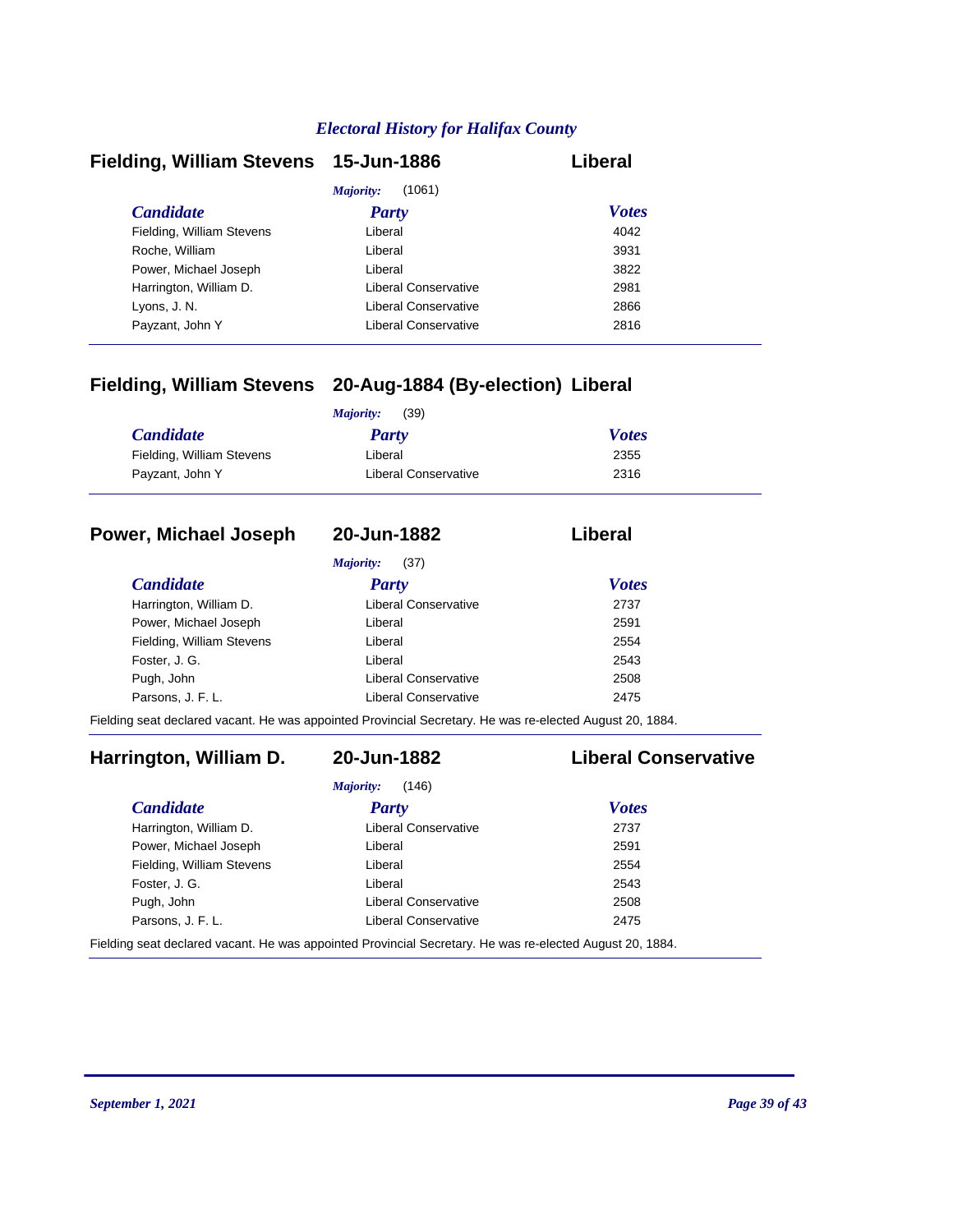#### **Fielding, William Stevens 20-Jun-1882 Liberal**

| <i>Majority:</i> (11)     |                      |              |  |  |
|---------------------------|----------------------|--------------|--|--|
| <b>Candidate</b>          | <b>Party</b>         | <b>Votes</b> |  |  |
| Harrington, William D.    | Liberal Conservative | 2737         |  |  |
| Power, Michael Joseph     | Liberal              | 2591         |  |  |
| Fielding, William Stevens | Liberal              | 2554         |  |  |
| Foster, J. G.             | Liberal              | 2543         |  |  |
| Pugh, John                | Liberal Conservative | 2508         |  |  |
| Parsons, J. F. L.         | Liberal Conservative | 2475         |  |  |
|                           |                      |              |  |  |

Fielding seat declared vacant. He was appointed Provincial Secretary. He was re-elected August 20, 1884.

### **Stairs, John Fitzwilliam 25-Nov-1879 (By-election) Liberal Conservative**

| <b>Candidate</b>         | <b>Party</b>         | <b>Votes</b> |  |
|--------------------------|----------------------|--------------|--|
| Stairs, John Fitzwilliam | Liberal Conservative | 2414         |  |
| Archibald, Donald G.     | Liberal              | 1998         |  |

#### **Pugh, John 17-Sep-1878 Liberal Conservative**

|                         | (269)<br>Majority:   |              |  |
|-------------------------|----------------------|--------------|--|
| <i>Candidate</i>        | <b>Party</b>         | <b>Votes</b> |  |
| Macdonald, Charles John | Liberal Conservative | 3375         |  |
| Harrington, William D.  | Liberal Conservative | 3353         |  |
| Pugh, John              | Liberal Conservative | 3135         |  |
| Hill, Philip Carteret   | Liberal              | 2866         |  |
| Power, Michael Joseph   | Liberal              | 2739         |  |
| Archibald, Donald G.    | Liberal              | 2722         |  |

Macdonald resigned May 14, 1879. He was appointed post office inspector. He was replaced by John F. Stairs.

### **Macdonald, Charles John 17-Sep-1878 Liberal Conservative**

|                         | (509)<br>Majority:                                                                                        |              |
|-------------------------|-----------------------------------------------------------------------------------------------------------|--------------|
| <b>Candidate</b>        | <b>Party</b>                                                                                              | <b>Votes</b> |
| Macdonald, Charles John | <b>Liberal Conservative</b>                                                                               | 3375         |
| Harrington, William D.  | <b>Liberal Conservative</b>                                                                               | 3353         |
| Pugh, John              | Liberal Conservative                                                                                      | 3135         |
| Hill, Philip Carteret   | Liberal                                                                                                   | 2866         |
| Power, Michael Joseph   | Liberal                                                                                                   | 2739         |
| Archibald, Donald G.    | Liberal                                                                                                   | 2722         |
|                         | denald regional Mou 4.4, 4070. He wes appointed pest office increasing. He was replaced by John E. Ctoire |              |

Macdonald resigned May 14, 1879. He was appointed post office inspector. He was replaced by John F. Stairs.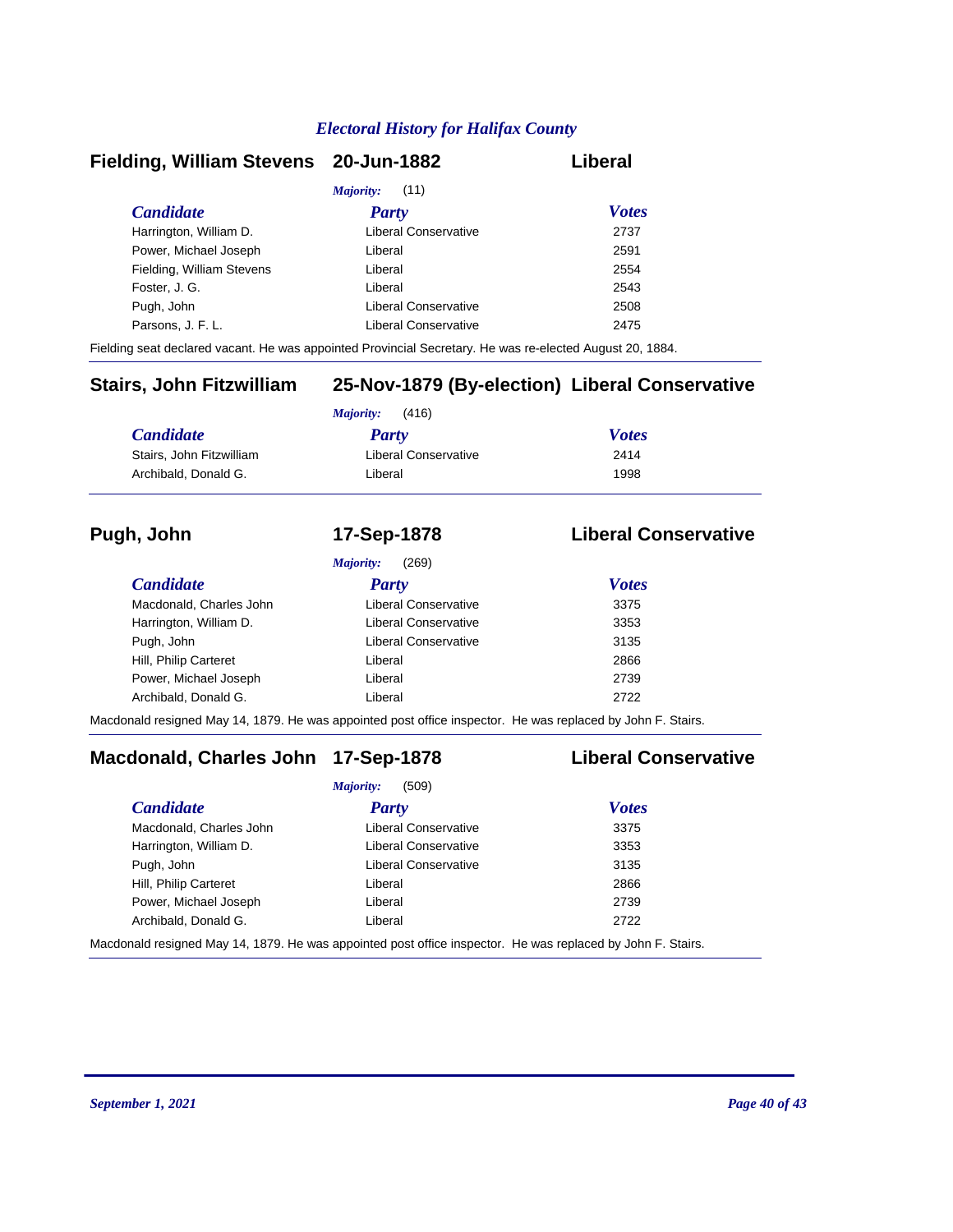### *Candidate Party Votes* **Harrington, William D. 17-Sep-1878 Liberal Conservative** *Majority:* (487) Macdonald, Charles John Liberal Conservative 3375 Harrington, William D. Ciberal Conservative 3353 Pugh, John **Disk and American Conservative** 3135 Hill, Philip Carteret **Liberal** Liberal 2866 Power, Michael Joseph Liberal 2739 Archibald, Donald G. Channel Controller Liberal 2722 2722 Macdonald resigned May 14, 1879. He was appointed post office inspector. He was replaced by John F. Stairs. *Candidate Party Votes* **Hill, Philip Carteret 17-Dec-1874 Liberal** *Majority:* (1044) Hill, Philip Carteret Liberal 2862

| Hill, Philip Carteret | Liberal                     | 2862 |
|-----------------------|-----------------------------|------|
| Archibald, Donald G.  | Liberal                     | 2853 |
| Farrell, Edward       | Liberal                     | 2709 |
| Sedgewick, Robert     | Liberal Conservative        | 1837 |
| Almon, W. J.          | <b>Liberal Conservative</b> | 1818 |
| Griffin, M. J.        | Liberal Conservative        | 1630 |
|                       |                             |      |

| <b>Farrell, Edward</b> | 17-Dec-1874          | Liberal      |  |
|------------------------|----------------------|--------------|--|
|                        | (891)<br>Majority:   |              |  |
| <b>Candidate</b>       | Party                | <b>Votes</b> |  |
| Hill, Philip Carteret  | Liberal              | 2862         |  |
| Archibald, Donald G.   | Liberal              | 2853         |  |
| Farrell, Edward        | Liberal              | 2709         |  |
| Sedgewick, Robert      | Liberal Conservative | 1837         |  |
| Almon, W. J.           | Liberal Conservative | 1818         |  |
| Griffin, M. J.         | Liberal Conservative | 1630         |  |

| Archibald, Donald G.  | 17-Dec-1874          | Liberal      |
|-----------------------|----------------------|--------------|
|                       | (1035)<br>Majority:  |              |
| <i>Candidate</i>      | Party                | <b>Votes</b> |
| Hill, Philip Carteret | Liberal              | 2862         |
| Archibald, Donald G.  | Liberal              | 2853         |
| Farrell, Edward       | Liberal              | 2709         |
| Sedgewick, Robert     | Liberal Conservative | 1837         |
| Almon, W. J.          | Liberal Conservative | 1818         |
| Griffin, M. J.        | Liberal Conservative | 1630         |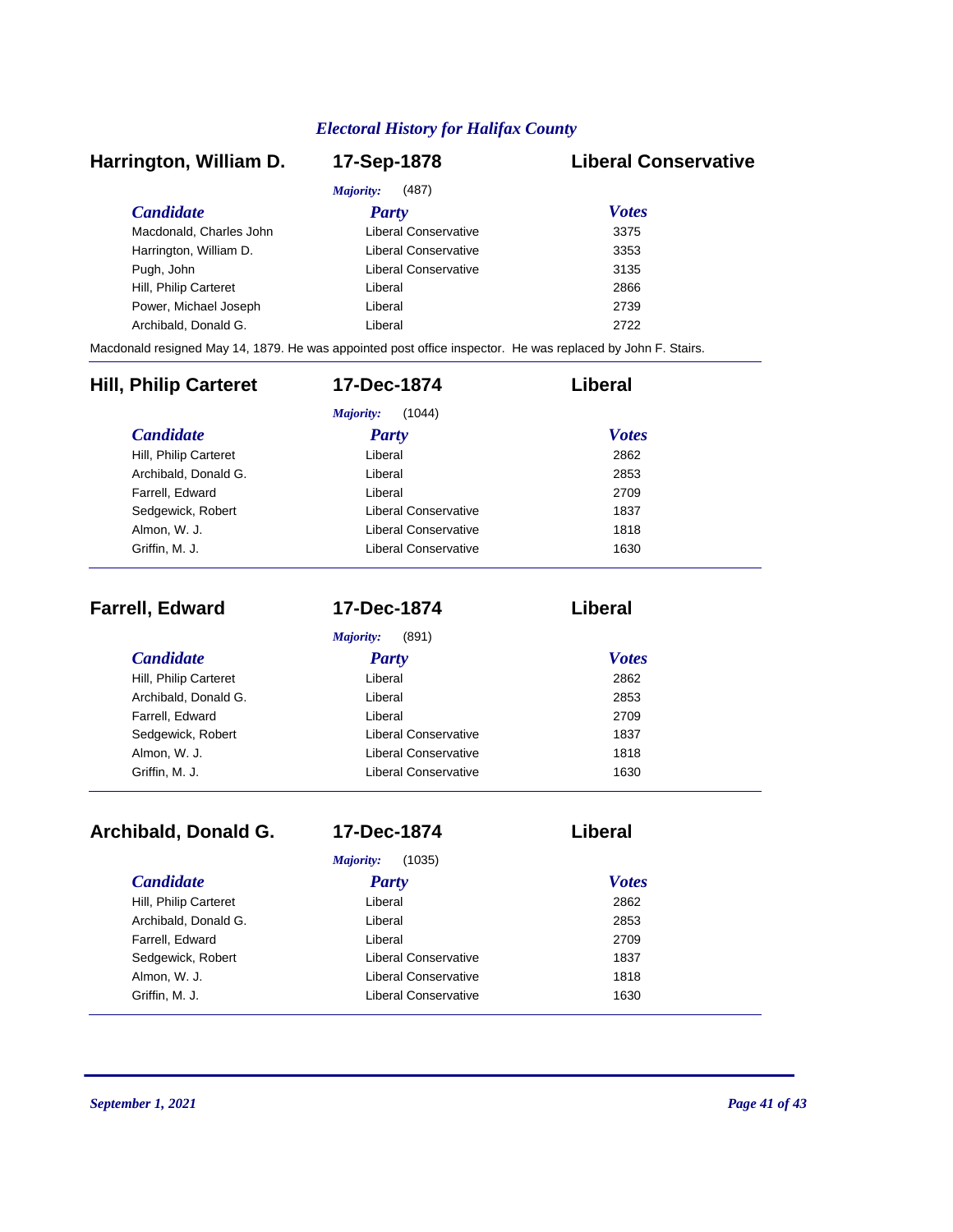| Taylor, John     | 11-Feb-1873 (By-election) Liberal |              |
|------------------|-----------------------------------|--------------|
|                  | (1420)<br>Majority:               |              |
| <b>Candidate</b> | Party                             | <b>Votes</b> |
| Taylor, John     | Liberal                           | 2142         |
| Motton, Robert   | Independent                       | 722          |

Newspapers of the era indicate that Capt. Taylor ran for the "People's Party" and that Robert Motton ran for the "Young Nova Scotia Party". Both candidates were members of the same government party but Capt. Taylor received the nod from the governing liberals.

| Garvie, William                | 16-May-1871                 | Liberal        |
|--------------------------------|-----------------------------|----------------|
|                                | Majority:<br>(255)          |                |
| <b>Candidate</b>               | <b>Party</b>                | <b>Votes</b>   |
| Garvie, William                | Liberal                     | 2752           |
| Flinn, John                    | Liberal                     | 2704           |
| Archibald, Donald G.           | Liberal                     | 2693           |
| Hill, Philip Carteret          | Liberal Conservative        | 2497           |
| Daly, M. B                     | Liberal Conservative        | 2492           |
| Geddes, J.                     | <b>Liberal Conservative</b> | 2448           |
| Garvie died December 15, 1872. |                             |                |
| Flinn, John                    | 16-May-1871                 | Liberal        |
|                                | (207)<br>Majority:          |                |
| <b>Candidate</b>               | <b>Party</b>                | <b>Votes</b>   |
| Garvie, William                | Liberal                     | 2752           |
| Flinn, John                    | Liberal                     | 2704           |
| Archibald, Donald G.           | Liberal                     | 2693           |
| Hill, Philip Carteret          | <b>Liberal Conservative</b> | 2497           |
| Daly, M. B                     | <b>Liberal Conservative</b> | 2492           |
| Geddes, J.                     | Liberal Conservative        | 2448           |
| Garvie died December 15, 1872. |                             |                |
| Archibald, Donald G.           | 16-May-1871                 | <b>Liberal</b> |
|                                | Majority:<br>(196)          |                |
| <b>Candidate</b>               | <b>Party</b>                | <b>Votes</b>   |
| Garvie, William                | Liberal                     | 2752           |
| Flinn, John                    | Liberal                     | 2704           |
| Archibald, Donald G.           | Liberal                     | 2693           |
| Hill, Philip Carteret          | <b>Liberal Conservative</b> | 2497           |
| Daly, M. B                     | <b>Liberal Conservative</b> | 2492           |
| Geddes, J.                     | Liberal Conservative        | 2448           |
| Garvie died December 15, 1872. |                             |                |